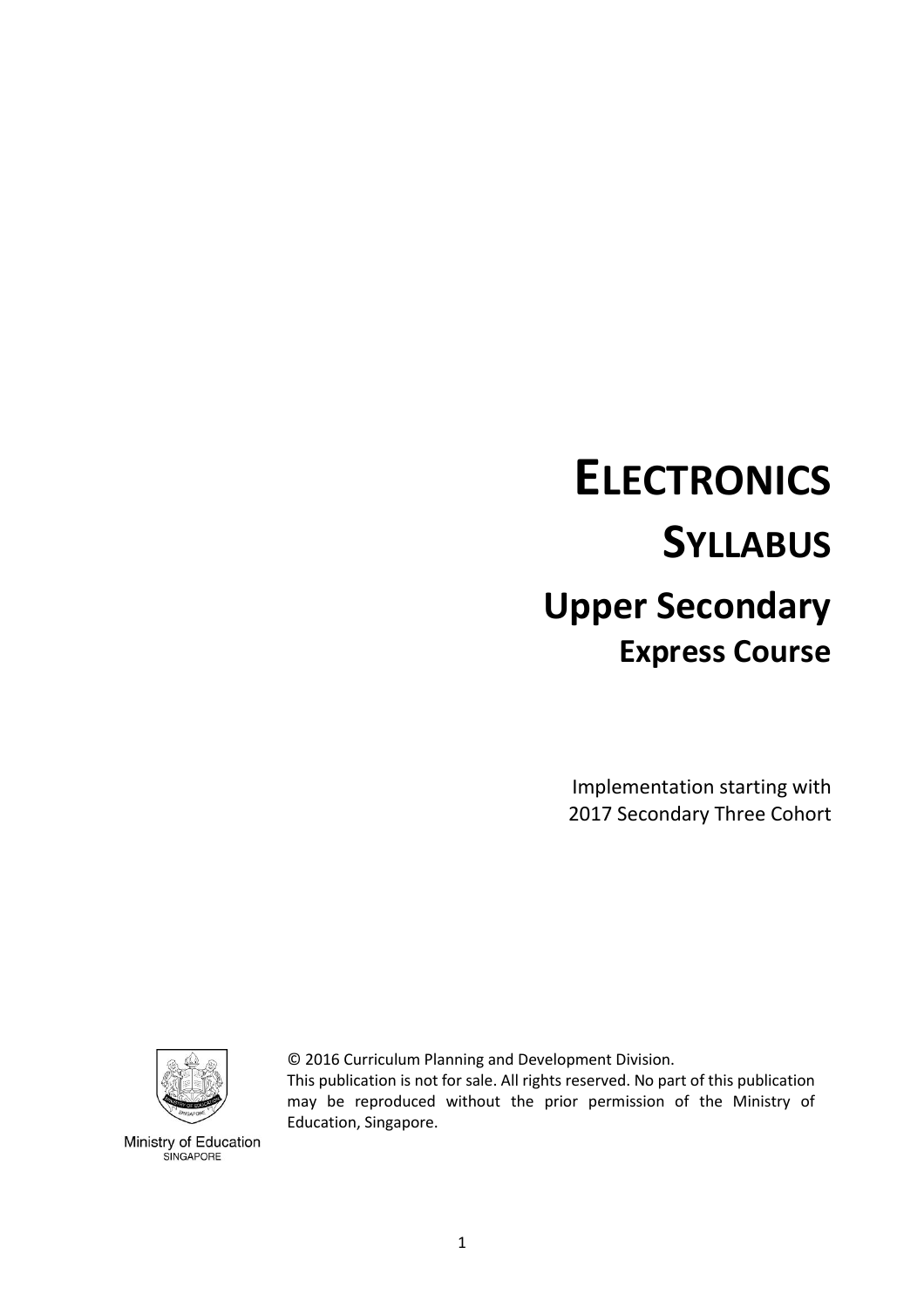# **CONTENTS**

|    |                                                                        | Page |
|----|------------------------------------------------------------------------|------|
| 1. | <b>INTRODUCTION</b>                                                    |      |
|    | Desired Outcomes of Education and Learning of Electronics<br>٠         | 4    |
|    | Value of Electronics in the O-Level Curriculum                         | 4    |
|    | Engineering Design Process in Electronic Engineering<br>$\bullet$      | 5    |
|    | Design Intent of Syllabus - The Systems Approach<br>٠                  | 6    |
|    | Electronics Curriculum Framework                                       | 7    |
|    | Aims of Syllabus<br>$\bullet$                                          | 8    |
|    | 21 <sup>st</sup> Century Competencies (21CC) in Electronics Curriculum | 9    |
| 2. | <b>CONTENT</b>                                                         |      |
|    | Overview of the Content Structure                                      | 18   |
| 3. | <b>PEDAGOGY</b>                                                        |      |
|    | Alignment with Principals of Applied Learning                          | 36   |
|    | <b>Attaining Goals of Syllabus</b><br>٠                                | 36   |
|    | Authenticity of Learning Experiences                                   | 36   |
|    | Teaching & Learning Strategies<br>٠                                    | 37   |
| 4. | <b>ASSESSMENT</b>                                                      |      |
|    | Assessment for Learning in Electronics                                 | 40   |
|    | The O-Level Examination for Electronics                                | 41   |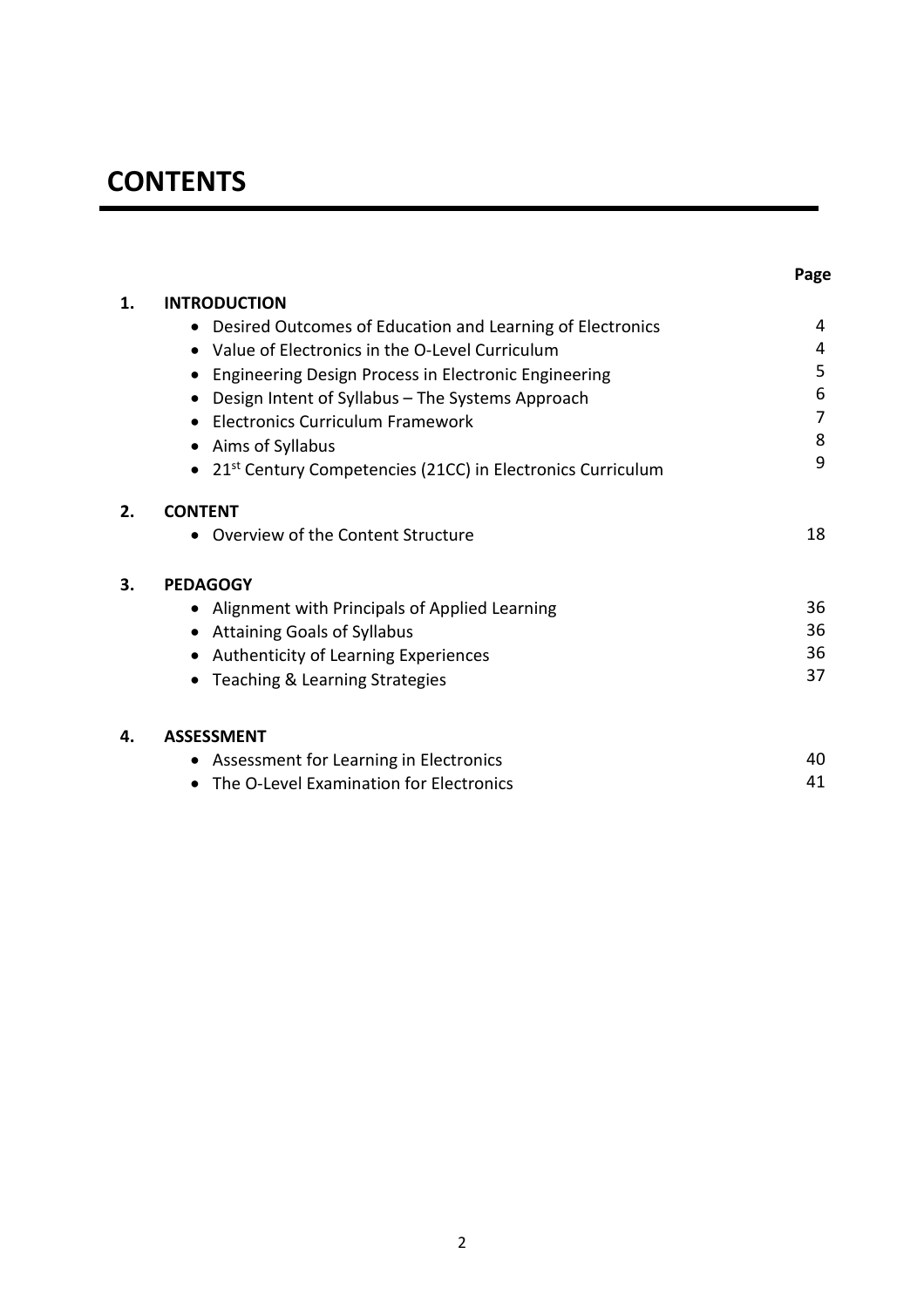# **SECTION 1: INTRODUCTION**

Desired Outcomes of Education and Learning of Electronics Value of Electronics in O-Level Curriculum Engineering Design Process in Electronic Engineering Design Intent of Syllabus – The Systems Approach Electronics Curriculum Framework Aims of Syllabus 21st Century Competencies in Electronics Curriculum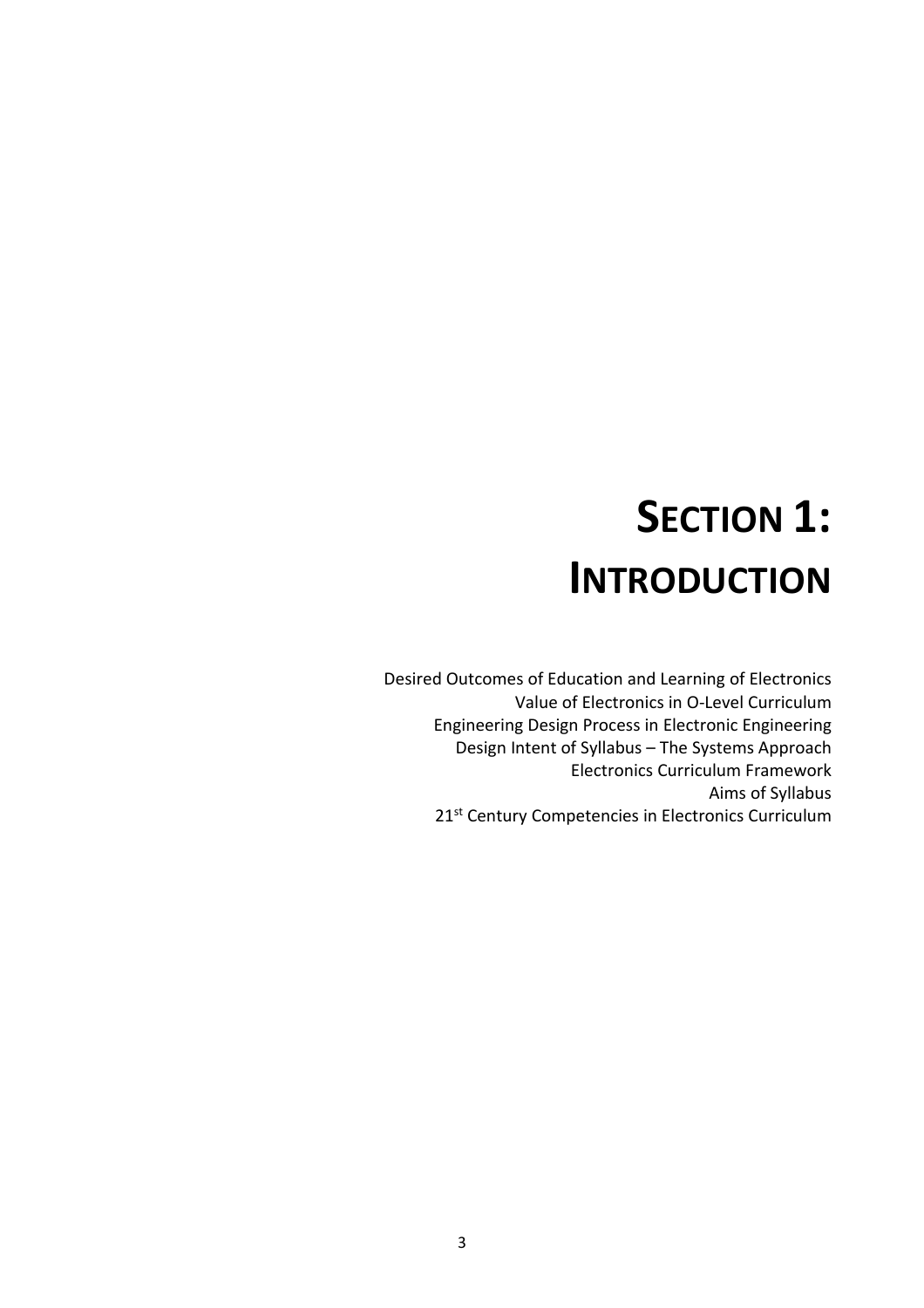## **1. INTRODUCTION**

### **Desired Outcomes of Education and Learning of Electronics**

The Desired Outcomes of Education (DOE) are attributes that educators aspire for every Singaporean to have by the completion of his formal education. These outcomes establish a common purpose for educators, drive our policies and programmes, and allow us to determine how well our education system is doing.

The person who is schooled in the Singapore Education system embodies the DOE. He has a good sense of self-awareness, a sound moral compass, and the necessary skills and knowledge to take on challenges of the future. He is responsible to his family, community and nation. He appreciates the beauty of the world around him, possesses a healthy mind and body, and has a zest for life. In sum, he is

- a confident person who has a strong sense of right and wrong, is adaptable and resilient, knows himself, is discerning in judgment, thinks independently and critically, and communicates effectively;
- a self-directed learner who takes responsibility for his own learning, who questions, reflects and perseveres in the pursuit of learning;
- an active contributor who is able to work effectively in teams, exercises initiative, takes calculated risks, is innovative and strives for excellence; and,
- a concerned citizen who is rooted to Singapore, has a strong civic consciousness, is informed, and takes an active role in bettering the lives of others around him.

The learning of Electronics is aligned with the DOE. Through the application of scientific knowledge on electricity and electronics, students solve authentic engineering problems using the *engineering design process*. In the *design* phase of the process, students need to carefully consider the requirements and weigh the pros and cons of different possible designs before deciding on the optimal one. In the *build* and *test* phases, students realise the design by building a prototype of an electronic system and testing it to verify if it works as designed. In many instances, troubleshooting needs to be performed to identify and remedy faults before the prototype becomes fully functional.

These authentic engineering experiences encourage students to be innovative, take calculated risks and persevere to reach a workable solution. Besides developing this 'can-do' attitude, there are opportunities for students to think critically, evaluate information and communicate effectively. Students will also see how designing solutions to solve practical problems can improve the lives of people around them. The Electronics syllabus thus realises important aspects of the DOE by developing students useful and transferrable attributes, knowledge and skills related to engineering.

### **Value of Electronics in the O-Level Curriculum**

Learning electronics allows students to gain insights into the working of electronic devices encountered in daily lives, enabling them to better appreciate technological advancements and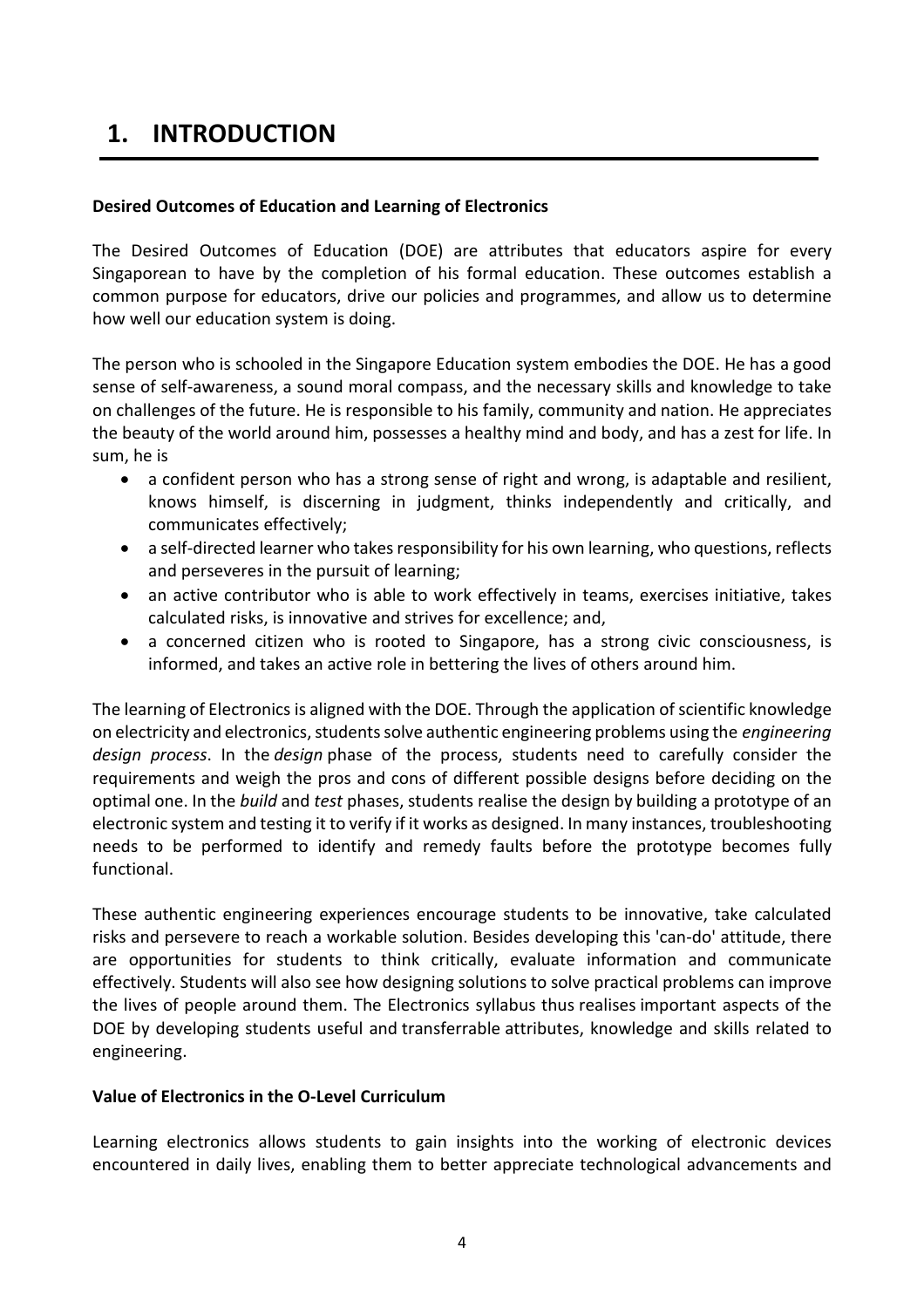benefits that the field of electronics has brought about. As a prominent field of engineering, electronics also has the potential to provide a wide range of authentic contexts to develop engineering skills and dispositions. An electronic student will experience *the engineering design process* during the course of study and develop engineering skills such as *troubleshooting, systems thinking and problem solving skills* in the learning process.

### Troubleshooting and Problem Solving skills

In engineering, troubleshooting is a logical and systematic search for the source of a problem and usually involves the process of elimination for a workable solution to be generated. Troubleshooting demands students to think critically and apply relevant knowledge to identify and correct the problem. It is a form of problem solving that requires skills such as predicting, making hypothesis, eliminating, generating possibilities, observing, using test equipment, comparing, analysing, evaluating, inferring and verifying.

### Systems Thinking and Problem Solving Skills

Systems thinking is the process of understanding how systems<sup>1</sup> behave, interact with their environment and influence each other. However, it is also a term that has different meanings for different fields and disciplines<sup>2</sup>. In electronics, systems thinking is defined as the ability to (i) understand the parts of a system, their interactions and resulting outputs<sup>3</sup>; and (ii) explain the role of a system in a larger system of which it is a part<sup>4</sup>. Problem solving is an application of systems thinking where problems are viewed as having effects on different parts of a system**.** This problem solving process is particularly useful to solve open-ended and complex engineering problems that have multiple possible solutions. By adopting the systems approach as a way of thinking, students learn to recognize essential interconnections in the technological world and appreciate that systems depend both on the behaviour of individual sub-systems and interactions between the sub-systems.

These skills also support the development of 21CC in the domain of Critical and Inventive Thinking (CIT); and Communication, Collaboration and Information Skills (CCI) (see section on 21st Century Competencies (21CC) in Electronics Curriculum for details).

### **Engineering Design Process in Electronic Engineering**

As engineering is commonly described as the applications of scientific knowledge, engineering and science are often compared with each other, e.g. The Next Generation Science Standard<sup>5</sup> differentiates the goal of science and engineering respectively as:

 $\overline{a}$ 

<sup>&</sup>lt;sup>1</sup> Systems are defined by placing boundaries around inter-related parts to make them easier to study. There are systems in nature as well as man-made systems.

<sup>2</sup> <http://scholar.lib.vt.edu/ejournals/JTE/v24n2/lammi.html>

<sup>3</sup> Katehi,L., Pearson, G., & Feder, M. (Eds). (2009). *Engineering in K-12 education: Understanding the status and improving the prospects.* Washington, DC: The National Academies Press.

<sup>4</sup> Pourdehnad, John., et.al. (2011). *Systems & Design Thinking: A Conceptual Framework for their Integration*. Presented at the International Society for the Systems Sciences (ISSS) 55<sup>th</sup> Annual Conference, "All Together Now: Working Across Disciplines" at University of Hull, Hull, UK, July 17-22.

<sup>5</sup> NGSS lead States. (2013). Next Generation Science Standards. Washington, DC: National Academies Press. Available at <http://www.nextgenscience.org/next-generation-science-standards>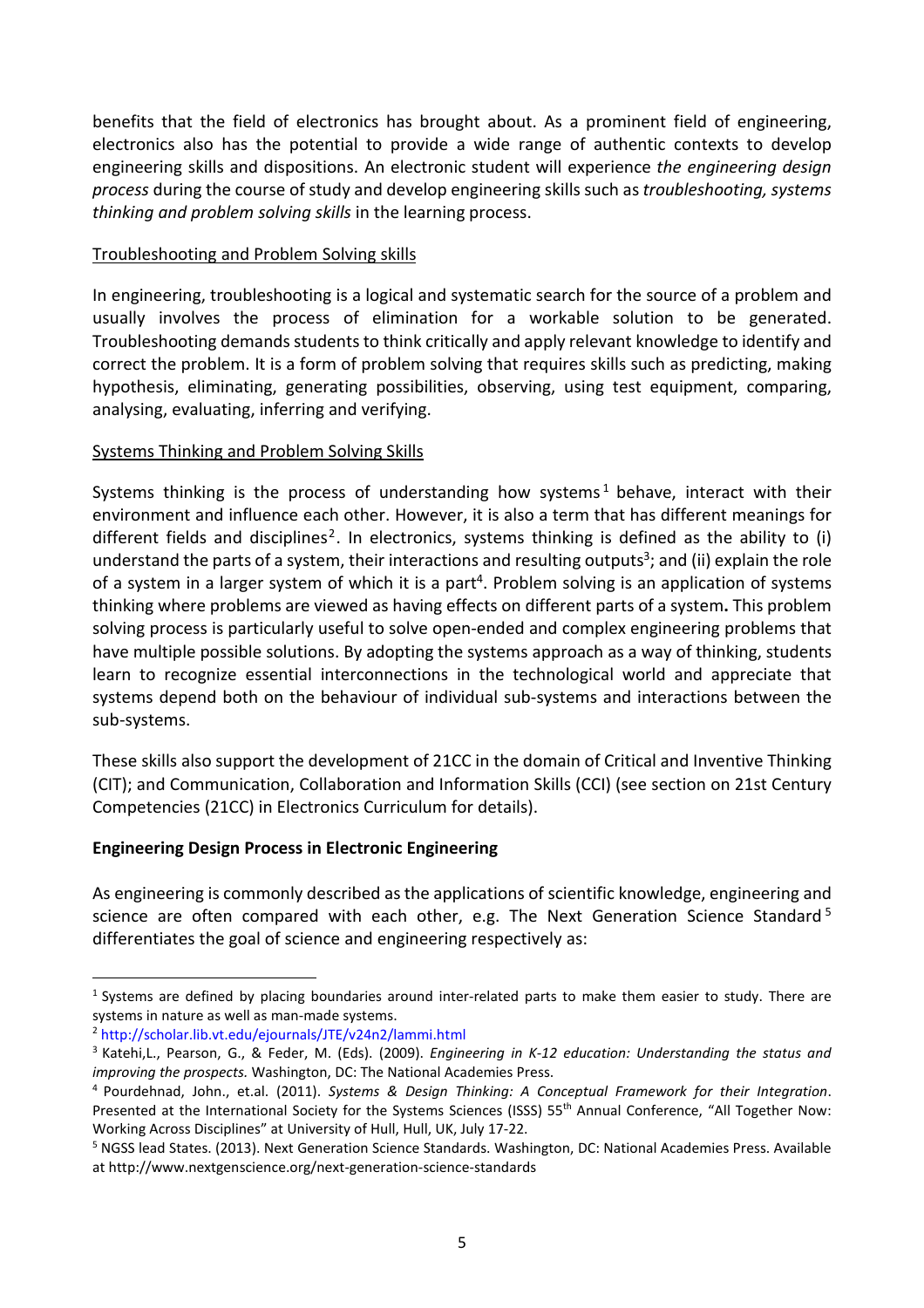"The goal of science is the construction of theories that provide explanatory accounts of the world. A theory becomes accepted when it has multiple lines of empirical evidence and greater explanatory power of phenomena than previous theories." (NRC Framework, 2012, p. 52) $^6$ 

"In engineering, the goal is a design rather than an explanation. The process of developing a design is iterative and systematic, as is the process of developing an explanation or a theory in science. Engineers' activities, however, have elements that are distinct from those of scientists. These elements include specifying constraints and criteria for desired qualities of the solution, developing a design plan, producing and testing models or prototypes, selecting among alternative design features to optimize the achievement of design criteria, and refining design ideas based on the performance of a prototype or simulation." (NRC Framework, 2012, p. 68-69)

Despite the difference in the goals of science and engineering, both are closely related and share many similarities such as "the use of mathematics, the interplay of creativity and logic, the eagerness to be original and public responsibilities". "Many scientists are doing work that could be described as engineering as well as science. Similarly, many engineers are engaged in science."

The series of steps that scientists take to develop an explanation is often called the *scientific method* which includes asking questions, constructing a hypothesis, testing the hypothesis by performing experiments, analysis of evidence, drawing of conclusion and communication of results. The series of steps that engineers take to develop a solution to a problem is commonly called the *engineering design process* which includes specifying requirements, performing research, generating and evaluating different designs, building and testing prototypes and communicating results.

Thus, electronic engineering involves the application of the science of electronics to solve problems through the engineering design process. It is an endeavour that drives the rapid development of information and communication technology which has revolutionised the way we live, work and play.

### **Design Intent of Syllabus – The Systems Approach**

 $\overline{a}$ 

The design of the electronics curriculum took into consideration the key findings from the environment scans of local and international electronics syllabuses, and the value proposition of electronics for our upper secondary school curriculum. The core electronics content is organized as part of systems; and actively involves students in application of knowledge, and the design and testing of electronic systems.

The following big ideas are presented in the Electronics curriculum to tie the concepts, skills and processes as a coherent whole:

- An electronic system is made up of different components connected as a circuit to achieve intended outcome(s).
- An electronic system receives input, processes the input and sends output into the wider environment or another system.

<sup>6</sup> National Research Council. (2012). *A framework for K–12 science education: Practices, cross-cutting concepts and core ideas*. Washington, DC: National Academies Press.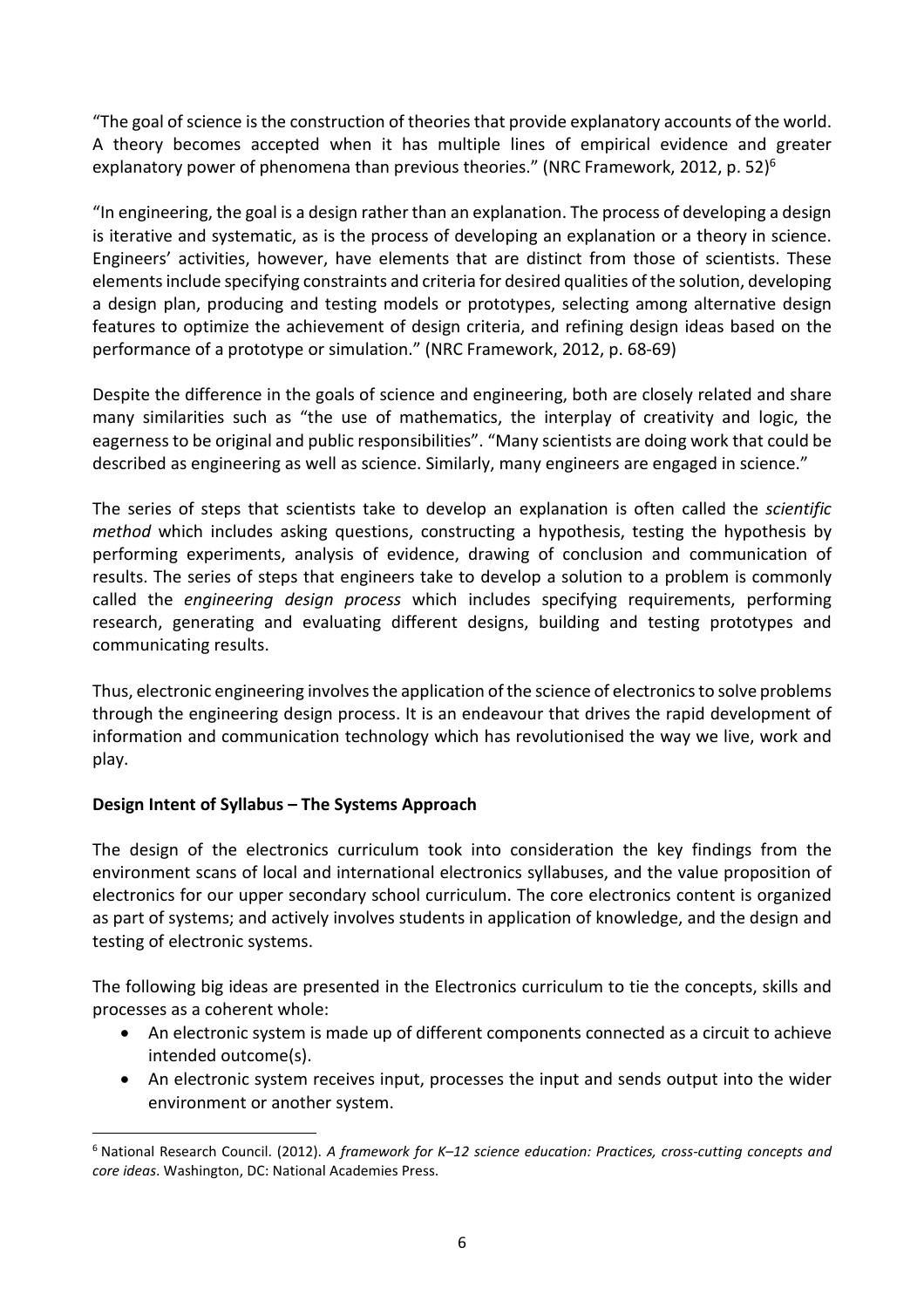- Electronic systems are commonly represented by block diagrams and circuit diagrams, while circuit theories are used to understand and analyze electronic circuits
- The engineering design process is used to design, build and test an electronic system. Different possible designs need to be investigated and evaluated to select the optimal solution to a problem.
- Electronic systems seldom work perfectly when they are first built. Troubleshooting is needed to identify and correct sources of problems.

These big ideas help students integrate and link what they have learnt across different topics. For example, after learning both capacitors and resistors, students should see a RC circuit as a system made up of components with very different characteristics, yet working together to produce a time delay.

### **Electronics Curriculum Framework**

The electronics curriculum aims to give a balanced coverage between theoretical content knowledge and the development of engineering skills. The framework (**Fig. A1**) consists of two domains: the content domain on science of electricity & components and the process domain on engineering design. These two domains are underpinned by big ideas in systems which are presented as key questions in the framework. An essential feature of the framework is the interplay between these two domains: content knowledge will be applied to design and build electronic systems through the engineering design process which in turn deepens understanding of the content and big ideas of the subject.



**Fig. A1:** Electronics Curriculum Framework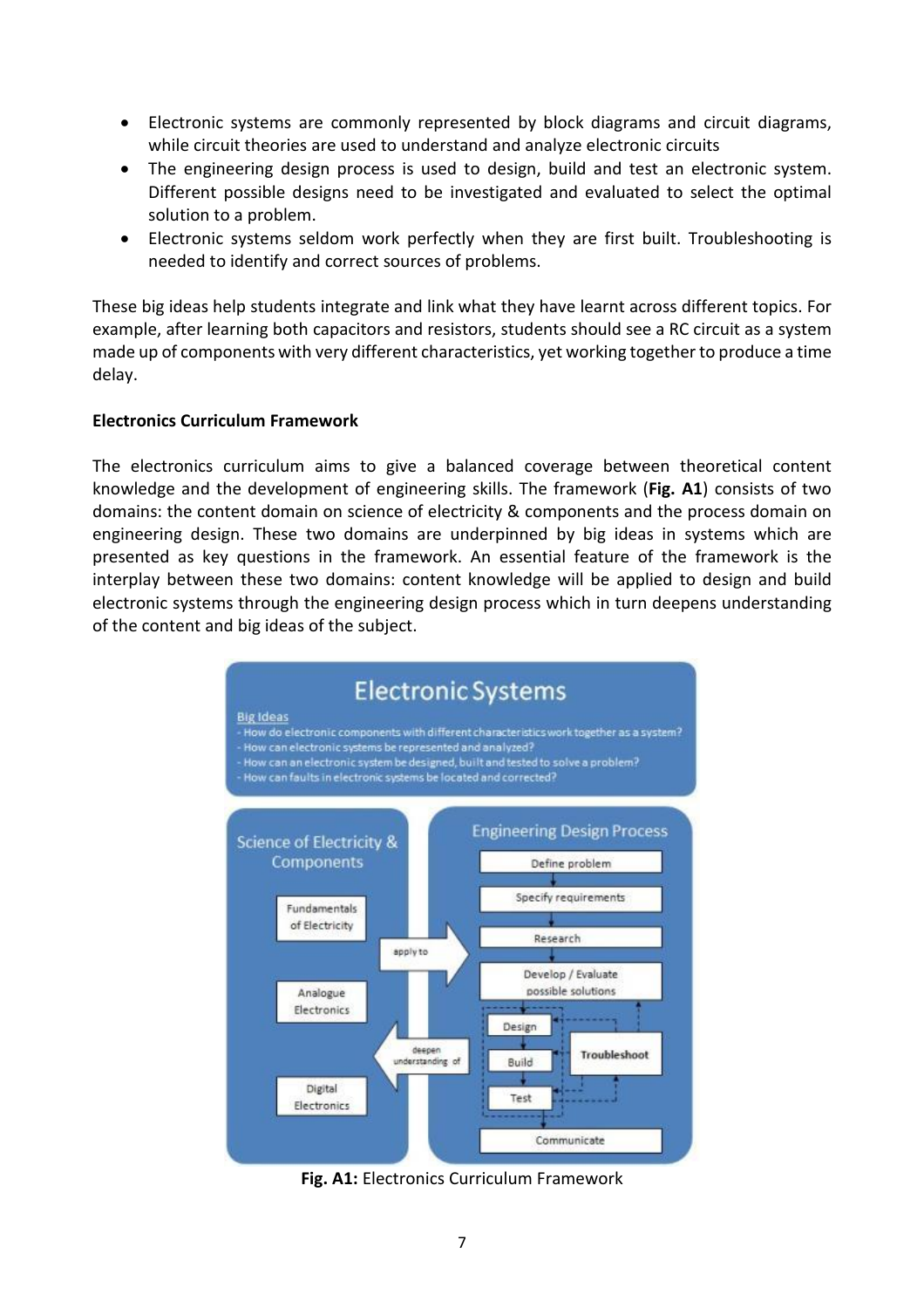### Content Knowledge – Science of Electricity & Components

The content is broadly classified into (i) Fundamentals of Electricity, (ii) Analogue Electronics and (iii) Digital Electronics. The concepts under Fundamentals of Electricity include principles of electricity (e.g. Ohm's Law), circuit theories (e.g. voltage divider) and basic electrical components (e.g. capacitor). These concepts are needed to analyse, understand and design electrical circuits. Under Analogue Electronics, the operation and use of the two main semiconductor devices, diode and transistor, are covered. The coverage of Digital Electronics includes basic understanding of digital signals, basic logic gates, digital latch and the use of integrated circuits.

### Skills Development - Engineering Design Process

The engineering design process is a series of systematic steps that engineers use to develop solution to engineering problems(see **Table A1** for detailed explanation). Students will understand what each step entails and be equipped with the necessary skills needed to carry out the process correctly and effectively. Example of these skills includes:

- project planning
- problem analysis
- specifying requirements
- using block diagram to represent electronic systems
- conducting research
- evaluating research findings
- reading datasheets
- drawing circuit diagrams
- circuit simulation
- evaluating circuit designs
- circuit building
- troubleshooting
- developing tests for circuits
- using test equipment
- report writing

Both content knowledge and skills development are intricately linked, where content knowledge is applied to solve practical problems using the engineering design process. In the process of implementing the solution in the form of electronic circuits, students will in turn develop a deeper understanding of the content knowledge.

### **Aims of Syllabus**

The Electronics curriculum provides students with an understanding of the fundamental working of electronic components and systems, as well as the engineering design process. The syllabus focuses on the application of the knowledge of science of electricity and electronic components to design and build electronics systems that can solve daily problems. The students will also develop testing and troubleshooting skills. Through these learning experiences, the subject should provide a broad-base foundation for further studies in electronics engineering and related field. Specifically, the aims of the syllabus are to: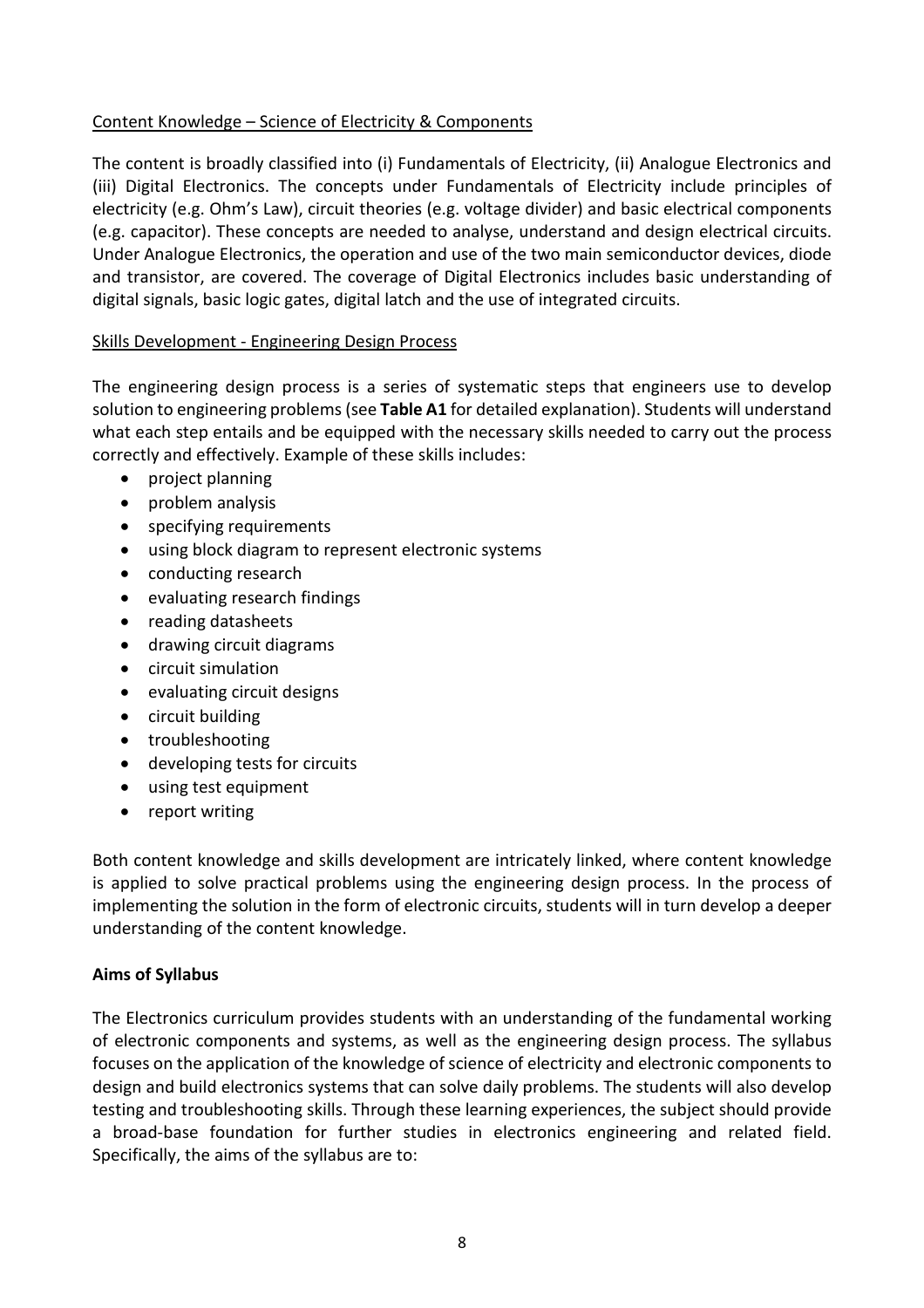- (i) develop attitudes relevant to engineering such as perseverance; curiosity; integrity; striving for accuracy; open-mindedness; inventiveness; problem-solving ("can do" attitude); intellectual thoroughness
- (ii) develop abilities and skills related to the engineering design process such as
	- systems thinking
	- design, build and test electronic systems; and
	- troubleshooting
- (iii) acquire knowledge of the fundamentals of electronics
- (iv) develop an appreciation about the usefulness of electronics and its impact on modern society
- (v) foster an interest and passion in the engineering field
- (vi) inculcate a strong sense of safety and develop safe working habits

### **21st Century Competencies (21CC) in Electronics Curriculum**

The Electronics curriculum supports students' development of important competencies necessary for them to thrive in the 21<sup>st</sup> century that are anchored in enduring values. The framework for the 21CC and student outcomes is presented in **Fig. A2**.



**Fig. A2: Framework for 21CC and Student Outcomes**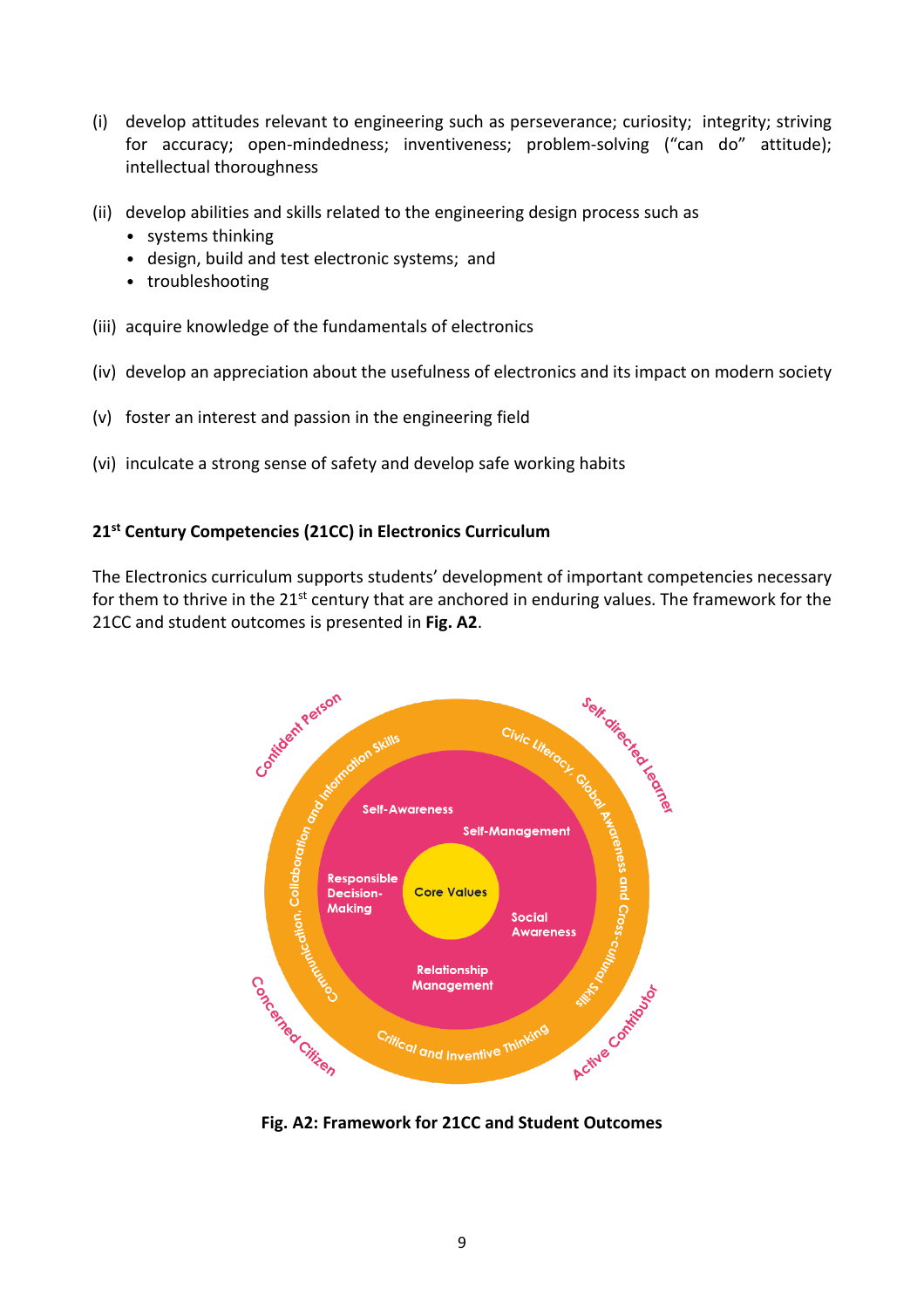At the heart of the framework are **Core Values** that underpin the learning. These values (*respect, responsibility, resilience, integrity, care and harmony*) define a person's character and shape beliefs, attitudes and actions of a person.

The middle ring signifies the **Social and Emotional Competencies** – skills necessary for children to recognise (*self-awareness*) and manage (*self-management*) their emotions, develop care and concern for others (*social awareness*), make responsible decisions (*responsible decision-making*), establish positive relationships, as well as to handle challenging situations effectively (*relationship management*).

The outer ring of the framework represents the **21st Century Competencies** necessary for the globalised world we live in. These are: *Civic Literacy, Global Awareness and Cross-Cultural Skills; Critical and Inventive Thinking; and Communication, Collaboration and Information skills*.

Electronics is well-positioned to develop 21CC, especially when solving an engineering problem using the engineering design process. For example, as students analyse and break down a complex engineering problem into manageable tasks, they develop critical and inventive thinking. They will also have opportunities to work collaboratively to discuss and evaluate ideas and research findings, and to present and defend their choice of design. Tapping on the opportunities afforded by the process, the development of 21CC in the areas of "Communication, Collaboration and Information" and "Critical and Inventive Thinking", is a natural fit. In addition, the 'design, build and test' process fosters character-building traits such as creativity, curiosity, open-mindedness and persistence. These are illustrated in **Table A2**.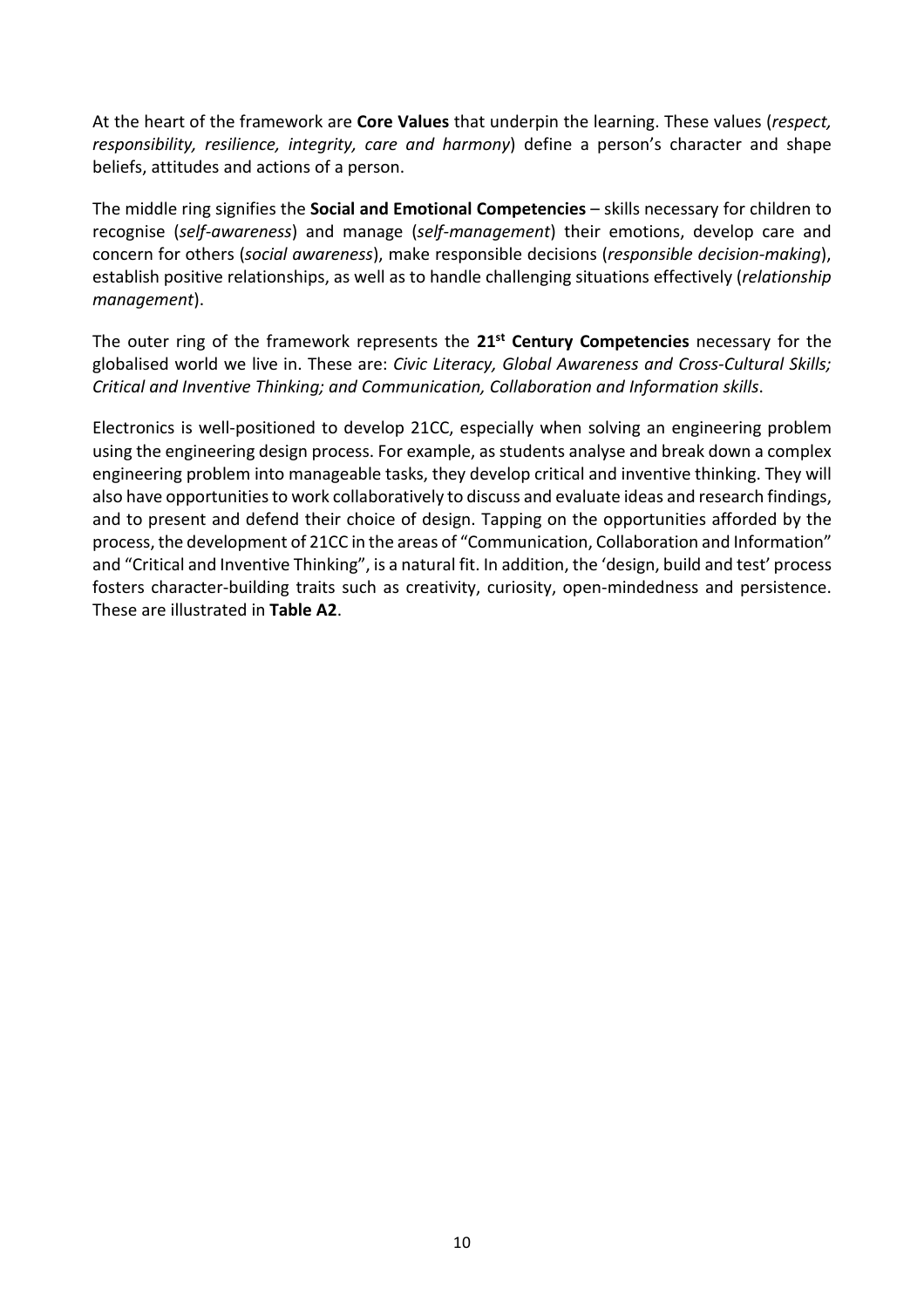| <b>Step</b>                    | <b>Explanation</b>                                                                                                                                                                                                                                                                                                        | <b>Illustration</b>                                                                                                                                                                                                                                                                                                                                                                                                                                                                                                    |
|--------------------------------|---------------------------------------------------------------------------------------------------------------------------------------------------------------------------------------------------------------------------------------------------------------------------------------------------------------------------|------------------------------------------------------------------------------------------------------------------------------------------------------------------------------------------------------------------------------------------------------------------------------------------------------------------------------------------------------------------------------------------------------------------------------------------------------------------------------------------------------------------------|
|                                |                                                                                                                                                                                                                                                                                                                           | Design a 2-way electronic communication system that helps the<br>counter staff at a noisy eatery to communicate customer orders<br>to kitchen staff in a refined manner                                                                                                                                                                                                                                                                                                                                                |
| <b>Define</b><br>problem       | A problem can be defined using the following question: "[Who]<br>needs(s) [what] because [why]"                                                                                                                                                                                                                           | [Counter staff] needs [a 2-way electronic communication system]<br>because [they have to shout the orders to the kitchen staff who<br>may not be able to hear the orders clearly].                                                                                                                                                                                                                                                                                                                                     |
| <b>Specify</b><br>requirements | State the important characteristics that your design must meet in<br>order to be successful. When there are conflicts between the<br>requirements, trade-off would be needed.                                                                                                                                             | • Allow an order to be communicated effectively between the<br>counter staff and kitchen staff.<br>• System needs to be powered by a low voltage D.C. source such<br>as a 9V battery.                                                                                                                                                                                                                                                                                                                                  |
| Research                       | Using a set of questions derived from the specifications, research<br>is conducted to obtain information on how the requirements of<br>the solution could be met. The research should cover different<br>sources of information such as websites and books. The<br>information should be evaluated for their credibility. | Examples of questions derived from specifications to guide<br>research:<br>What are the possible methods of sound amplification?<br>How can a volume knob be included?<br>Possible research findings:<br>Sound amplification can be performed using standalone<br>$\bullet$<br>transistors or specialized ICs. There are advantages and<br>disadvantages for both approaches.<br>One possible method to incorporate a volume knob is by<br>having a voltage divider circuit at the input terminal of<br>the amplifier. |

### **Table A1:** Detailed Explanation of the Engineering Design Process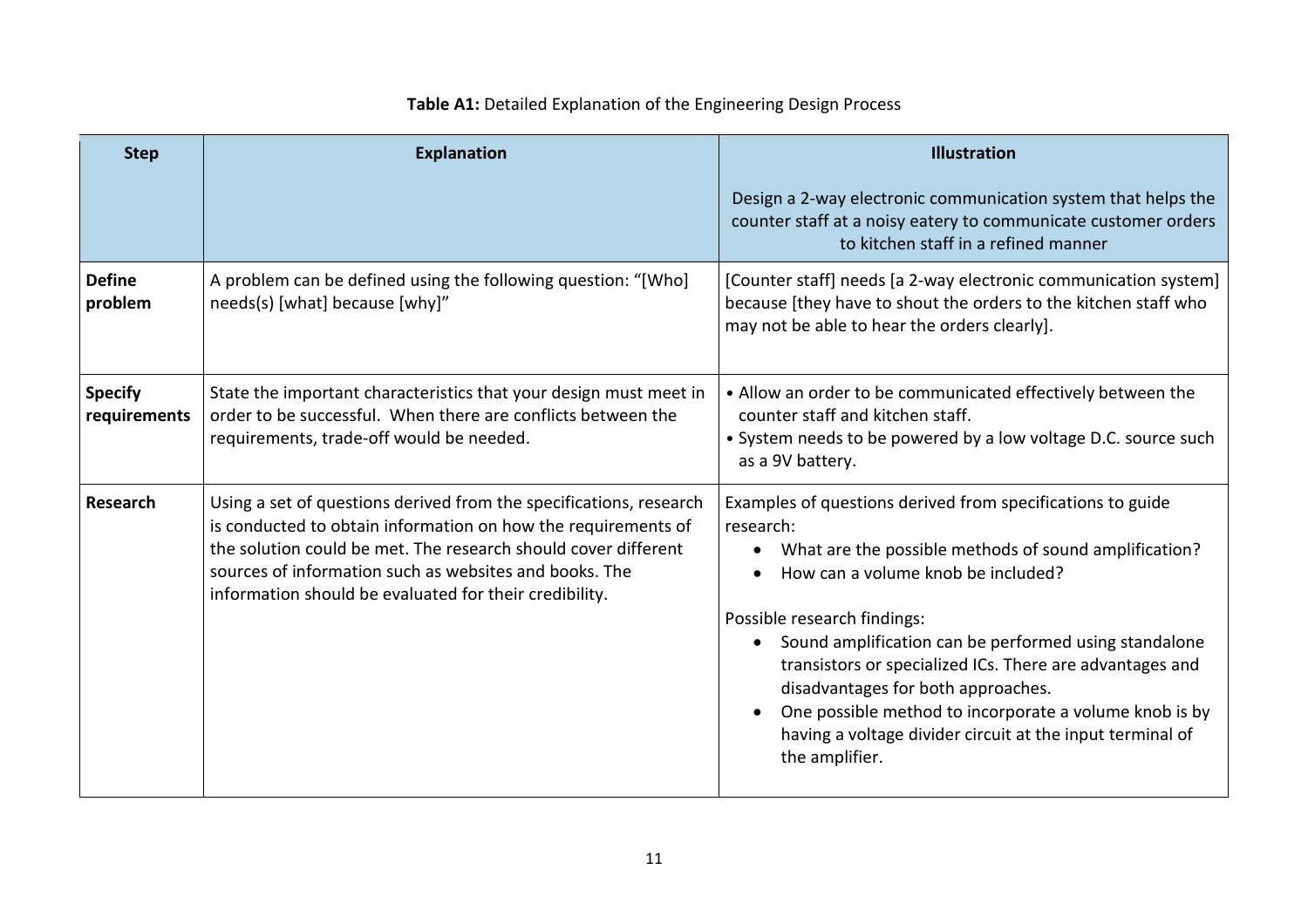| <b>Step</b>                                           | <b>Explanation</b>                                                                                                                                                                                                                                                                                                                                                                                                                                                                                                                                                                                                                     | <b>Illustration</b>                                                                                                                                                                                                                                                                                                |
|-------------------------------------------------------|----------------------------------------------------------------------------------------------------------------------------------------------------------------------------------------------------------------------------------------------------------------------------------------------------------------------------------------------------------------------------------------------------------------------------------------------------------------------------------------------------------------------------------------------------------------------------------------------------------------------------------------|--------------------------------------------------------------------------------------------------------------------------------------------------------------------------------------------------------------------------------------------------------------------------------------------------------------------|
|                                                       |                                                                                                                                                                                                                                                                                                                                                                                                                                                                                                                                                                                                                                        | Design a 2-way electronic communication system that helps the<br>counter staff at a noisy eatery to communicate customer orders<br>to kitchen staff in a refined manner                                                                                                                                            |
| Develop /<br><b>Evaluate</b><br>possible<br>solutions | Brainstorm and develop solutions or adapt those identified<br>through research. Determine whether each possible solution<br>meets the design requirements.<br>For those that meet the requirements, consider their pros and<br>cons in terms of availability of components, cost, complexity of<br>design, safety, power requirement, etc.<br>Ideas obtained from research should be investigated through<br>circuit simulation or other appropriate methods to test if they can<br>meet the requirements of the system. New ideas might be<br>generated in the process. The pros and cons of different ideas<br>should be considered. | From the investigation, both standalone transistors and audio<br>amplifier IC chips can be used to meet the requirements. The<br>main advantages of using an audio amplifier IC over individual<br>transistors is the lower number of components needed and the<br>ease of setting the gain to the required value. |
| Design                                                | Develop a circuit according to the chosen solution. Simulate the<br>circuit on computer simulation software to check if it works in<br>theory.<br>From the results of the investigations, a complete design is<br>developed based on the ideas that are found to be most suitable<br>for the project. After integration, the design should be simulated<br>to check that it can work. If not, the design would need to be<br>modified.                                                                                                                                                                                                 | A circuit diagram of the amplifier circuit is drawn up using<br>software with all the components and their values (if applicable)<br>clearly labelled.                                                                                                                                                             |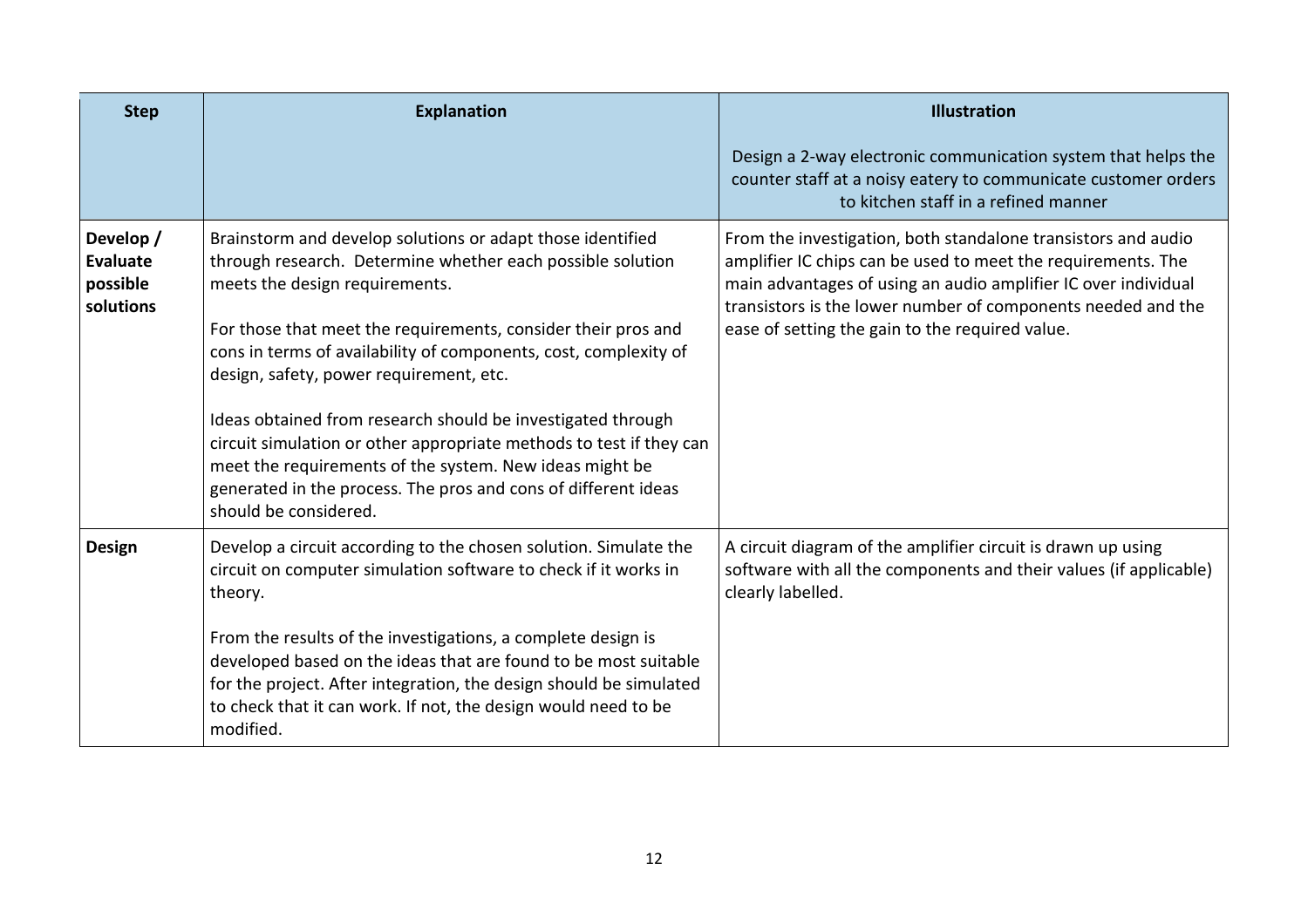| <b>Step</b>         | <b>Explanation</b>                                                                                                                                                                                                                                                                                                                                                                                                                                                              | <b>Illustration</b>                                                                                                                                                                                                                                                                                                                                 |
|---------------------|---------------------------------------------------------------------------------------------------------------------------------------------------------------------------------------------------------------------------------------------------------------------------------------------------------------------------------------------------------------------------------------------------------------------------------------------------------------------------------|-----------------------------------------------------------------------------------------------------------------------------------------------------------------------------------------------------------------------------------------------------------------------------------------------------------------------------------------------------|
|                     |                                                                                                                                                                                                                                                                                                                                                                                                                                                                                 | Design a 2-way electronic communication system that helps the<br>counter staff at a noisy eatery to communicate customer orders<br>to kitchen staff in a refined manner                                                                                                                                                                             |
| <b>Build</b>        | Once the circuit is proven to work through circuit simulation, the<br>next step would be to build a prototype (an operating version of a<br>solution) on prototype boards. The prototype should be built<br>using proper techniques to ensure firm electrical connections. The<br>test points should be clearly labelled to facilitate testing.<br>During building, the design might need to be modified if certain<br>components were not available or found to be unsuitable. | The main test points are the input and output terminals of the<br>amplifier. These points should be clearly labelled as well as other<br>test points.                                                                                                                                                                                               |
| <b>Test</b>         | Using test equipment, measure and compare the output(s) of the<br>prototype circuit against the requirements. All measurements<br>should be recorded for future reference. If the test shows that the<br>prototype circuit could not meet the requirements, the design<br>might need to be modified.                                                                                                                                                                            | Using a function generator, produce a sine signal to act as input<br>to the amplifier. Using an oscilloscope, observe the output signal<br>to see if it is one with bigger amplitude.<br>Conduct a field test in a noisy environment to see if the message<br>can be passed on clearly.                                                             |
| <b>Troubleshoot</b> | Troubleshooting is a logical and systematic search for the source<br>of a problem and usually involves the process of elimination for a<br>workable solution to be generated. Troubleshooting usually<br>involves two key stages, namely: (i) hypothesis generation to<br>identify one or more potential faults; and (ii) hypothesis<br>evaluation where potential faults are tested and corrected                                                                              | There is no output signal from the amplifier. The following steps<br>were taken to troubleshoot the problem:<br>The power supply to the amplifier circuit is checked and<br>found to be ok.<br>After replacing the transistor with a new one, there is an<br>output signal. This confirmed that the cause of the fault<br>was a damaged transistor. |
| Communicate         | Communicate the final solution and processes in the form of a<br>report.                                                                                                                                                                                                                                                                                                                                                                                                        | A clear report on the work carried out is produced.                                                                                                                                                                                                                                                                                                 |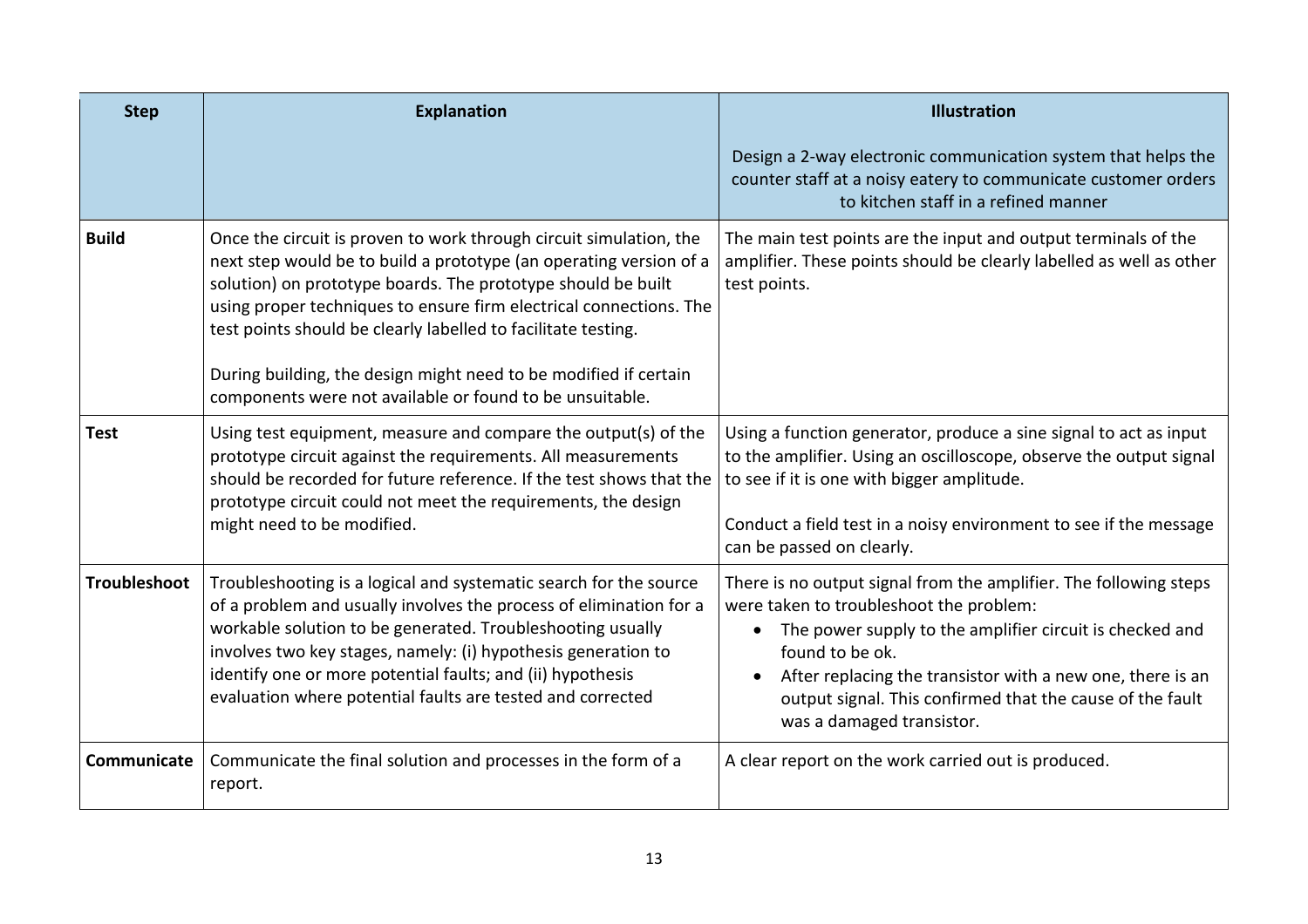| <b>Step of Engineering</b><br><b>Design Process</b>                               | <b>Values and Social Emotional</b><br><b>Learning</b>                                                                                                                                                                                                                                                         | <b>Communicating, Collaboration and Information</b><br>skills                                                                                                                                                                                                                                                                                                                                                                                                                                                                     | <b>Critical and inventive thinking</b>                                                                                                                                                                                                                                                                                                                                                                                                                                                                                                                 |
|-----------------------------------------------------------------------------------|---------------------------------------------------------------------------------------------------------------------------------------------------------------------------------------------------------------------------------------------------------------------------------------------------------------|-----------------------------------------------------------------------------------------------------------------------------------------------------------------------------------------------------------------------------------------------------------------------------------------------------------------------------------------------------------------------------------------------------------------------------------------------------------------------------------------------------------------------------------|--------------------------------------------------------------------------------------------------------------------------------------------------------------------------------------------------------------------------------------------------------------------------------------------------------------------------------------------------------------------------------------------------------------------------------------------------------------------------------------------------------------------------------------------------------|
| <b>Define Problem</b><br><b>Specify</b><br><b>Requirements</b><br><b>Research</b> | Students learn to build<br>positive relationships with<br>other students of different<br>backgrounds as they work<br>collaboratively on a task.                                                                                                                                                               | In these steps, students are required to define a<br>problem, specify the requirements that will solve<br>the problem, and perform research to understand<br>similar or related problems.<br>Students develop the ability to identify the<br>information needed, tap into different sources of<br>information, organize the information<br>systematically and evaluate the creditability of the<br>information. Very often, it would involve students<br>interacting with others to construct knowledge<br>and new understanding. | Critical thinking is required to define and scope<br>problems to identify the primary requirements<br>from the non-essential ones. In engineering<br>projects where requirements have been specified<br>by the requesting party, critical thinking is<br>required to understand the basis and rationale of<br>the requirements.<br>During the research process, students need to<br>critically evaluate the information and data for<br>accuracy and relevance to the problem.                                                                         |
| Develop /<br><b>Evaluate</b><br><b>Solutions</b>                                  | Engineers need to consider<br>the ethical implications of<br>their designs and solutions,<br>e.g. a design can result in cost<br>saving but endanger the<br>users. When evaluating<br>solutions to select the<br>optimal one, students will be<br>guided by their teachers to<br>consider these implications. | As students develop and refine their solutions,<br>they would need to work collaboratively in teams<br>to discuss and evaluate ideas and findings.                                                                                                                                                                                                                                                                                                                                                                                | In this step, students need to evaluate the<br>solutions identified through research to<br>determine if they can be adapted or modified to<br>meet the specified requirements of the problem<br>at hand. They also need to generate ideas and<br>develop possible solutions if there is no existing<br>ones or if the existing ones are not feasible due to<br>cost, safety or other issues. Students then need to<br>evaluate the pros and cons of each solution in<br>order to defend their choice of optimal solution<br>with reasons and evidence. |

### **Table A2:** Development of 21CC in Electronics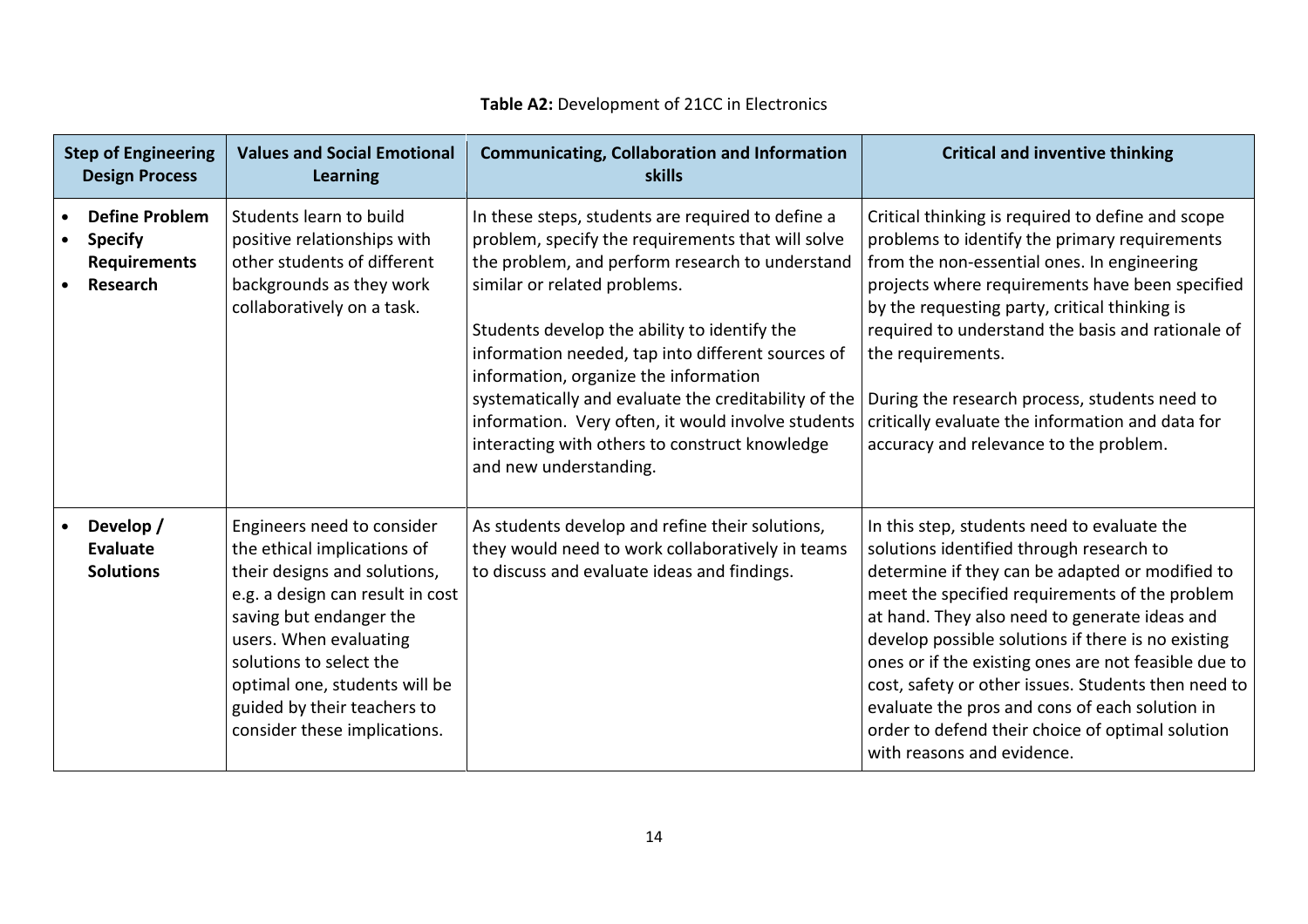| <b>Step of Engineering</b>                   | <b>Values and Social Emotional</b>                                                                                                                                                                                                                                                              | <b>Communicating, Collaboration and Information</b>                                                                                       | <b>Critical and inventive thinking</b>                                                                                                                                                                                                                                                                                                                                                                                                                                                                                                                                                                                        |
|----------------------------------------------|-------------------------------------------------------------------------------------------------------------------------------------------------------------------------------------------------------------------------------------------------------------------------------------------------|-------------------------------------------------------------------------------------------------------------------------------------------|-------------------------------------------------------------------------------------------------------------------------------------------------------------------------------------------------------------------------------------------------------------------------------------------------------------------------------------------------------------------------------------------------------------------------------------------------------------------------------------------------------------------------------------------------------------------------------------------------------------------------------|
| <b>Design Process</b>                        | <b>Learning</b>                                                                                                                                                                                                                                                                                 | <b>skills</b>                                                                                                                             |                                                                                                                                                                                                                                                                                                                                                                                                                                                                                                                                                                                                                               |
| <b>Design</b><br><b>Build</b><br><b>Test</b> | Depending on the task, this<br>step can span over a number<br>of weeks thus requiring<br>students to exercise self-<br>management skills to handle<br>the stress and demand<br>effectively. Students also<br>need to be disciplined and<br>responsible to stick to the<br>schedule of the task. | As students build their circuit and perform the<br>necessary testing, they would need to<br>communicate their solution and ideas clearly. | After a solution is chosen, students need to<br>design a circuit and simulate the circuit using<br>computer simulation software to check that it<br>works in theory. Once the simulated circuit is<br>proven to work, the next step is to build a<br>physical prototype. The prototype is then tested<br>to see if the design meets all requirements and<br>performs acceptably.<br>As this step involves a substantial number of<br>electronic components and multiple electrical<br>paths, students need to stay focused and adapt to<br>the demands and challenges of connecting the<br>components into a workable system. |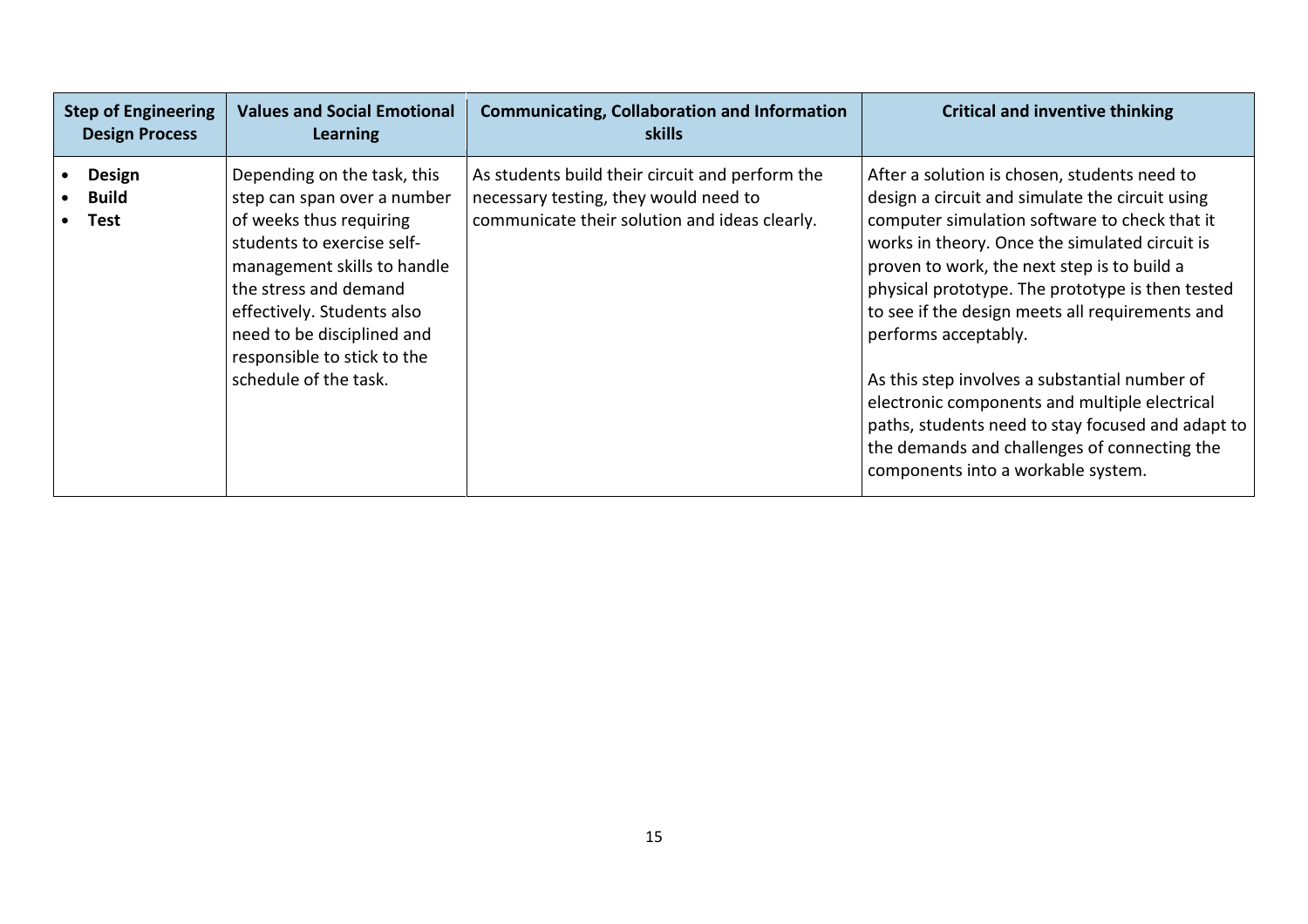| <b>Step of Engineering</b> | <b>Values and Social Emotional</b>                                                                                                              | <b>Communicating, Collaboration and Information</b> | <b>Critical and inventive thinking</b>                                                                                                                                                                                                                                                                                                                                                                                                                                                                                                                                                                                                                                                                                                                                                                                                                                                                                                                                                                                                                            |
|----------------------------|-------------------------------------------------------------------------------------------------------------------------------------------------|-----------------------------------------------------|-------------------------------------------------------------------------------------------------------------------------------------------------------------------------------------------------------------------------------------------------------------------------------------------------------------------------------------------------------------------------------------------------------------------------------------------------------------------------------------------------------------------------------------------------------------------------------------------------------------------------------------------------------------------------------------------------------------------------------------------------------------------------------------------------------------------------------------------------------------------------------------------------------------------------------------------------------------------------------------------------------------------------------------------------------------------|
| <b>Design Process</b>      | Learning                                                                                                                                        | <b>skills</b>                                       |                                                                                                                                                                                                                                                                                                                                                                                                                                                                                                                                                                                                                                                                                                                                                                                                                                                                                                                                                                                                                                                                   |
| Troubleshooting            | Troubleshooting can be<br>mentally demanding.<br>Students need to be resilient<br>to continue till the cause of<br>problem has been identified. |                                                     | Electronics systems seldom work the moment<br>they are first completed. Students frequently<br>need to perform troubleshooting, a logical and<br>systematic search for the source of a problem.<br>This is a dynamic process involving hypothesising<br>possible causes, testing and eliminating causes<br>until the actual cause is pinpointed. For difficult<br>cases, the system needs to be broken down into<br>sub-systems to troubleshoot one by one. After<br>identifying the cause, students then need to make<br>the necessary changes to the design and<br>connection of the system.<br>During troubleshooting, students are constantly<br>assessing their own strategies, considering<br>alternative tests, and suspending judgment until a<br>hypothesis is confirmed. It is a process that<br>requires them to manage uncertainty, stay<br>focused and persevere until the cause is<br>pinpointed and solved. They also need to use<br>system thinking to analyse and understand a<br>complex task by breaking it down to its essential<br>elements. |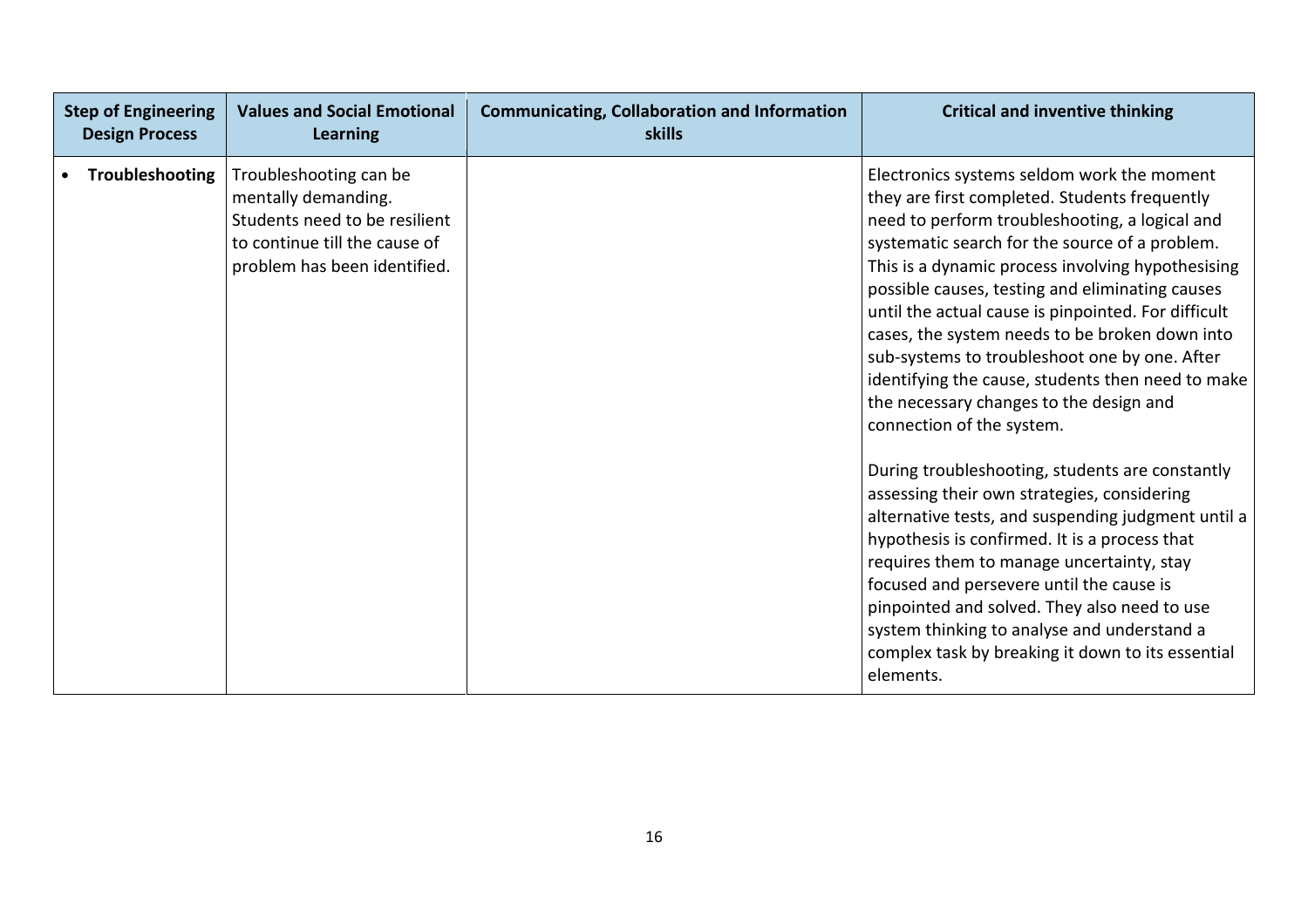# **SECTION 2: CONTENT**

Overview of Content Structure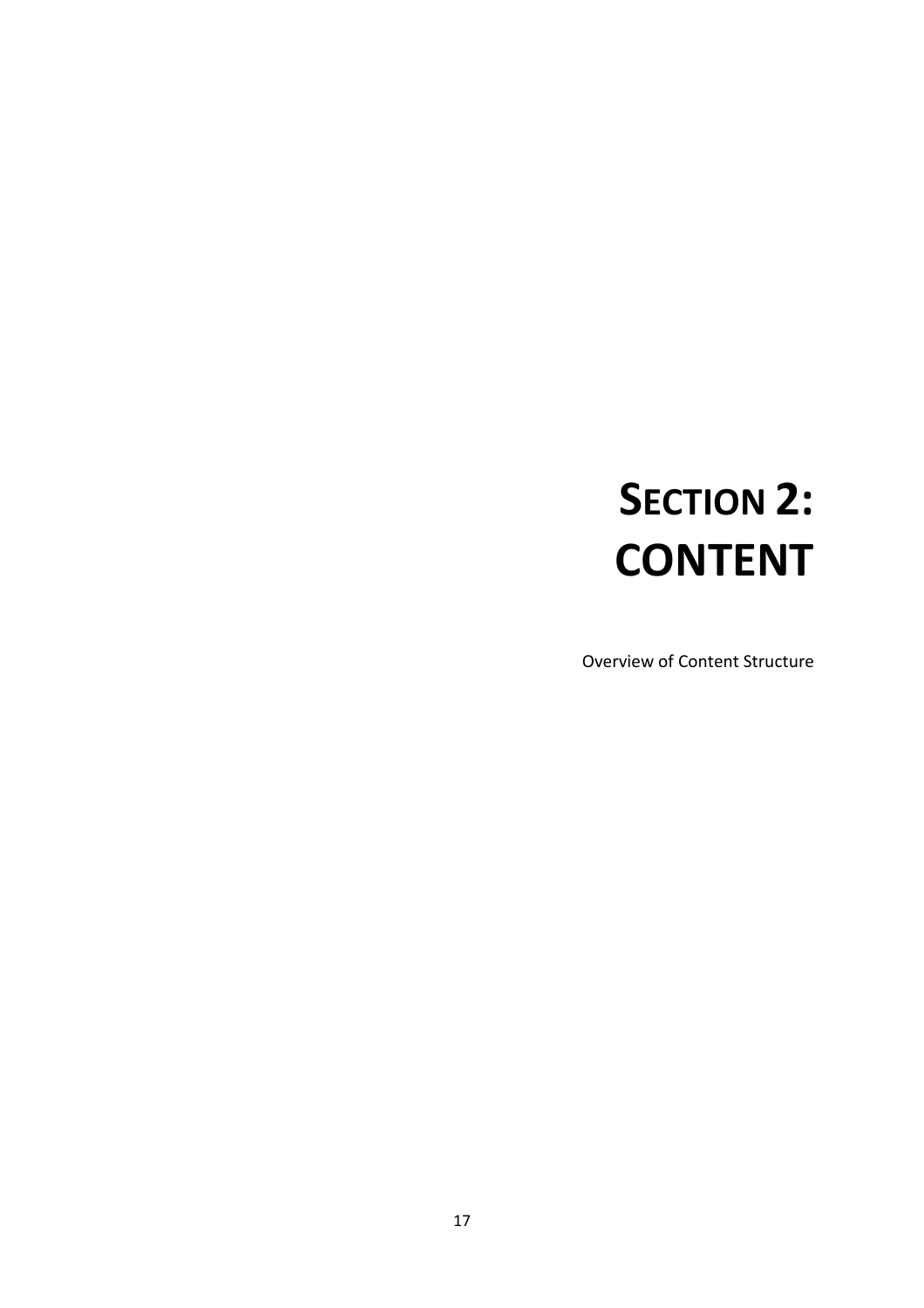# **2. CONTENT**

#### **Overview of Content Structure**

|    | <b>Section</b><br><b>Topics</b>    |                                                                |
|----|------------------------------------|----------------------------------------------------------------|
| ι. | <b>Systems</b>                     | 1. Electronic Systems                                          |
| Н. | <b>Fundamentals of Electricity</b> | <b>Current Electricity</b><br>2.                               |
|    |                                    | 3.<br>Resistors                                                |
|    |                                    | <b>Circuit Theories</b><br>4.                                  |
|    |                                    | <b>Alternating Currents</b><br>5.                              |
|    |                                    | Capacitors<br>6.                                               |
|    | III. Analogue Electronics          | <b>Semiconductor Diodes</b><br>7.                              |
|    |                                    | 8.<br>Input and Output Transducers                             |
|    |                                    | <b>Bipolar Junction Transistors</b><br>9.                      |
|    | <b>IV.</b> Digital Electronics     | 10. Introduction to Digital Electronics                        |
|    |                                    | 11. Basic Logic Gates                                          |
|    |                                    | 12. Combinational Logic Circuits                               |
|    |                                    | 13. Memory - Set-Reset Latches                                 |
|    |                                    | 14. Voltage Comparator, Timing and Counting<br><b>Circuits</b> |
| V. | <b>Engineering Design Process</b>  | 15. Engineering Design Process                                 |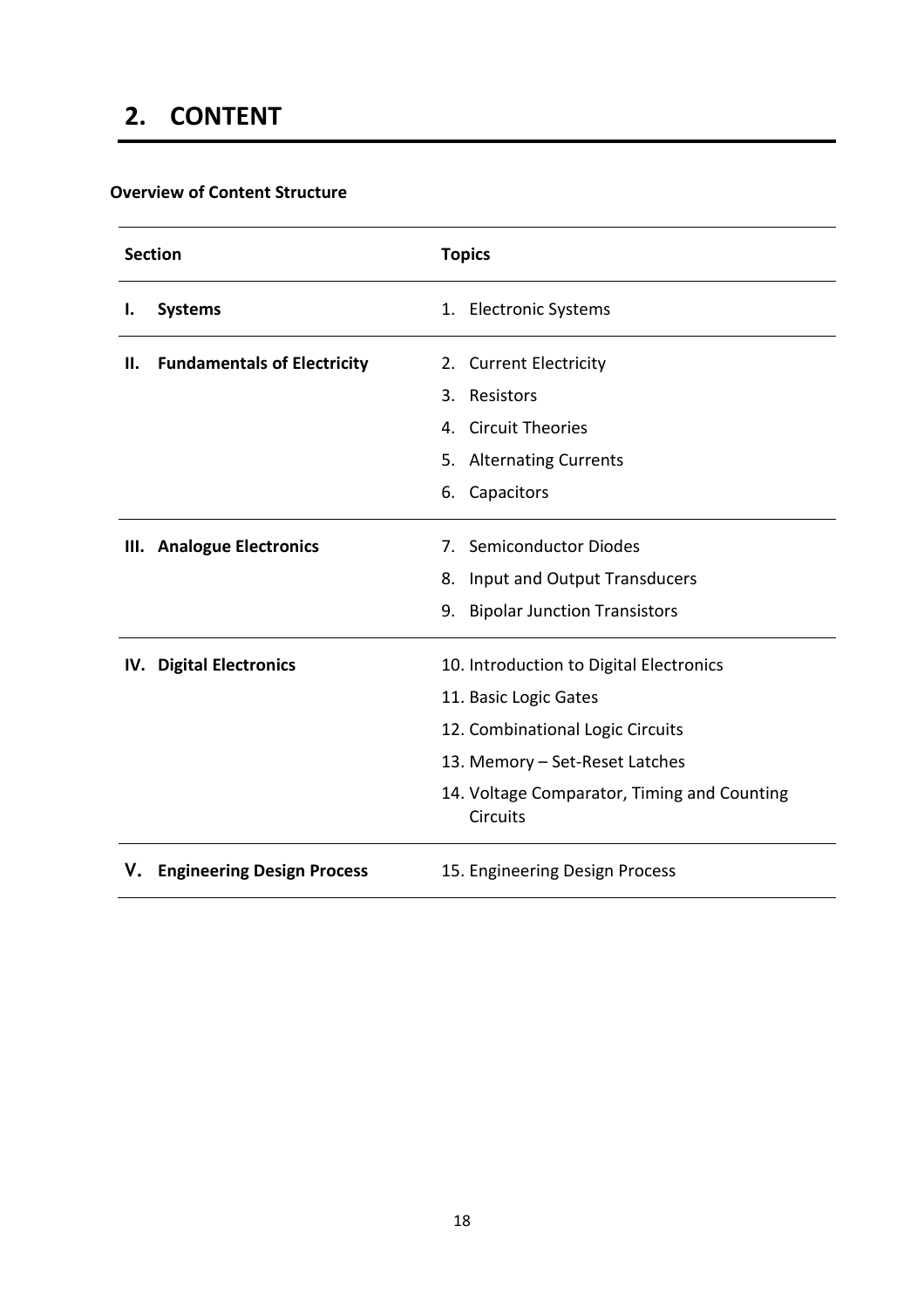### **I. Systems**

| <b>Topic</b>                                                                                                                               | <b>Learning Outcomes</b>                                                                                                                                                                                                                                                                                                                                                                                                                                                                                                                                                                                                                                                                                                         |
|--------------------------------------------------------------------------------------------------------------------------------------------|----------------------------------------------------------------------------------------------------------------------------------------------------------------------------------------------------------------------------------------------------------------------------------------------------------------------------------------------------------------------------------------------------------------------------------------------------------------------------------------------------------------------------------------------------------------------------------------------------------------------------------------------------------------------------------------------------------------------------------|
| Unit 1:<br><b>Electronic</b><br><b>Systems</b><br><b>Simple</b><br>systems<br><b>Electronic</b><br>systems<br><b>Electrical</b><br>signals | Electronic systems are designed to solve specific problems in many areas of our<br>daily lives. A simple system can consist of just an input, a process and an output.<br>However, complex systems can have multiple inputs, processes and outputs. In<br>addition, complex systems are usually made of subsystems with the output of a<br>subsystem becoming the input of another subsystem. Only when all subsystems<br>are functioning properly will the overall system be able to solve the intended<br>problem. This understanding allows electronic engineers to design, build, test<br>and troubleshoot electronic systems in a logical and systematic manner.<br><b>Understanding Goal: What are electronic systems?</b> |
|                                                                                                                                            | recognise and understand that a simple system consists of an input, a<br>process and an output                                                                                                                                                                                                                                                                                                                                                                                                                                                                                                                                                                                                                                   |
|                                                                                                                                            | use the symbols of common electrical and electronic components to<br>represent an electrical/electronic system                                                                                                                                                                                                                                                                                                                                                                                                                                                                                                                                                                                                                   |
|                                                                                                                                            | give examples of electronic systems encountered in daily life<br>٠                                                                                                                                                                                                                                                                                                                                                                                                                                                                                                                                                                                                                                                               |
|                                                                                                                                            | identify the inputs, processes (amplification, logic, memory, decoding,<br>timing and counting) and outputs of an electronic system (e.g. an audio<br>amplifier)                                                                                                                                                                                                                                                                                                                                                                                                                                                                                                                                                                 |
|                                                                                                                                            | describe a subsystem as a system that obtains input from, or provides<br>input to another subsystem                                                                                                                                                                                                                                                                                                                                                                                                                                                                                                                                                                                                                              |
|                                                                                                                                            | represent complex systems in terms of subsystems using block diagrams<br>٠                                                                                                                                                                                                                                                                                                                                                                                                                                                                                                                                                                                                                                                       |
|                                                                                                                                            | state that an electronic signal is an electrical voltage or current that carries<br>information                                                                                                                                                                                                                                                                                                                                                                                                                                                                                                                                                                                                                                  |
|                                                                                                                                            | recognise that electronic signals may be analogue or digital in nature, and<br>$\bullet$<br>differentiate between them                                                                                                                                                                                                                                                                                                                                                                                                                                                                                                                                                                                                           |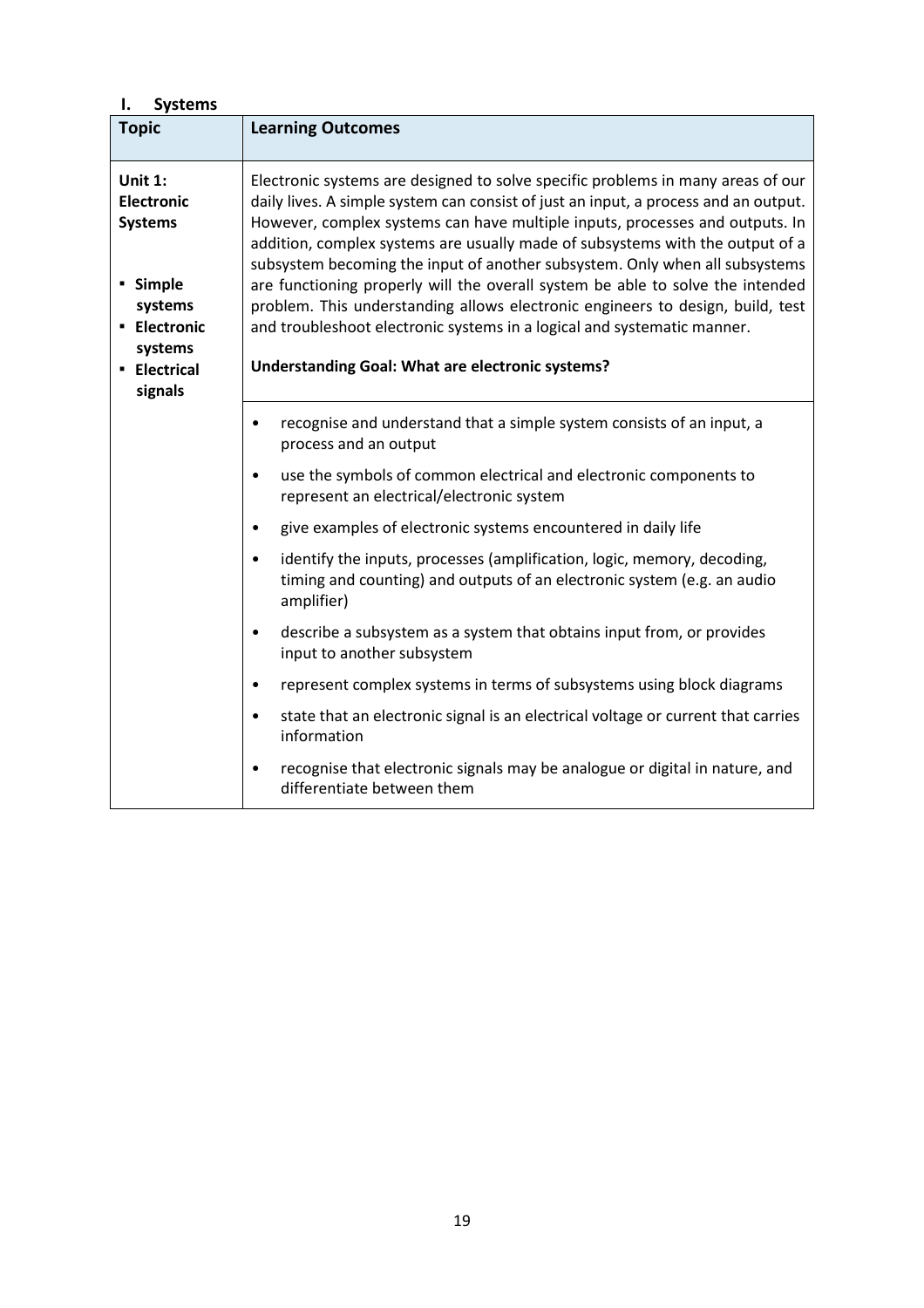### **II. Fundamentals of Electricity**

| <b>Topic</b>                                                           | <b>Learning Outcomes</b>                                                                                                                                                                                                          |
|------------------------------------------------------------------------|-----------------------------------------------------------------------------------------------------------------------------------------------------------------------------------------------------------------------------------|
| <b>Unit 2: Current</b><br>Electricity                                  | Electronics builds on principles of electricity. It is necessary for learners of<br>electronics to have a firm understanding of the principles related to electric<br>charges, current, voltage, resistance and power.            |
| SI units                                                               | Understanding Goal: What are the quantities related to current electricity?                                                                                                                                                       |
| • Standard<br>scientific<br>notation and                               | recall the following base quantities and their SI units: mass (kg), length<br>٠<br>(m), time (s), electric current (A), temperature (K)                                                                                           |
| prefix form<br>• Conventional<br>current and                           | recall derived quantities related to electricity (e.g. electric charge,<br>٠<br>resistivity and frequency) and their SI units                                                                                                     |
| electron flow                                                          | express the magnitude of quantities in scientific (exponential) notation                                                                                                                                                          |
| Charge, e.m.f.<br>and potential<br>difference<br><b>Resistance and</b> | use the following prefixes and their symbols to indicate decimal<br>$\bullet$<br>submultiples and multiples of the SI units: pico (p), nano (n), micro ( $\mu$ ),<br>milli (m), centi (c), kilo (k), mega (M), giga (G), tera (T) |
| Ohm's law                                                              | distinguish between conventional current and electron flow<br>$\bullet$                                                                                                                                                           |
| <b>Measurement</b><br>of voltage,<br>current and                       | state that current is the rate of flow of charge and is measured in<br>$\bullet$<br>amperes (A)                                                                                                                                   |
| resistance                                                             | recall and apply the relationship charge = current x time<br>$\bullet$                                                                                                                                                            |
| <b>Electrical</b><br>energy and                                        | distinguish between electromotive force (e.m.f.) and potential difference<br>$\bullet$<br>(p.d.)                                                                                                                                  |
| power                                                                  | state that both e.m.f. and p.d. are measured in volts (V)<br>٠                                                                                                                                                                    |
|                                                                        | calculate the effective e.m.f. when several sources are connected in<br>$\bullet$<br>series and in parallel                                                                                                                       |
|                                                                        | state that resistance = $p.d. / current$                                                                                                                                                                                          |
|                                                                        | state and apply Ohm's law to determine current, voltage, and resistance                                                                                                                                                           |
|                                                                        | sketch and interpret the graphical linear relationship between current<br>and voltage in a purely resistive circuit                                                                                                               |
|                                                                        | describe the use of the heating effect of an electric current flowing<br>through a conductor                                                                                                                                      |
|                                                                        | define power as the rate of energy conversion                                                                                                                                                                                     |
|                                                                        | recall the power equations $P = VI$ , $P = I^2R$ and $P = V^2/R$ and apply the<br>٠<br>relationships $P = VI$ and $E = V/t$ to solve problems involving resistive<br>circuits                                                     |
|                                                                        | determine the efficiency of an electrical device                                                                                                                                                                                  |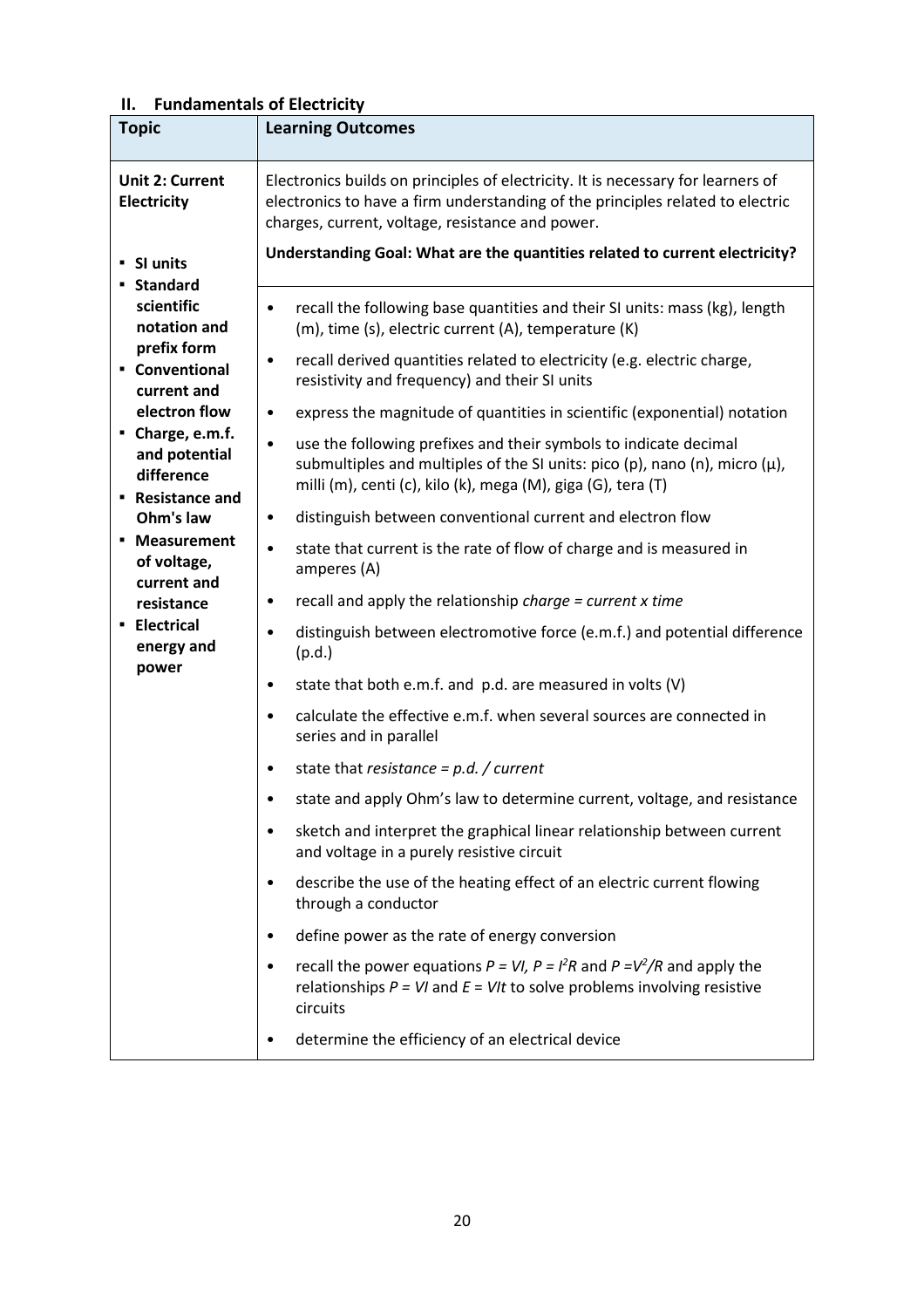| <b>Topic</b>                                    | <b>Learning Outcomes</b>                                                                                                                                                                                                                |
|-------------------------------------------------|-----------------------------------------------------------------------------------------------------------------------------------------------------------------------------------------------------------------------------------------|
| <b>Unit 3: Resistors</b>                        | Resistors are basic electrical components that are used to control the size of<br>current flowing in different parts of electrical circuits. They can be made from<br>different materials and are usually available in standard values. |
| <b>Structure and</b><br>working<br>principle    | Understanding Goal: How do we select a suitable resistor?                                                                                                                                                                               |
| • Colour code<br><b>Effective</b><br>resistance | describe resistivity as the characteristic of a material that affects its<br>٠<br>electrical conductivity and apply the formula $R=pI/A$ to perform<br>calculations                                                                     |
|                                                 | describe the structures of various types of resistors (carbon and wire-<br>wound) and select the appropriate resistor for a particular circuit design                                                                                   |
|                                                 | use the resistor colour code to determine the ohmic value and tolerance<br>of a resistor, and verify the value by measurement                                                                                                           |
|                                                 | select a suitable resistor from the E24 resistor series for a particular<br>application                                                                                                                                                 |
|                                                 | determine the power rating of a resistor and explain the factors affecting<br>it                                                                                                                                                        |
|                                                 | explain how changing the resistance in a circuit changes the current in the<br>circuit                                                                                                                                                  |
|                                                 | recall and apply the formulae to calculate the effective resistance of<br>٠<br>resistors connected in series and in parallel                                                                                                            |
|                                                 | explain the use of variable resistors in electrical circuits                                                                                                                                                                            |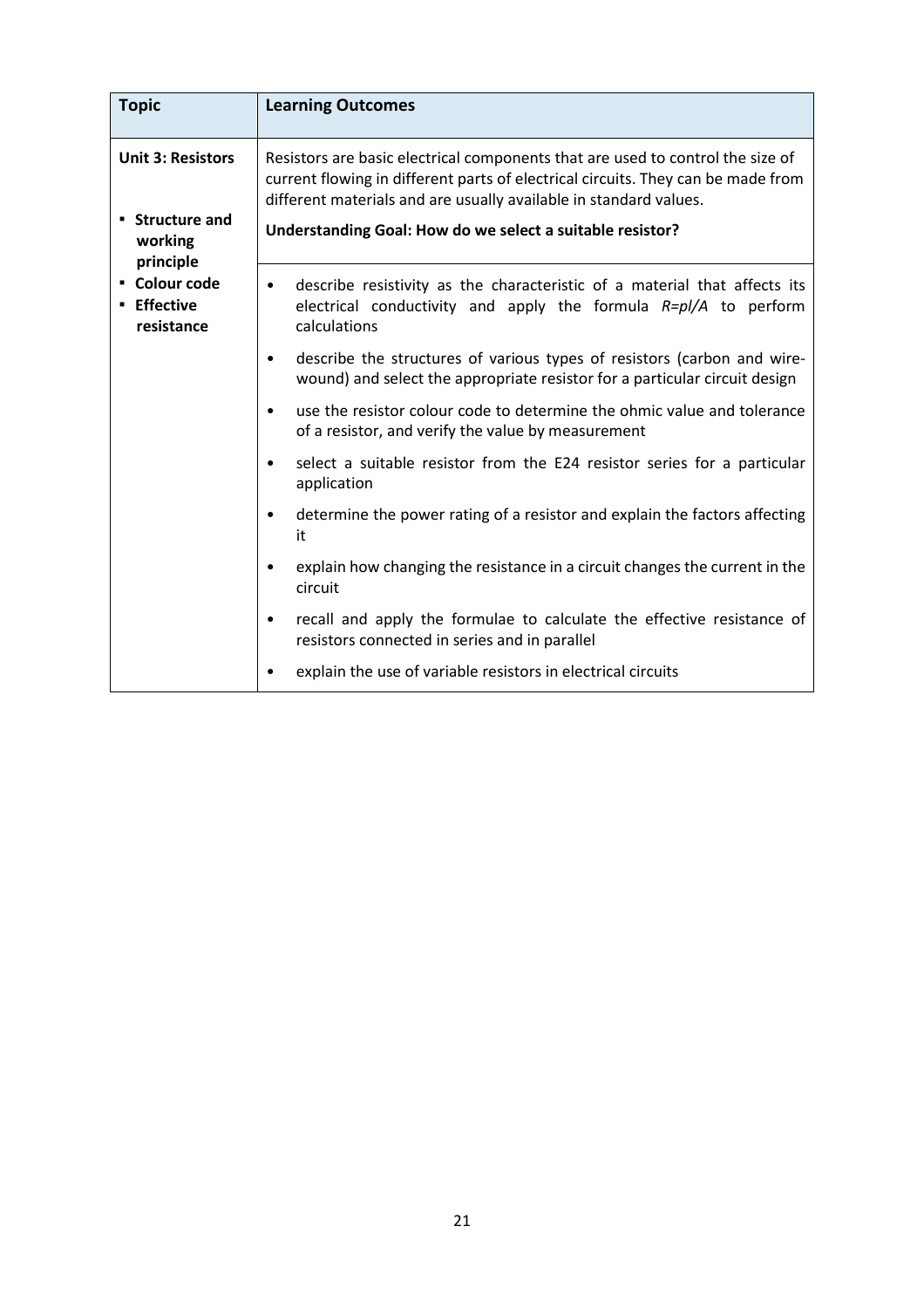| <b>Topic</b>                                | <b>Learning Outcomes</b>                                                                                                                                                                                                                                                                                                   |
|---------------------------------------------|----------------------------------------------------------------------------------------------------------------------------------------------------------------------------------------------------------------------------------------------------------------------------------------------------------------------------|
| <b>Unit 4: Circuit</b><br><b>Theories</b>   | A circuit consists of electrical paths that allow currents to flow. Components<br>in an electronic system are connected as circuits. Circuit theories can be used<br>to determine the voltages and currents at different parts of a given circuit.<br>Knowledge of circuit theories is also necessary to design, build and |
| • Open and short<br>circuits                | troubleshoot electronic systems.                                                                                                                                                                                                                                                                                           |
| • Series and<br>parallel circuits           | Understanding Goal: How can we determine the current and voltage at<br>different points of a circuit?                                                                                                                                                                                                                      |
| • Voltage and                               |                                                                                                                                                                                                                                                                                                                            |
| current<br>dividers<br><b>E</b> Kirchhoff's | define the terms - circuit, load, source, open-circuit, short-circuit and<br>٠<br>overload                                                                                                                                                                                                                                 |
| <b>Voltage and</b>                          | show understanding that current flows only in a closed circuit<br>$\bullet$                                                                                                                                                                                                                                                |
| <b>Current law</b>                          | show understanding of the effect of a short circuit<br>$\bullet$                                                                                                                                                                                                                                                           |
|                                             | apply the following principles to a series-parallel resistive circuit                                                                                                                                                                                                                                                      |
|                                             | the current at every point in a series circuit is the same                                                                                                                                                                                                                                                                 |
|                                             | the sum of the p.d.s in a series circuit is equal to the p.d. across the<br>$\overline{\phantom{a}}$<br>whole circuit                                                                                                                                                                                                      |
|                                             | the current from the source is equal to the sum of the currents in the<br>$\blacksquare$<br>branches of a parallel circuit                                                                                                                                                                                                 |
|                                             | the p.d. across each branch of a parallel circuit is the same                                                                                                                                                                                                                                                              |
|                                             | identify a resistive voltage divider and apply the voltage-divider formula<br>$\bullet$<br>to solve related problems                                                                                                                                                                                                       |
|                                             | identify a resistive current divider and apply the current-divider formula<br>$\bullet$<br>to solve related problems                                                                                                                                                                                                       |
|                                             | state and apply Kirchhoff's voltage and current laws                                                                                                                                                                                                                                                                       |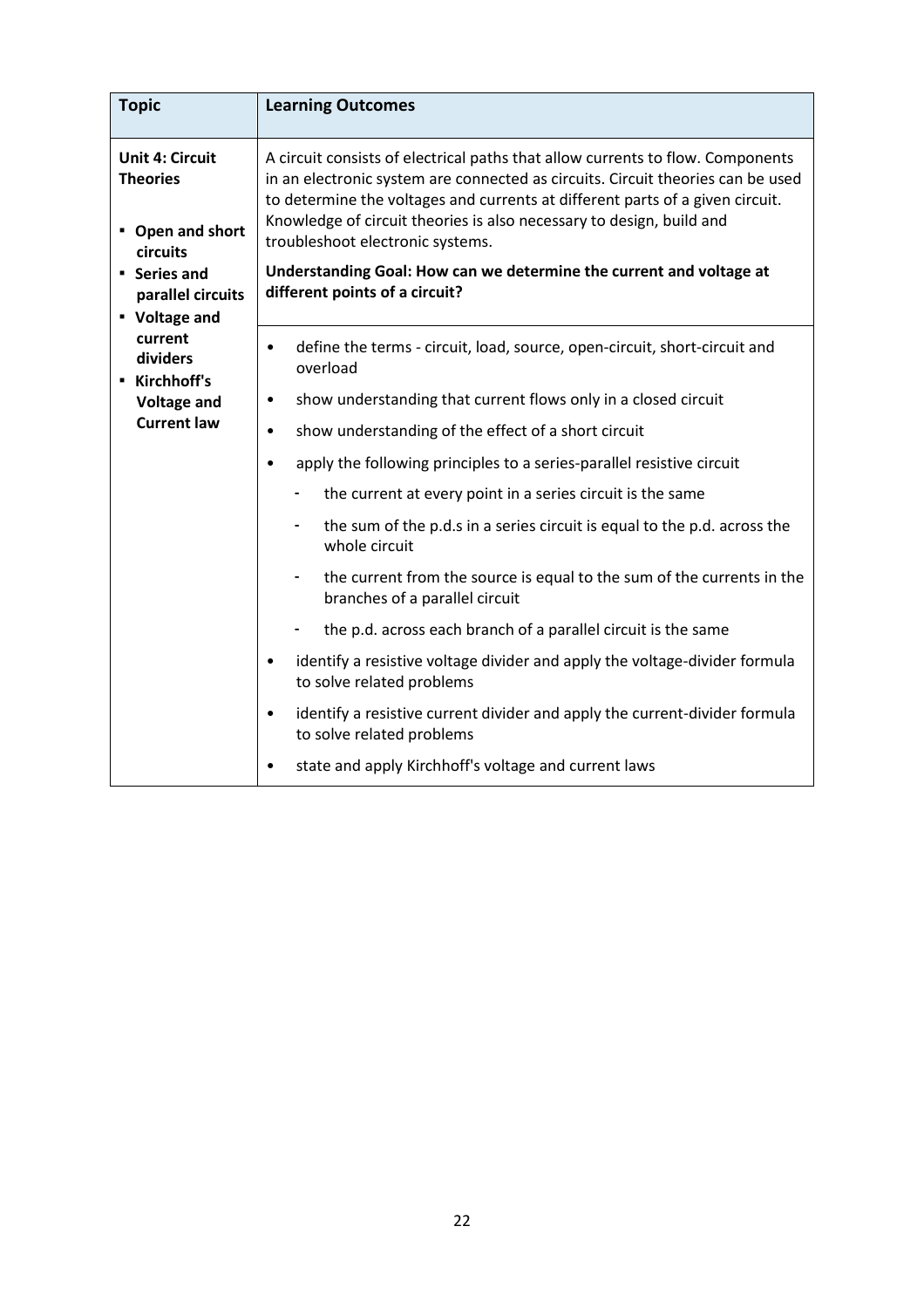| <b>Topic</b>                                                                | <b>Learning Outcomes</b>                                                                                                                                                                                                                                                                                                                                                                                                                 |  |  |  |  |
|-----------------------------------------------------------------------------|------------------------------------------------------------------------------------------------------------------------------------------------------------------------------------------------------------------------------------------------------------------------------------------------------------------------------------------------------------------------------------------------------------------------------------------|--|--|--|--|
| Unit $5:$<br><b>Alternating</b><br><b>Current</b><br><b>Characteristics</b> | As opposed to direct currents (DC) that do not change direction, alternating<br>currents (AC) change direction in a regular manner. Many voltages and<br>currents encountered in our daily lives are AC, e.g. the mains supply and<br>music signals. To describe these AC voltages and current, terms such as<br>frequency, period and peak voltage are commonly used.<br>Understanding Goal: How do we describe an alternating current? |  |  |  |  |
| of alternating<br>current/voltage                                           |                                                                                                                                                                                                                                                                                                                                                                                                                                          |  |  |  |  |
| • Types of AC<br>waveforms                                                  | distinguish between direct and alternating currents/voltages (in terms of<br>$\bullet$<br>whether this is a change of direction)                                                                                                                                                                                                                                                                                                         |  |  |  |  |
|                                                                             | give examples of direct current and alternating current                                                                                                                                                                                                                                                                                                                                                                                  |  |  |  |  |
|                                                                             | show understanding that alternating currents or voltages can be<br>represented by waveforms                                                                                                                                                                                                                                                                                                                                              |  |  |  |  |
|                                                                             | recognise and sketch the common types of AC waveforms (sinusoidal,<br>rectangular, square and triangular)                                                                                                                                                                                                                                                                                                                                |  |  |  |  |
|                                                                             | determine the frequency, period, peak and peak-to-peak values of an<br>alternating current/voltage from its waveform                                                                                                                                                                                                                                                                                                                     |  |  |  |  |
|                                                                             | determine the duty cycle of a rectangular waveform                                                                                                                                                                                                                                                                                                                                                                                       |  |  |  |  |
|                                                                             | apply the relationship $T=1/f$ to solve related problems                                                                                                                                                                                                                                                                                                                                                                                 |  |  |  |  |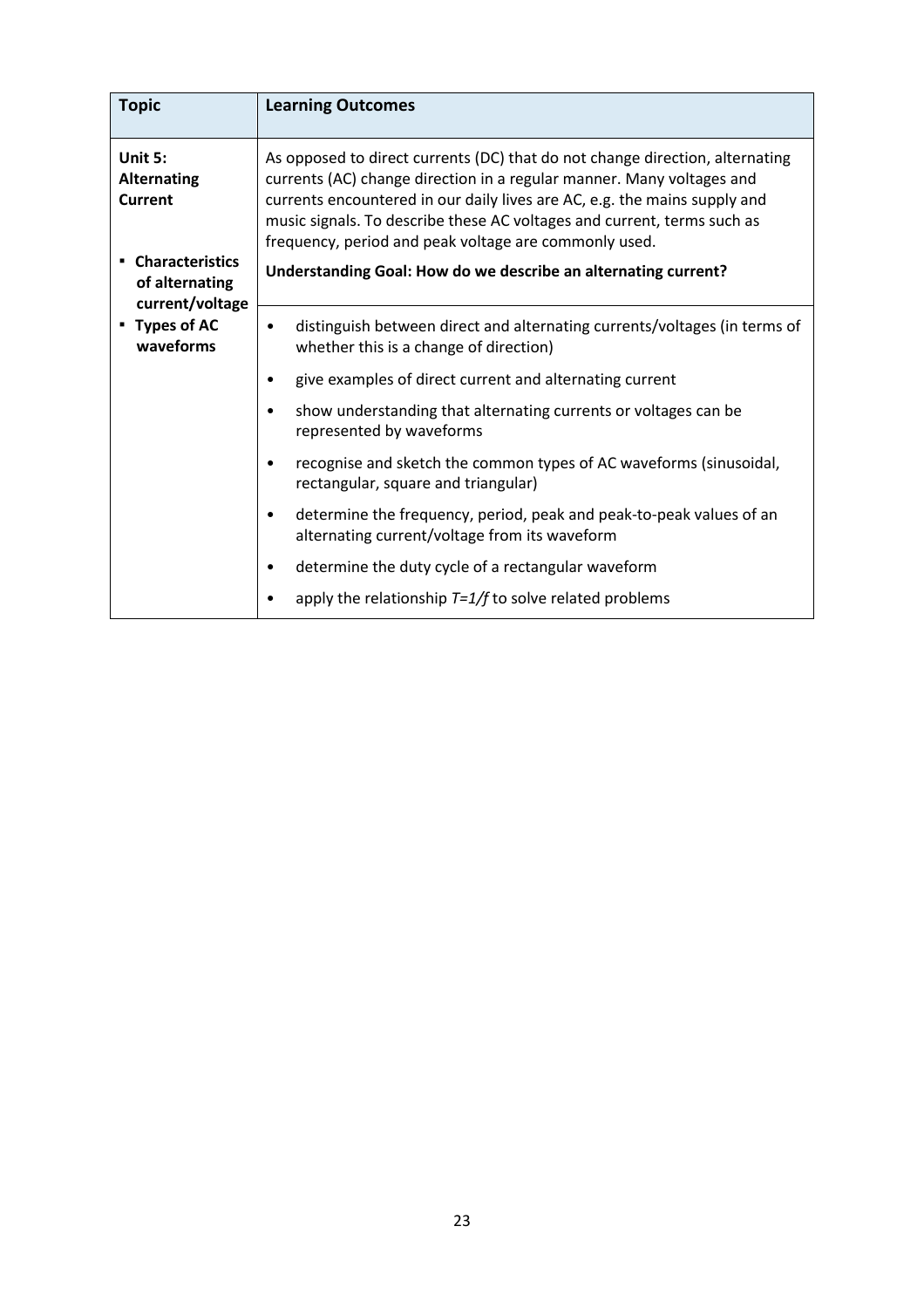| <b>Topic</b>                                                                                                              | <b>Learning Outcomes</b>                                                                                                                                                                                                                                                                                                                                                                                                                                                                                                                                                                                                                                                 |  |  |  |  |
|---------------------------------------------------------------------------------------------------------------------------|--------------------------------------------------------------------------------------------------------------------------------------------------------------------------------------------------------------------------------------------------------------------------------------------------------------------------------------------------------------------------------------------------------------------------------------------------------------------------------------------------------------------------------------------------------------------------------------------------------------------------------------------------------------------------|--|--|--|--|
| <b>Unit 6: Capacitors</b><br><b>Structure and</b><br>working<br>principle<br>• Capacitance<br>• Capacitor<br>applications | Capacitors are components that store electrical charges. A capacitor is made<br>of two conductors (usually plates) separated by a dielectric material. It<br>charges up when connected to a voltage source and discharges when<br>connected to a load. Capacitors have many important uses in electronic<br>systems such as smoothing voltages and timing.<br>Understanding Goal: What are the characteristics of capacitors that make<br>them useful?                                                                                                                                                                                                                   |  |  |  |  |
|                                                                                                                           | describe the structure and working principle of a basic capacitor<br>٠<br>recognize and give examples of polarised and non-polarised capacitors<br>٠<br>define capacitance and state its SI unit<br>٠<br>recall and apply the equation $C = Q/V$ to solve problems<br>٠<br>explain why capacitors have a maximum working voltage<br>apply the relevant equations for capacitors connected in series and in<br>parallel to solve related problems<br>calculate the time constant of a simple resistor-capacitor (RC) circuit<br>٠<br>using $\tau$ =RC<br>estimate the time for a capacitor to be charged to and discharged by 2/3<br>٠<br>and 100% of the maximum voltage |  |  |  |  |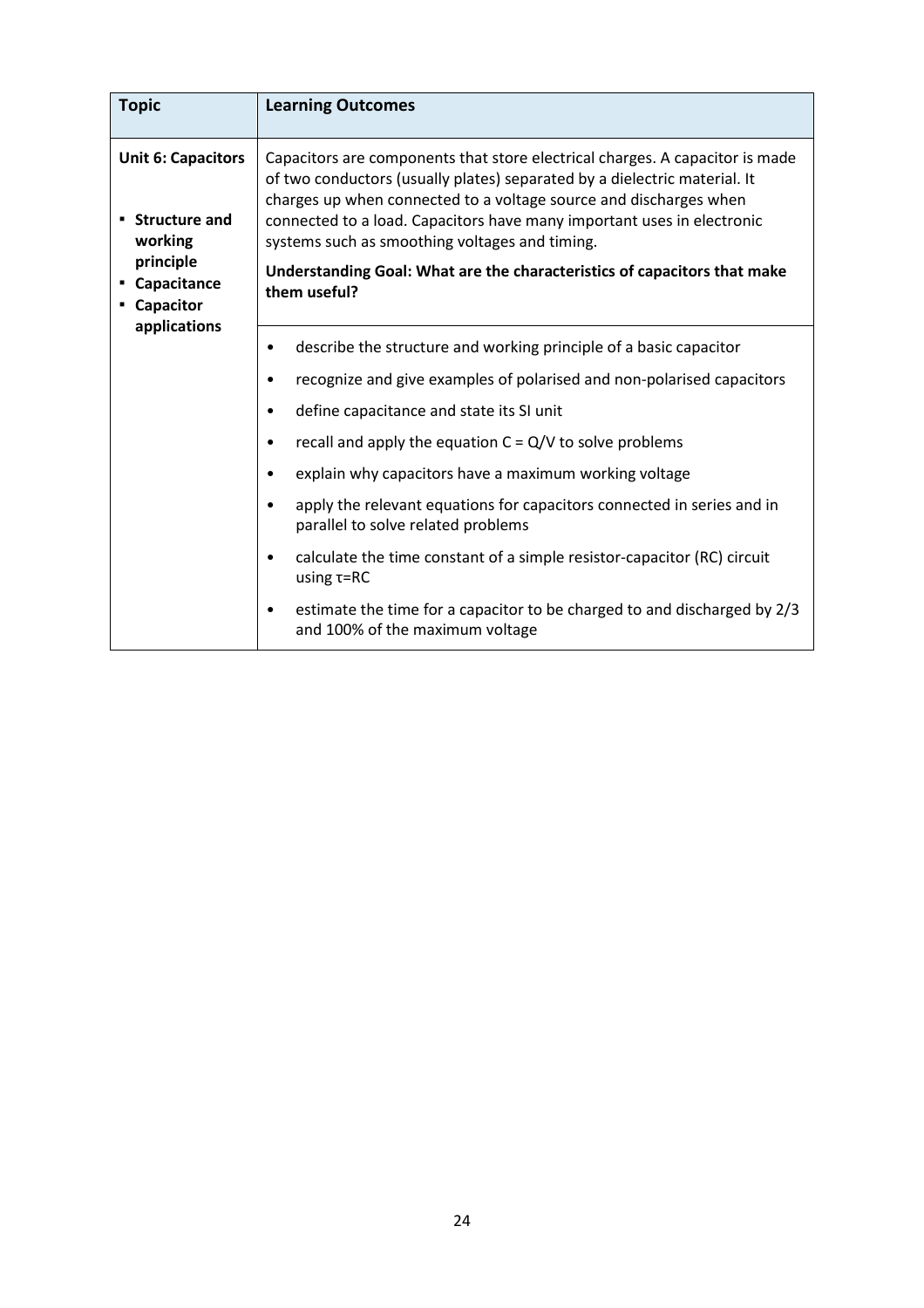## **III. Analogue Electronics**

| <b>Topic</b>                                                                                                                                                                                                                                  | <b>Learning Outcomes</b>                                                                                                                                                                                                                                                                                                                                                                                                                                                                                                                                                                                                                                                                                                                                                                                                                                                                                  |  |  |  |  |  |
|-----------------------------------------------------------------------------------------------------------------------------------------------------------------------------------------------------------------------------------------------|-----------------------------------------------------------------------------------------------------------------------------------------------------------------------------------------------------------------------------------------------------------------------------------------------------------------------------------------------------------------------------------------------------------------------------------------------------------------------------------------------------------------------------------------------------------------------------------------------------------------------------------------------------------------------------------------------------------------------------------------------------------------------------------------------------------------------------------------------------------------------------------------------------------|--|--|--|--|--|
| <b>Unit 7: Diodes</b><br>• Basics of<br>semiconductors<br><b>Structure and</b><br>working principle<br>pn junction diode<br>$\blacksquare$<br>applications<br><b>· Light emitting</b><br>diode (LED)<br>" Zener diode and<br>its applications | A semiconductor is a material which has electrical conductivity between<br>that of a conductor and an insulator. There are two types of<br>semiconductors: n-type and p-type. The simplest semiconductor<br>component is the pn junction diode and one of its important uses is the<br>conversion of AC to DC in a process called rectification. Light emitting<br>diodes and Zener diodes are special types of diodes. Unlike normal diodes,<br>Zener diodes allow current to flow in the opposite direction but only when<br>the reverse voltage is large enough. Zener diodes can be used to maintain<br>a steady voltage when it is in reverse-biased thus making them useful to be<br>used in voltage regulators. Due to their low power consumption, LEDs are<br>commonly used for lighting and visual displays.<br>Understanding Goal: How do we select and use a suitable semiconductor<br>diode? |  |  |  |  |  |
|                                                                                                                                                                                                                                               | state that there are two types of semiconductors: n-type and p-type<br>$\bullet$                                                                                                                                                                                                                                                                                                                                                                                                                                                                                                                                                                                                                                                                                                                                                                                                                          |  |  |  |  |  |
|                                                                                                                                                                                                                                               | describe the basic structure of the PN junction diode and explain how<br>$\bullet$<br>it is biased in the forward and reverse directions                                                                                                                                                                                                                                                                                                                                                                                                                                                                                                                                                                                                                                                                                                                                                                  |  |  |  |  |  |
|                                                                                                                                                                                                                                               | describe the I-V characteristics of a diode<br>$\bullet$                                                                                                                                                                                                                                                                                                                                                                                                                                                                                                                                                                                                                                                                                                                                                                                                                                                  |  |  |  |  |  |
|                                                                                                                                                                                                                                               | explain the difference between ideal and practical diodes                                                                                                                                                                                                                                                                                                                                                                                                                                                                                                                                                                                                                                                                                                                                                                                                                                                 |  |  |  |  |  |
|                                                                                                                                                                                                                                               | apply the approximate diode model to solve problems<br>$\bullet$                                                                                                                                                                                                                                                                                                                                                                                                                                                                                                                                                                                                                                                                                                                                                                                                                                          |  |  |  |  |  |
|                                                                                                                                                                                                                                               | describe and explain the use of diodes in half-wave and full-wave<br>$\bullet$<br>rectifiers                                                                                                                                                                                                                                                                                                                                                                                                                                                                                                                                                                                                                                                                                                                                                                                                              |  |  |  |  |  |
|                                                                                                                                                                                                                                               | interpret typical diode specification (forward voltage, max current,<br>$\bullet$<br>max reverse voltage) using datasheets                                                                                                                                                                                                                                                                                                                                                                                                                                                                                                                                                                                                                                                                                                                                                                                |  |  |  |  |  |
|                                                                                                                                                                                                                                               | state that LED is a special type of diode that emits light and infra-red                                                                                                                                                                                                                                                                                                                                                                                                                                                                                                                                                                                                                                                                                                                                                                                                                                  |  |  |  |  |  |
|                                                                                                                                                                                                                                               | describe the benefits of using LEDs for lighting as compared to<br>incandescent bulb                                                                                                                                                                                                                                                                                                                                                                                                                                                                                                                                                                                                                                                                                                                                                                                                                      |  |  |  |  |  |
|                                                                                                                                                                                                                                               | explain why a resistor should be connected in series with an LED in a<br>$\bullet$<br>circuit and calculate its resistance value                                                                                                                                                                                                                                                                                                                                                                                                                                                                                                                                                                                                                                                                                                                                                                          |  |  |  |  |  |
|                                                                                                                                                                                                                                               | state that a 7-segment display is made up of 7 LEDs which can be<br>$\bullet$<br>individually controlled                                                                                                                                                                                                                                                                                                                                                                                                                                                                                                                                                                                                                                                                                                                                                                                                  |  |  |  |  |  |
|                                                                                                                                                                                                                                               | describe the difference between the structure and operation of a<br>$\bullet$<br>common anode and a common cathode 7-segment display                                                                                                                                                                                                                                                                                                                                                                                                                                                                                                                                                                                                                                                                                                                                                                      |  |  |  |  |  |
|                                                                                                                                                                                                                                               | describe the I-V characteristics of a Zener diode<br>$\bullet$                                                                                                                                                                                                                                                                                                                                                                                                                                                                                                                                                                                                                                                                                                                                                                                                                                            |  |  |  |  |  |
|                                                                                                                                                                                                                                               | explain the use of Zener diodes to regulate voltage                                                                                                                                                                                                                                                                                                                                                                                                                                                                                                                                                                                                                                                                                                                                                                                                                                                       |  |  |  |  |  |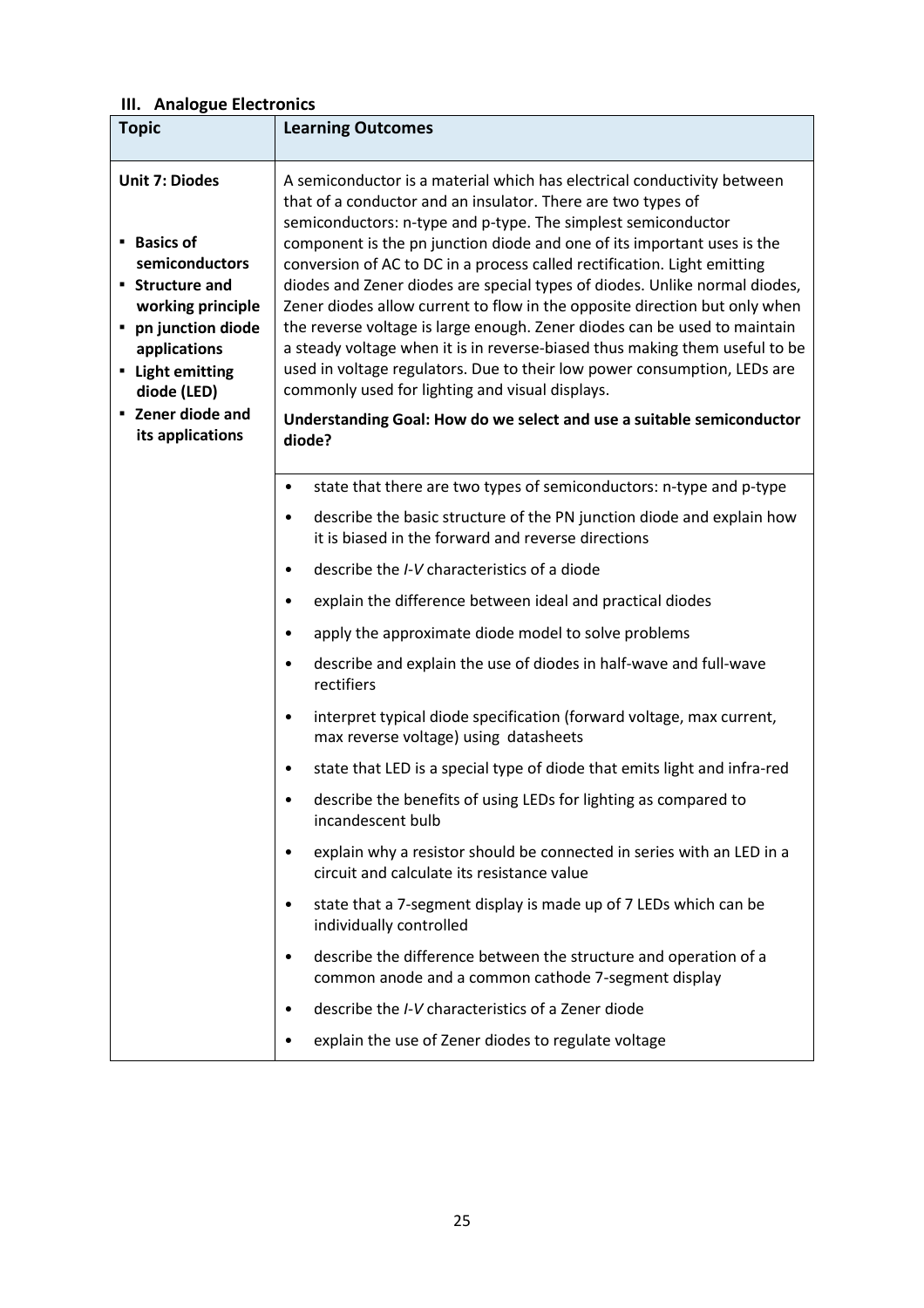| <b>Topic</b>                                                                                                      | <b>Learning Outcomes</b>                                                                                                                                                                                                                                                                                                                                                                                                                                                       |  |  |  |  |
|-------------------------------------------------------------------------------------------------------------------|--------------------------------------------------------------------------------------------------------------------------------------------------------------------------------------------------------------------------------------------------------------------------------------------------------------------------------------------------------------------------------------------------------------------------------------------------------------------------------|--|--|--|--|
| Unit 8: Input and<br><b>Output Transducer</b><br><b>Basics of input</b><br>٠<br>and output                        | A transducer is a device that converts a signal from one form of energy to<br>another. As electronic systems can only process electrical signals, input<br>transducers play the important role of converting non-electrical quantities<br>(e.g. temperature) to electrical signals. Output transducers then convert<br>the outcomes of the process to non-electrical quantities. There are many<br>different types of input and output transducers which are differentiated by |  |  |  |  |
| transducers                                                                                                       | the type of conversion they perform.                                                                                                                                                                                                                                                                                                                                                                                                                                           |  |  |  |  |
| <b>-</b> Thermistor, light<br>dependent<br>resistor (LDR),<br>infra-red diode<br>and microphone<br>· Loudspeaker, | Understanding Goal: How do we select and use a suitable transducer?                                                                                                                                                                                                                                                                                                                                                                                                            |  |  |  |  |
|                                                                                                                   | explain what is meant by an input and an output transducer                                                                                                                                                                                                                                                                                                                                                                                                                     |  |  |  |  |
|                                                                                                                   | give examples of input and output transducers                                                                                                                                                                                                                                                                                                                                                                                                                                  |  |  |  |  |
| buzzer, motor and<br>electromechanical                                                                            | recall and apply the effect of changes in temperature on the resistance<br>$\bullet$<br>of a thermistor to practical situations                                                                                                                                                                                                                                                                                                                                                |  |  |  |  |
| relay                                                                                                             | recall and apply the effect of changes in light intensity on the resistance<br>٠<br>of an LDR to practical situations                                                                                                                                                                                                                                                                                                                                                          |  |  |  |  |
|                                                                                                                   | interpret the characteristic graphs of thermistors and LDRs                                                                                                                                                                                                                                                                                                                                                                                                                    |  |  |  |  |
|                                                                                                                   | describe the use of infra-red diodes as transmitting and receiving<br>devices                                                                                                                                                                                                                                                                                                                                                                                                  |  |  |  |  |
|                                                                                                                   | describe the function of the following transducers: microphone,<br>loudspeaker, buzzer, low voltage DC motor and electromagnetic relays                                                                                                                                                                                                                                                                                                                                        |  |  |  |  |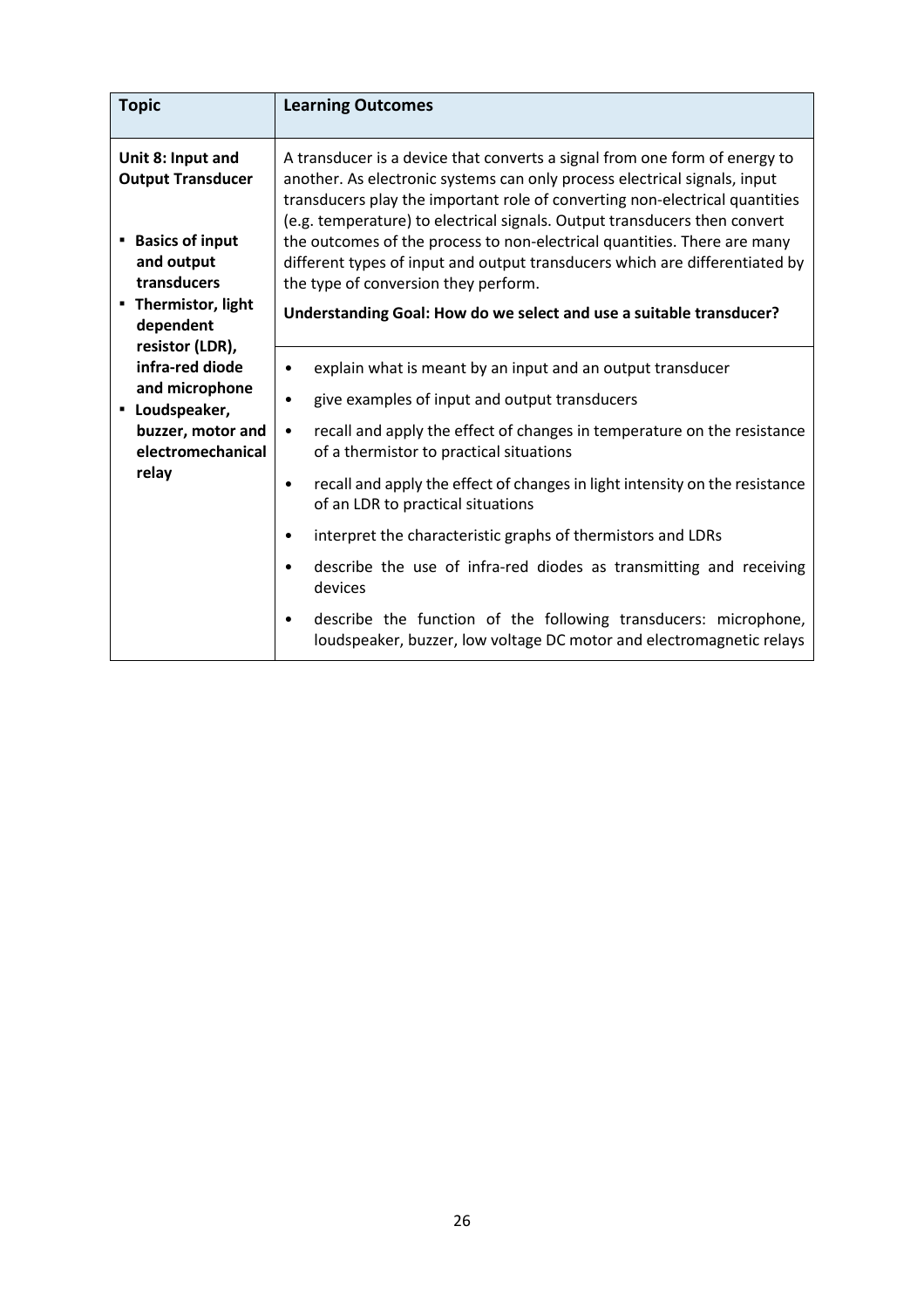| <b>Topic</b>                                                                                                                                         | <b>Learning Outcomes</b>                                                                                                                                                                                                                                                                                                                                                                                                                                                                                                                                                                                                                                                                                                                                        |  |  |  |  |
|------------------------------------------------------------------------------------------------------------------------------------------------------|-----------------------------------------------------------------------------------------------------------------------------------------------------------------------------------------------------------------------------------------------------------------------------------------------------------------------------------------------------------------------------------------------------------------------------------------------------------------------------------------------------------------------------------------------------------------------------------------------------------------------------------------------------------------------------------------------------------------------------------------------------------------|--|--|--|--|
| Unit 9: Bipolar<br><b>Transistors</b><br><b>Structure and</b><br>working<br>principle<br><b>Operating</b><br>٠<br>regions<br><b>BJT</b> applications | A transistor is a 3-terminal semiconductor device. By applying a small<br>current at one terminal, the current flowing between the other two<br>terminals can be controlled. This property allows the transistor to be used<br>as an amplifier or an electronic switch. Transistors are the basic building<br>blocks of complex integrated circuits and the modern day computer<br>processors consist of hundreds of millions of transistors packed into a<br>small integrated circuit. A basic type of transistor is the bipolar junction<br>transistor. Before it can be used, a BJT needs to be biased using an<br>external circuit so that it will work in the correct operating region.<br>Understanding Goal: How do we select and use a suitable bipolar |  |  |  |  |
|                                                                                                                                                      | junction transistor?                                                                                                                                                                                                                                                                                                                                                                                                                                                                                                                                                                                                                                                                                                                                            |  |  |  |  |
|                                                                                                                                                      | describe the structure of the two types of bipolar junction transistor<br>$\bullet$<br>(BJT)                                                                                                                                                                                                                                                                                                                                                                                                                                                                                                                                                                                                                                                                    |  |  |  |  |
|                                                                                                                                                      | describe the working principle of a BJT (a base current controls current<br>٠<br>between emitter and collector)                                                                                                                                                                                                                                                                                                                                                                                                                                                                                                                                                                                                                                                 |  |  |  |  |
|                                                                                                                                                      | describe the different operating regions of BJTs<br>$\bullet$                                                                                                                                                                                                                                                                                                                                                                                                                                                                                                                                                                                                                                                                                                   |  |  |  |  |
|                                                                                                                                                      | relate the operating regions to the different segments of an $I_c$ -V $c$ =<br>$\bullet$<br>characteristic graph                                                                                                                                                                                                                                                                                                                                                                                                                                                                                                                                                                                                                                                |  |  |  |  |
|                                                                                                                                                      | relate the operating regions to the use of BJT as a switch and an<br>amplifier                                                                                                                                                                                                                                                                                                                                                                                                                                                                                                                                                                                                                                                                                  |  |  |  |  |
|                                                                                                                                                      | explain how a BJT can be biased to operate as a switch and an amplifier<br>٠                                                                                                                                                                                                                                                                                                                                                                                                                                                                                                                                                                                                                                                                                    |  |  |  |  |
|                                                                                                                                                      | identify common base (CB), common collector (CC) and common<br>$\bullet$<br>emitter (CE) transistor circuits                                                                                                                                                                                                                                                                                                                                                                                                                                                                                                                                                                                                                                                    |  |  |  |  |
|                                                                                                                                                      | apply the relationship between the current, voltage and power of a<br>٠<br>transistor to solve related problems in common emitter circuits                                                                                                                                                                                                                                                                                                                                                                                                                                                                                                                                                                                                                      |  |  |  |  |
|                                                                                                                                                      | explain the function of coupling and bypass capacitors in transistor<br>amplifier circuits                                                                                                                                                                                                                                                                                                                                                                                                                                                                                                                                                                                                                                                                      |  |  |  |  |
|                                                                                                                                                      | calculate the approximate AC gain of a voltage-divider biased CE<br>٠<br>amplifier                                                                                                                                                                                                                                                                                                                                                                                                                                                                                                                                                                                                                                                                              |  |  |  |  |
|                                                                                                                                                      | explain the advantage of a Darlington pair over a single transistor in<br>٠<br>driving an output transducer                                                                                                                                                                                                                                                                                                                                                                                                                                                                                                                                                                                                                                                     |  |  |  |  |
|                                                                                                                                                      | interpret typical BJT specifications ( $\beta$ , I <sub>Cmax</sub> , V <sub>BE</sub> , V <sub>CE(sat)</sub> ) using its<br>٠<br>datasheet                                                                                                                                                                                                                                                                                                                                                                                                                                                                                                                                                                                                                       |  |  |  |  |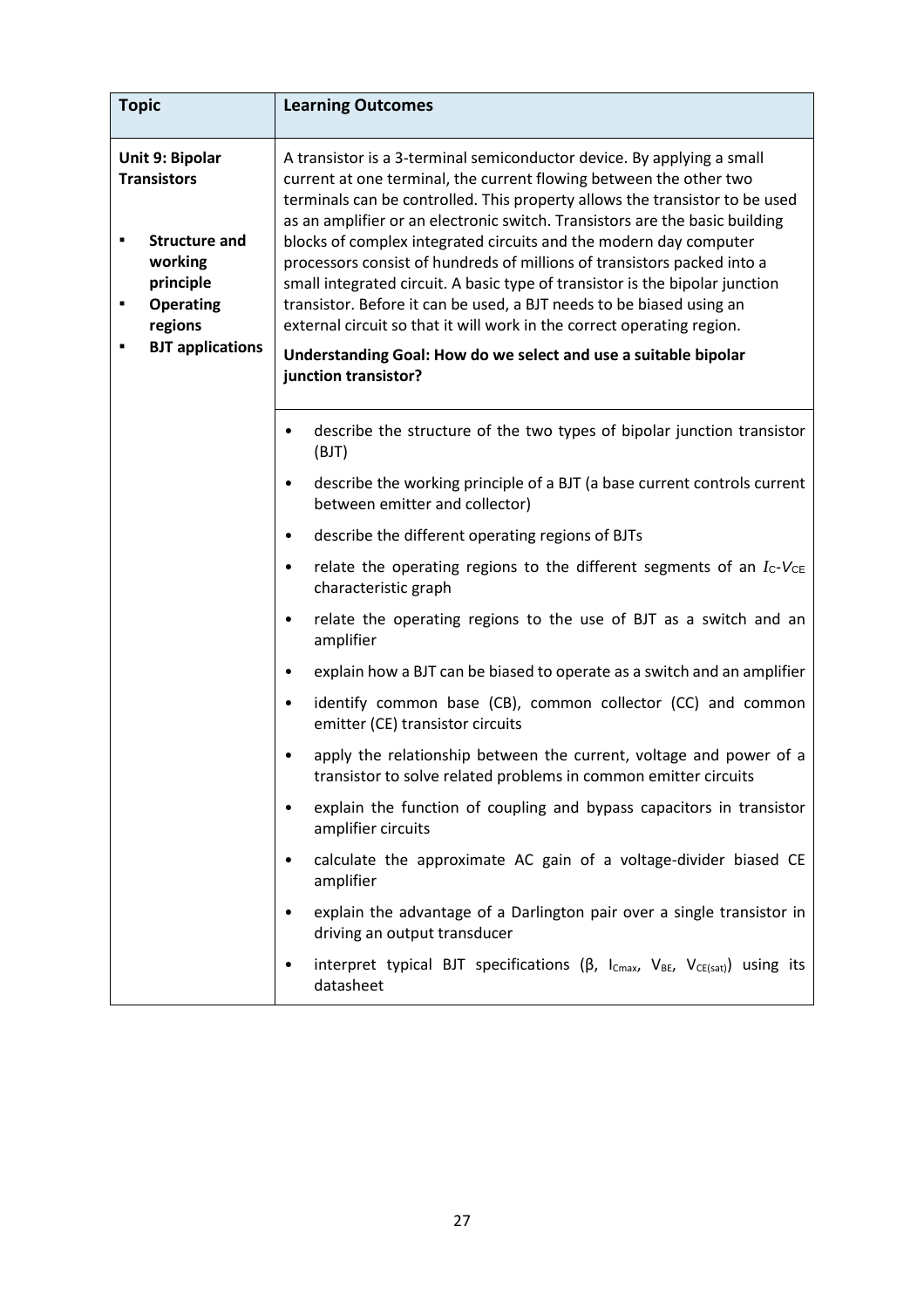## **IV. Digital Electronics**

| <b>Topic</b>                                                            | <b>Learning Outcomes</b>                                                                                                                                                                                                                                                                                                                                                                    |  |  |  |  |
|-------------------------------------------------------------------------|---------------------------------------------------------------------------------------------------------------------------------------------------------------------------------------------------------------------------------------------------------------------------------------------------------------------------------------------------------------------------------------------|--|--|--|--|
| <b>Unit 10:</b><br><b>Introduction to</b><br><b>Digital Electronics</b> | Digital electronics is based on analogue electronics. Most modern<br>electronic devices such as the personal computer and mobile phone, use<br>digital electronics to tap on its advantages in terms of cost, size, speed and<br>reliability. A key difference between analogue and digital electronics is the<br>signal. While analogue signals take on continuous values, digital signals |  |  |  |  |
| Analogue and<br>digital signals<br>Pull up/down<br>٠                    | take on two discrete levels. For this reason, almost every digital system<br>uses the binary number system. However, humans are more familiar with<br>the decimal number system.                                                                                                                                                                                                            |  |  |  |  |
| resistors<br>7 segment<br>display module                                | Understanding Goal: How do digital electronics systems work?                                                                                                                                                                                                                                                                                                                                |  |  |  |  |
|                                                                         | identify analogue and digital signals from oscilloscope traces<br>$\bullet$                                                                                                                                                                                                                                                                                                                 |  |  |  |  |
|                                                                         | state that digital signals can be represented by two logic states: logic 1<br>(high voltage, usually 5 V); logic 0 (low voltage, usually 0 V)                                                                                                                                                                                                                                               |  |  |  |  |
|                                                                         | explain the use of 'pull up' and 'pull down' resistors to provide the<br>correct logic levels                                                                                                                                                                                                                                                                                               |  |  |  |  |
|                                                                         | list the advantages and disadvantages of digital systems over the<br>analogue systems                                                                                                                                                                                                                                                                                                       |  |  |  |  |
|                                                                         | describe the need to convert between analogue and digital signals                                                                                                                                                                                                                                                                                                                           |  |  |  |  |
|                                                                         | convert between binary, decimal and binary-coded decimal (BCD)<br>$\bullet$<br>systems                                                                                                                                                                                                                                                                                                      |  |  |  |  |
|                                                                         | describe the function of a BCD to 7-segment display module using a<br>truth table                                                                                                                                                                                                                                                                                                           |  |  |  |  |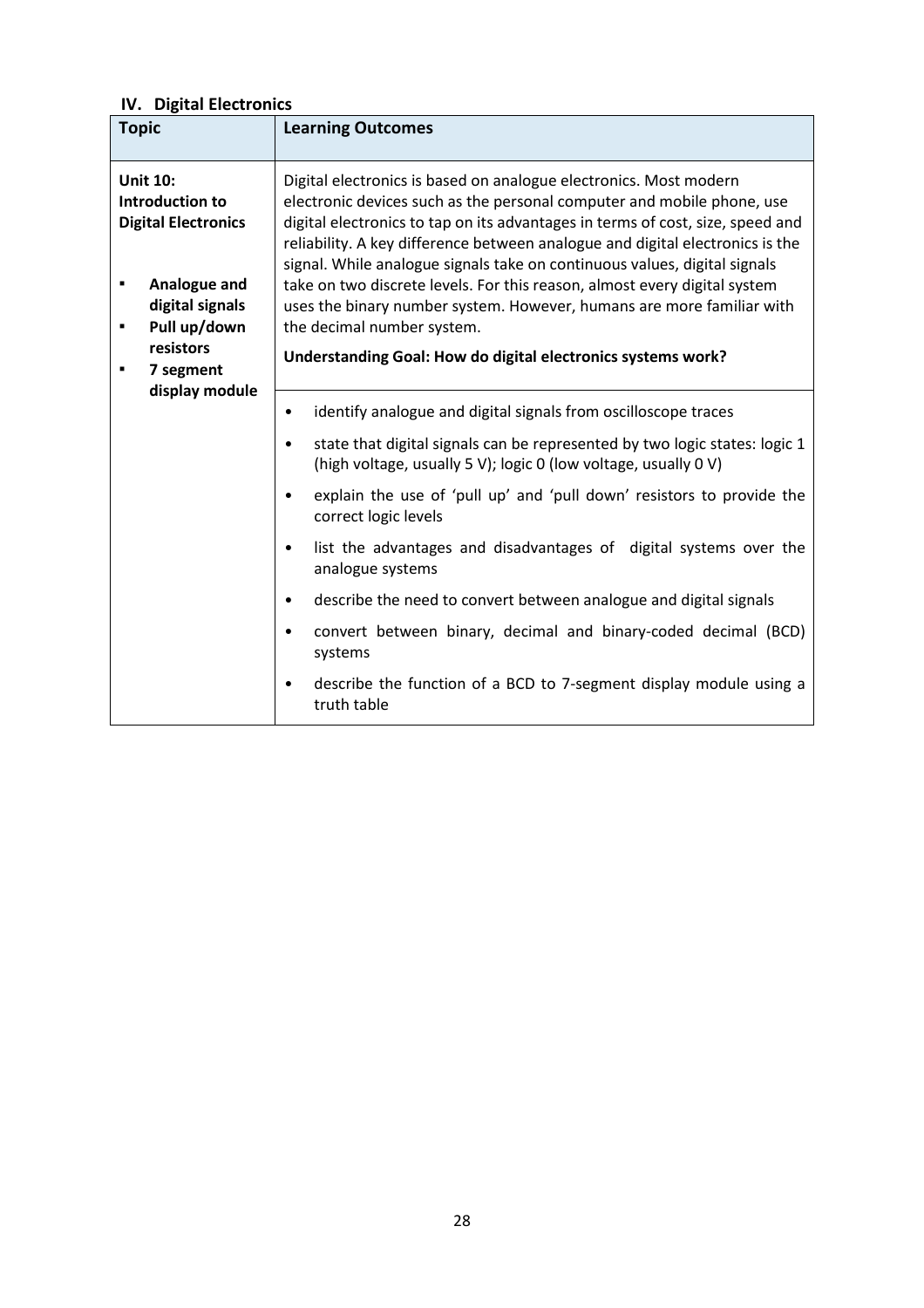| <b>Topic</b>                                       | <b>Learning Outcomes</b>                                                                                                                                                                                                                                                                                             |  |  |  |  |  |
|----------------------------------------------------|----------------------------------------------------------------------------------------------------------------------------------------------------------------------------------------------------------------------------------------------------------------------------------------------------------------------|--|--|--|--|--|
| Unit 11: Basic Logic<br>Gates                      | The basic building blocks of digital electronics are logic gates. Each logic<br>gate is a system on its own with 1 or more inputs and one output. Logic<br>gates are used to represent logical decisions which can be presented in the<br>form of truth tables, logic symbols and Boolean notation. Two of the logic |  |  |  |  |  |
| <b>Basic logic gates</b><br><b>Universal gates</b> | gates, NAND and NOR, are special gates called universal gates as they can<br>be used to build all other types of logic gates.                                                                                                                                                                                        |  |  |  |  |  |
| Integrated<br>٠<br>Circuits (IC)                   | Understanding Goal: How do we design and build a decision-making<br>circuit?                                                                                                                                                                                                                                         |  |  |  |  |  |
|                                                    | describe the truth table as a way to show the output of a digital circuit<br>for different combinations of inputs.                                                                                                                                                                                                   |  |  |  |  |  |
|                                                    | state that a logic gate is a device with one output and at least one input;<br>٠<br>the output is either logic '1' or '0' depending on the inputs                                                                                                                                                                    |  |  |  |  |  |
|                                                    | draw symbols and construct truth tables for NOT, AND, OR, NAND and<br>٠<br>NOR gates                                                                                                                                                                                                                                 |  |  |  |  |  |
|                                                    | use Boolean notation ( $\leftarrow'$ , '.' and '+') to write the Boolean expression<br>٠<br>for NOT, AND, OR, NAND and NOR gates                                                                                                                                                                                     |  |  |  |  |  |
|                                                    | state that NAND and NOR gates are universal gates                                                                                                                                                                                                                                                                    |  |  |  |  |  |
|                                                    | show how NOT, AND and OR gates can be made using NAND or NOR<br>gates                                                                                                                                                                                                                                                |  |  |  |  |  |
|                                                    | describe basic characteristics (e.g. general structure, pin configuration,<br>common notation) of a dual in-line IC                                                                                                                                                                                                  |  |  |  |  |  |
|                                                    | use datasheets to identify pin connections of common logic gate ICs                                                                                                                                                                                                                                                  |  |  |  |  |  |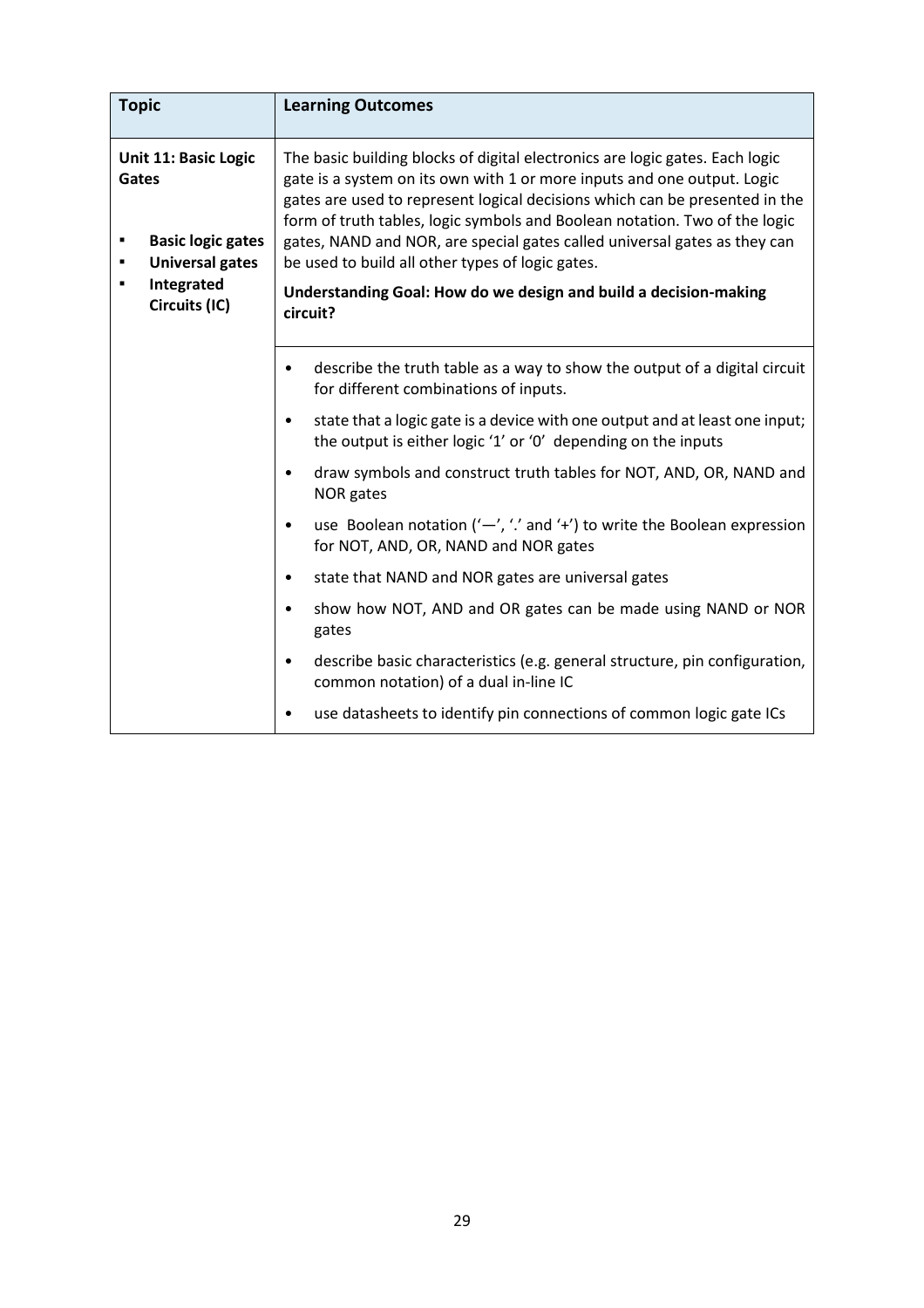| <b>Topic</b>                                                                |                                                                           | <b>Learning Outcomes</b>                                                                                                                                                                                                                                                                                                                                                                                                                                              |  |  |  |  |
|-----------------------------------------------------------------------------|---------------------------------------------------------------------------|-----------------------------------------------------------------------------------------------------------------------------------------------------------------------------------------------------------------------------------------------------------------------------------------------------------------------------------------------------------------------------------------------------------------------------------------------------------------------|--|--|--|--|
| <b>Unit 12:</b><br><b>Combinational Logic</b><br><b>Circuits</b><br>Sum-of- |                                                                           | Combinational logic circuits are built using basic logic gates to achieve<br>more complex functions. There are usually more inputs and outputs<br>compared to a basic logic gate. Here, the combinational logic circuit can be<br>viewed as a larger system with the basic logic gates functioning as sub-<br>systems where the outputs are dependent on the inputs and how the logic<br>gates are connected. A combinational logic circuit can also be simplified to |  |  |  |  |
|                                                                             | <b>Products</b><br><b>Boolean</b><br>expression<br><b>Boolean Algebra</b> | achieve the same function with fewer logic gates, helping to save cost and<br>make the circuit less prone to faults. Mathematical tools such as Boolean<br>algebra and Karnaugh maps can help to perform such simplifications in a<br>systematic manner.                                                                                                                                                                                                              |  |  |  |  |
|                                                                             | & Karnaugh<br><b>Map</b><br><b>Applications of</b><br>combinational       | Understanding Goal: How do we design and build a decision-making<br>circuit?                                                                                                                                                                                                                                                                                                                                                                                          |  |  |  |  |
|                                                                             | logic                                                                     | use a truth table to describe the output of a digital system (up to three<br>٠<br>inputs)                                                                                                                                                                                                                                                                                                                                                                             |  |  |  |  |
|                                                                             |                                                                           | convert a truth table (up to three inputs) into a sum-of-product (SOP)<br>٠<br>Boolean expression                                                                                                                                                                                                                                                                                                                                                                     |  |  |  |  |
|                                                                             |                                                                           | simplify an SOP Boolean expression (up to three variables) using either<br>٠<br>Boolean algebra or a Karnaugh Map                                                                                                                                                                                                                                                                                                                                                     |  |  |  |  |
|                                                                             |                                                                           | implement logic circuits using NOT, AND and OR gates given an SOP<br>Boolean expression                                                                                                                                                                                                                                                                                                                                                                               |  |  |  |  |
|                                                                             |                                                                           | describe and explain the function of a given combinational logic circuit                                                                                                                                                                                                                                                                                                                                                                                              |  |  |  |  |
|                                                                             |                                                                           | solve system problems using combinations of logic gates (up to three<br>inputs)                                                                                                                                                                                                                                                                                                                                                                                       |  |  |  |  |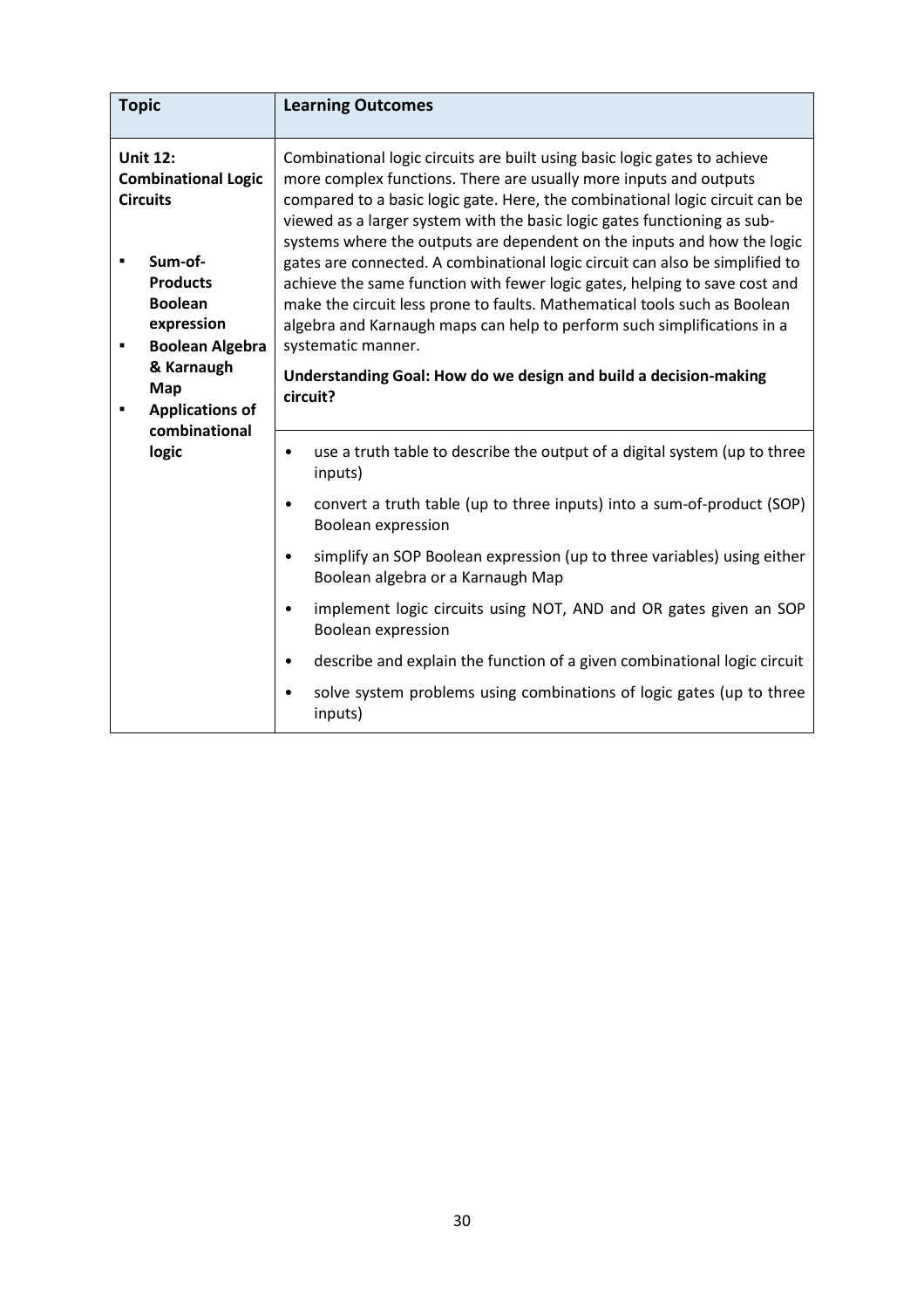| <b>Topic</b>                                                                                        | <b>Learning Outcomes</b>                                                                                                                                                                                                                                                                                                                                                                                                                                                                                                                                                                                                   |  |  |  |  |
|-----------------------------------------------------------------------------------------------------|----------------------------------------------------------------------------------------------------------------------------------------------------------------------------------------------------------------------------------------------------------------------------------------------------------------------------------------------------------------------------------------------------------------------------------------------------------------------------------------------------------------------------------------------------------------------------------------------------------------------------|--|--|--|--|
| Unit 13: Memory -<br>Set Reset (S-R)<br>Latches<br><b>NOR gate S-R</b><br>Latch<br><b>Debounced</b> | A key advantage of digital electronics is the ability to remember data. This<br>ability enables digital circuits to perform more complex operations such as<br>counting. The most basic circuit with memory is the S-R latch which can be<br>used to store a single bit of data as either logic '1' or '0' allowing the latch<br>to convert a momentary occurrence into a constant output. Timing<br>diagrams are frequently used to describe and analyse circuits with<br>memory. These diagrams show the logic state ('1' or '0') of the system at<br>any point in time and also the time when a change in state occurs. |  |  |  |  |
| Switch                                                                                              | Understanding Goal: How do we build a basic memory circuit?                                                                                                                                                                                                                                                                                                                                                                                                                                                                                                                                                                |  |  |  |  |
|                                                                                                     | describe the S-R latch as a digital circuit with memory                                                                                                                                                                                                                                                                                                                                                                                                                                                                                                                                                                    |  |  |  |  |
|                                                                                                     | draw the symbolic representation of an S-R latch using NOR gates                                                                                                                                                                                                                                                                                                                                                                                                                                                                                                                                                           |  |  |  |  |
|                                                                                                     | construct the truth table of an S-R latch and use the table to determine<br>the output of the latch                                                                                                                                                                                                                                                                                                                                                                                                                                                                                                                        |  |  |  |  |
|                                                                                                     | draw the output timing diagram of an S-R latch                                                                                                                                                                                                                                                                                                                                                                                                                                                                                                                                                                             |  |  |  |  |
|                                                                                                     | explain how an S-R latch is used to convert a momentary occurrence<br>into a constant output                                                                                                                                                                                                                                                                                                                                                                                                                                                                                                                               |  |  |  |  |
|                                                                                                     | explain how an S-R latch can be used to build a debounced switch                                                                                                                                                                                                                                                                                                                                                                                                                                                                                                                                                           |  |  |  |  |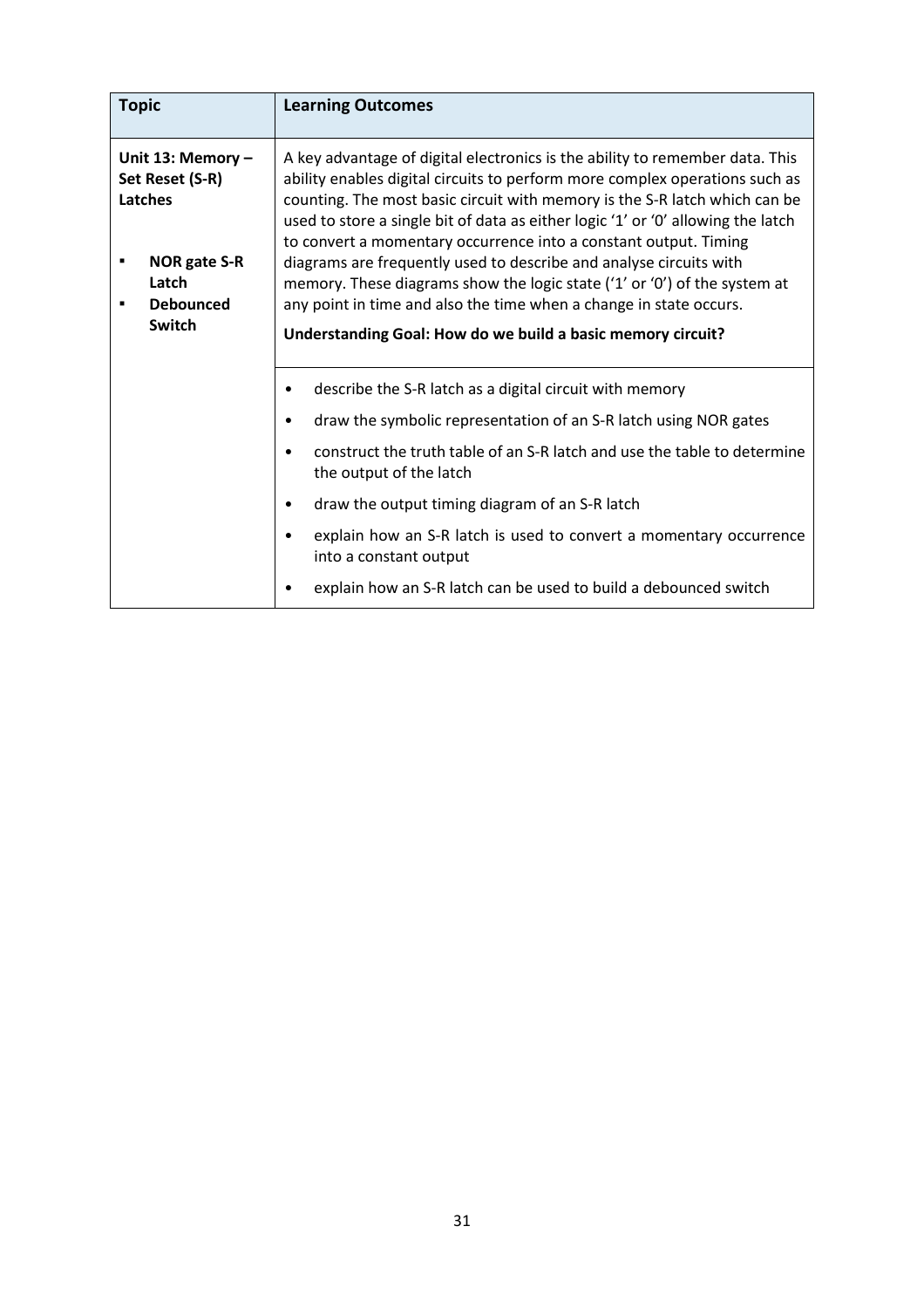| <b>Topic</b>                                                                                                                                                                                                                                  | <b>Learning Outcomes</b>                                                                                                                                                                                                                                                                                                                                                                                                                                                                                                                                                                                                                                                                                                                                                                                                                                                                                                                                                                                                                                                          |  |  |  |  |
|-----------------------------------------------------------------------------------------------------------------------------------------------------------------------------------------------------------------------------------------------|-----------------------------------------------------------------------------------------------------------------------------------------------------------------------------------------------------------------------------------------------------------------------------------------------------------------------------------------------------------------------------------------------------------------------------------------------------------------------------------------------------------------------------------------------------------------------------------------------------------------------------------------------------------------------------------------------------------------------------------------------------------------------------------------------------------------------------------------------------------------------------------------------------------------------------------------------------------------------------------------------------------------------------------------------------------------------------------|--|--|--|--|
| Unit 14: Voltage<br><b>Comparator, Timer</b><br>& Counter<br>LM 311 voltage<br>Е<br>comparator IC<br>and its<br>applications<br>555 timer IC and<br>Ξ<br>its applications<br>74390 4-bit<br>Е<br>decade counter<br>IC and its<br>applications | Comparing voltages, timing and counting are important applications of<br>electronics which can be carried out by specific IC chips. Voltage<br>comparator ICs, such as the LM311, are commonly used to compare the<br>voltage produced by an input transducer against a reference voltage.<br>Depending on the result of the comparison, the output will either be a high<br>voltage (e.g. 5 V) or a low voltage (e.g. 0 V). This is an example of<br>analogue-to-digital conversion. The most widely used IC chip for timing<br>applications is the 555 timer IC that can be set up to operate as a<br>monostable or astable multivibrator. The time needed to charge or<br>discharge the capacitor in the external circuit determines the duration and<br>frequency of the multivibrator. The 74390 dual decade counter IC contains<br>two 4-bit decade counters that can be used together to count up to 99,<br>lending it to many useful applications that require counting.<br>Understanding Goal: How do we use ICs to perform comparing, timing<br>and counting functions? |  |  |  |  |
|                                                                                                                                                                                                                                               | identify the pins of an LM311 voltage comparator IC from its<br>$\bullet$<br>specification sheet                                                                                                                                                                                                                                                                                                                                                                                                                                                                                                                                                                                                                                                                                                                                                                                                                                                                                                                                                                                  |  |  |  |  |
|                                                                                                                                                                                                                                               | describe the operation and use of an LM311 voltage comparator IC<br>$\bullet$<br>(with single rail supply only)                                                                                                                                                                                                                                                                                                                                                                                                                                                                                                                                                                                                                                                                                                                                                                                                                                                                                                                                                                   |  |  |  |  |
|                                                                                                                                                                                                                                               | distinguish between a monostable and astable multivibrator<br>٠                                                                                                                                                                                                                                                                                                                                                                                                                                                                                                                                                                                                                                                                                                                                                                                                                                                                                                                                                                                                                   |  |  |  |  |
|                                                                                                                                                                                                                                               | identify the pins of a 555 timer IC from its specification sheet<br>٠                                                                                                                                                                                                                                                                                                                                                                                                                                                                                                                                                                                                                                                                                                                                                                                                                                                                                                                                                                                                             |  |  |  |  |
|                                                                                                                                                                                                                                               | recognise whether a 555 timer IC is set up as a monostable or astable<br>$\bullet$<br>multivibrator from a given circuit (students are not required to draw<br>the set-up)                                                                                                                                                                                                                                                                                                                                                                                                                                                                                                                                                                                                                                                                                                                                                                                                                                                                                                        |  |  |  |  |
|                                                                                                                                                                                                                                               | use the formula $T = 1.1RC$ to determine the time period of a 555 IC in<br>٠<br>monostable mode (formula will be provided)                                                                                                                                                                                                                                                                                                                                                                                                                                                                                                                                                                                                                                                                                                                                                                                                                                                                                                                                                        |  |  |  |  |
|                                                                                                                                                                                                                                               | use the formula $T = \frac{(R_1 + 2R_2)C}{1.44}$ to determine the time period of a 555<br>IC in astable mode (formula will be provided)                                                                                                                                                                                                                                                                                                                                                                                                                                                                                                                                                                                                                                                                                                                                                                                                                                                                                                                                           |  |  |  |  |
|                                                                                                                                                                                                                                               | draw output timing diagram of a 555 IC                                                                                                                                                                                                                                                                                                                                                                                                                                                                                                                                                                                                                                                                                                                                                                                                                                                                                                                                                                                                                                            |  |  |  |  |
|                                                                                                                                                                                                                                               | identify the pins of a 74390 4-bit decade counter IC from its<br>specification sheet                                                                                                                                                                                                                                                                                                                                                                                                                                                                                                                                                                                                                                                                                                                                                                                                                                                                                                                                                                                              |  |  |  |  |
|                                                                                                                                                                                                                                               | describe the operation and use of a 74390 IC                                                                                                                                                                                                                                                                                                                                                                                                                                                                                                                                                                                                                                                                                                                                                                                                                                                                                                                                                                                                                                      |  |  |  |  |
|                                                                                                                                                                                                                                               | show understanding of how the output of a 74390 IC can be shown on<br>a 7-segment display                                                                                                                                                                                                                                                                                                                                                                                                                                                                                                                                                                                                                                                                                                                                                                                                                                                                                                                                                                                         |  |  |  |  |
|                                                                                                                                                                                                                                               | show understanding of how two 4-bit decade counters in a 74390 IC<br>can be connected to count to 99                                                                                                                                                                                                                                                                                                                                                                                                                                                                                                                                                                                                                                                                                                                                                                                                                                                                                                                                                                              |  |  |  |  |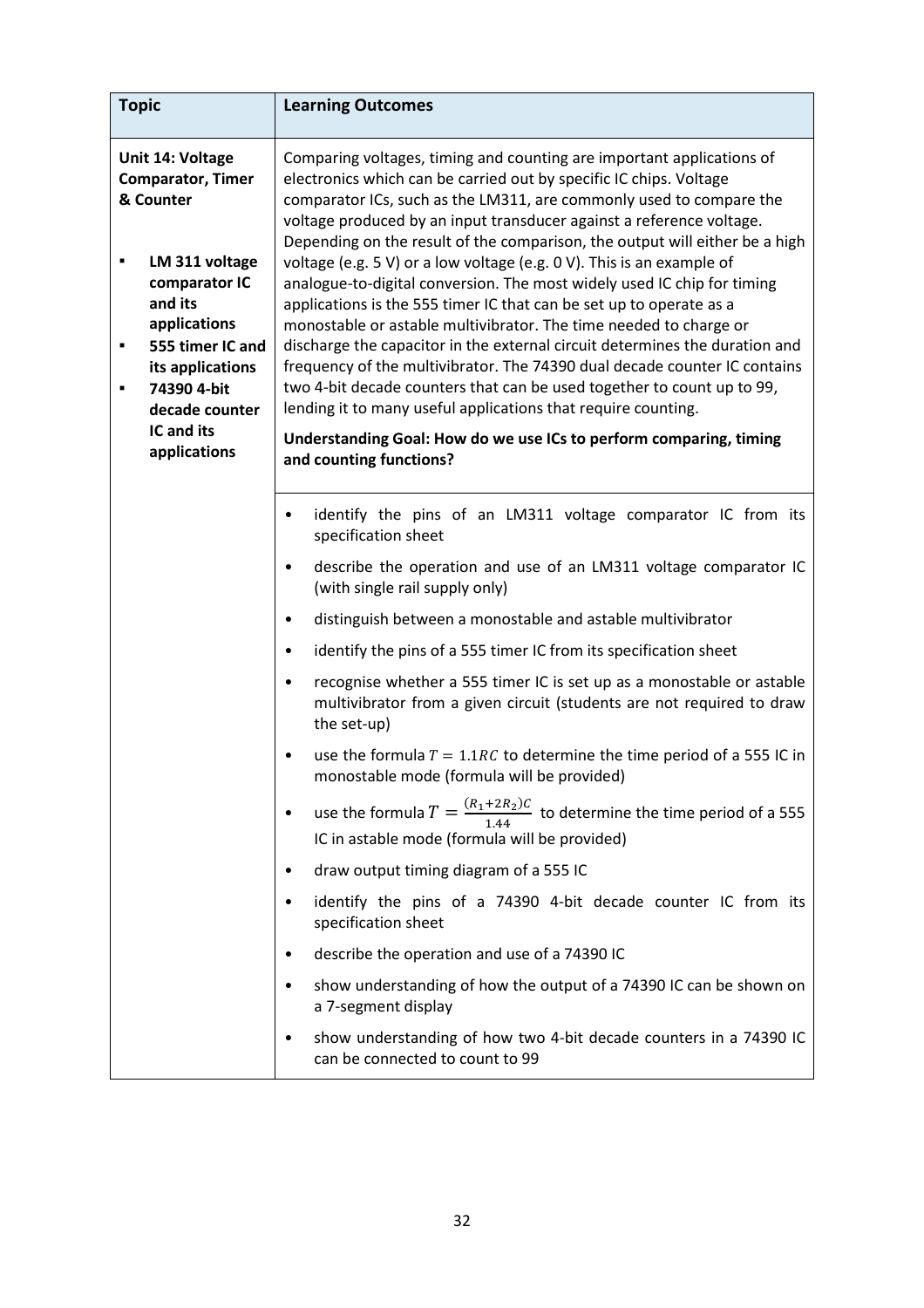### **V. Engineering Design Process**

| <b>Topic</b>                                                                                                                                                                                                                                 | <b>Learning Outcomes</b>                                                                                                                                                                                                                                                                                                                                                                                                                                                                                                                                                                                                                                                                                                                                                                                                                                                                                                                                                                                                                       |  |  |
|----------------------------------------------------------------------------------------------------------------------------------------------------------------------------------------------------------------------------------------------|------------------------------------------------------------------------------------------------------------------------------------------------------------------------------------------------------------------------------------------------------------------------------------------------------------------------------------------------------------------------------------------------------------------------------------------------------------------------------------------------------------------------------------------------------------------------------------------------------------------------------------------------------------------------------------------------------------------------------------------------------------------------------------------------------------------------------------------------------------------------------------------------------------------------------------------------------------------------------------------------------------------------------------------------|--|--|
| <b>Unit 15: Engineering</b><br><b>Design Process</b><br>Project<br>٠<br>management<br>Project<br>٠<br>realisation<br><b>Circuit design</b><br>٠<br>and computer<br>simulation<br><b>Test and</b><br>٠<br>measurement<br><b>Documentation</b> | The engineering design process covers the development of a product from<br>problem definition to the design, build and test of a prototype to the<br>reporting of the development process. To ensure the successful<br>completion of a project, it is important to manage time and resources<br>effectively. In electronics, this often means the completion of an electronic<br>product that can perform a specific function. In the design phase of the<br>project, computer simulation offers a cost- and time-effective means of<br>checking the workability of a design before building a prototype. Electronic<br>engineers use test equipment to check if a prototype is working as<br>planned; if not, they will use the equipment to pinpoint the sources of<br>problem in a process called troubleshooting. The engineers also need to be<br>able to document and communicate the processes, usually in the form of a<br>report.<br>Understanding Goal: How do we design, build and test an electronic<br>system to solve a problem? |  |  |
|                                                                                                                                                                                                                                              | recognise the characteristics of a successful project plan                                                                                                                                                                                                                                                                                                                                                                                                                                                                                                                                                                                                                                                                                                                                                                                                                                                                                                                                                                                     |  |  |
|                                                                                                                                                                                                                                              | draw a Gantt chart for a project with known tasks, precedence, and<br>٠<br>durations                                                                                                                                                                                                                                                                                                                                                                                                                                                                                                                                                                                                                                                                                                                                                                                                                                                                                                                                                           |  |  |
|                                                                                                                                                                                                                                              | create new processes, products or projects through the synthesis of<br>٠<br>ideas from a wide range of sources by:                                                                                                                                                                                                                                                                                                                                                                                                                                                                                                                                                                                                                                                                                                                                                                                                                                                                                                                             |  |  |
|                                                                                                                                                                                                                                              | i.<br>using research methods including web search, textbooks, library<br>resources, literature review, etc.;                                                                                                                                                                                                                                                                                                                                                                                                                                                                                                                                                                                                                                                                                                                                                                                                                                                                                                                                   |  |  |
|                                                                                                                                                                                                                                              | specifying the requirements of an electronic product based on the<br>ij.<br>problem definition; and                                                                                                                                                                                                                                                                                                                                                                                                                                                                                                                                                                                                                                                                                                                                                                                                                                                                                                                                            |  |  |
|                                                                                                                                                                                                                                              | iii. building a prototype circuit using a prototype board                                                                                                                                                                                                                                                                                                                                                                                                                                                                                                                                                                                                                                                                                                                                                                                                                                                                                                                                                                                      |  |  |
|                                                                                                                                                                                                                                              | appraise the role of computer simulation in circuit design (advantages<br>$\bullet$<br>and limitations)                                                                                                                                                                                                                                                                                                                                                                                                                                                                                                                                                                                                                                                                                                                                                                                                                                                                                                                                        |  |  |
|                                                                                                                                                                                                                                              | use circuit simulation software to verify a circuit design<br>٠                                                                                                                                                                                                                                                                                                                                                                                                                                                                                                                                                                                                                                                                                                                                                                                                                                                                                                                                                                                |  |  |
|                                                                                                                                                                                                                                              | use relevant test and measuring equipment (digital multimeter,<br>٠<br>function generator and oscilloscope) to test and troubleshoot<br>prototype circuits                                                                                                                                                                                                                                                                                                                                                                                                                                                                                                                                                                                                                                                                                                                                                                                                                                                                                     |  |  |
|                                                                                                                                                                                                                                              | maintain and organise records of project work development<br>$\bullet$                                                                                                                                                                                                                                                                                                                                                                                                                                                                                                                                                                                                                                                                                                                                                                                                                                                                                                                                                                         |  |  |
|                                                                                                                                                                                                                                              | write a project report using information collated from the project work                                                                                                                                                                                                                                                                                                                                                                                                                                                                                                                                                                                                                                                                                                                                                                                                                                                                                                                                                                        |  |  |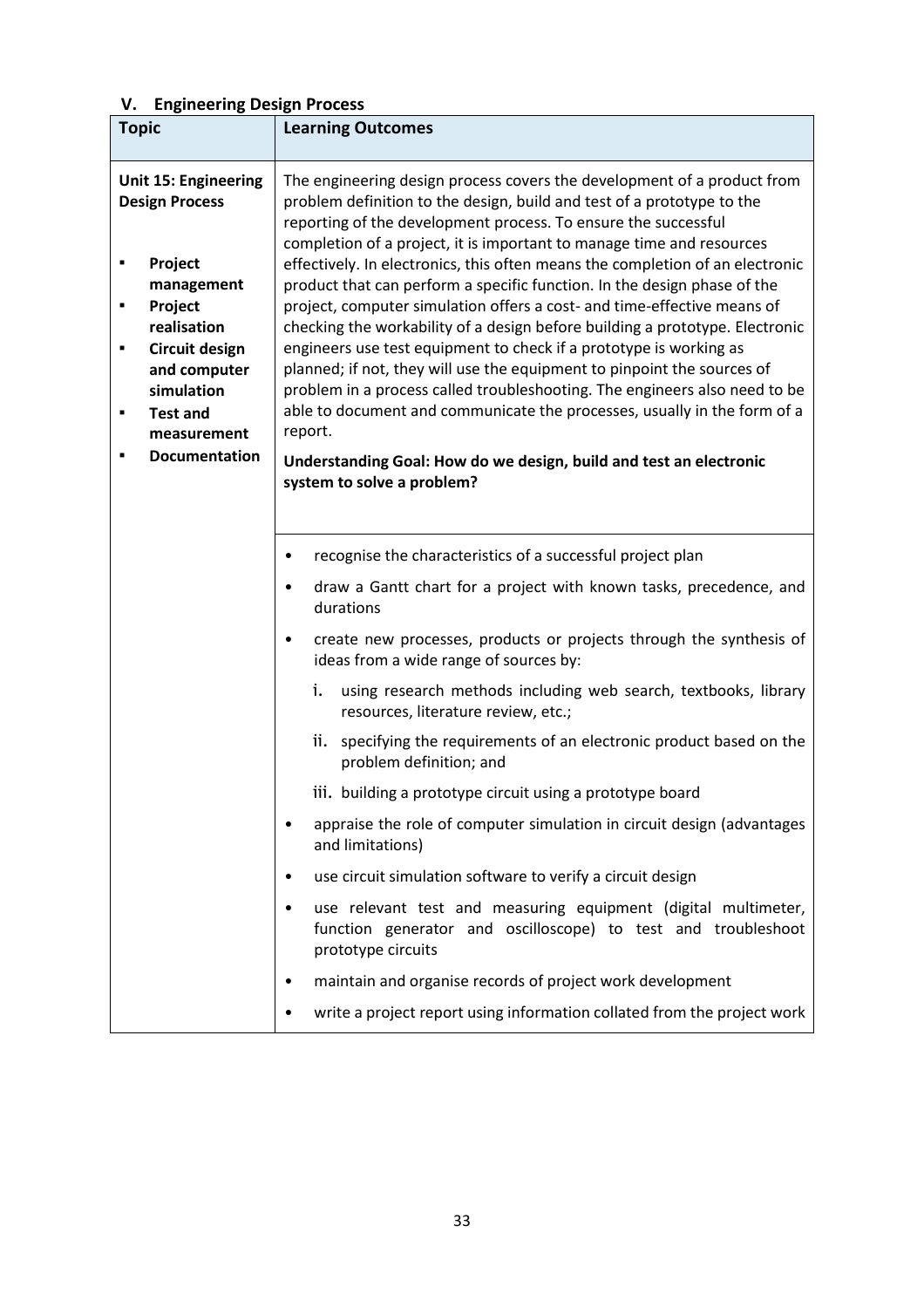This page is blank.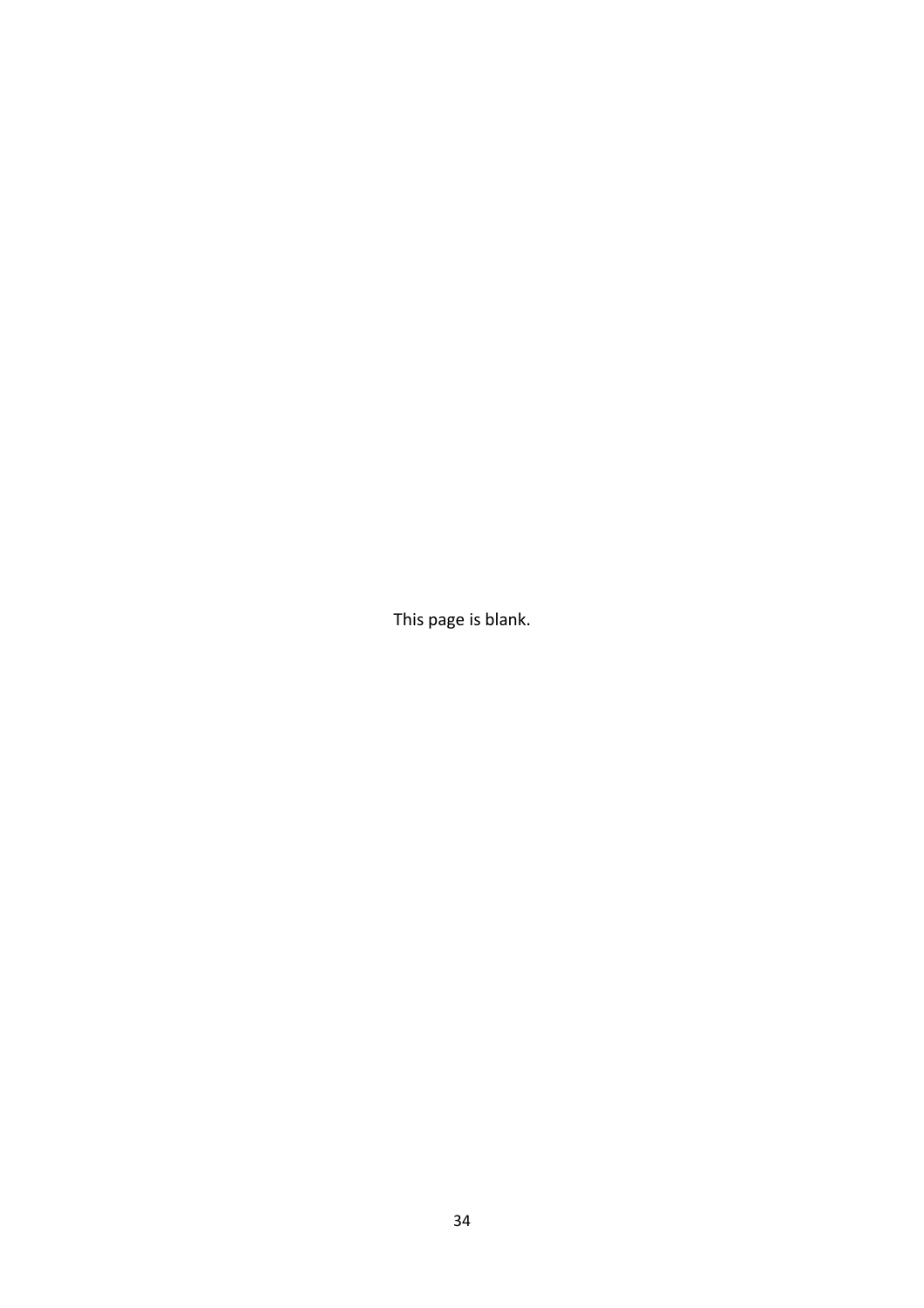# **SECTION 3: PEDAGOGY**

Alignment with Principals of Applied Learning Attaining Goals of Syllabus Authenticity of Learning Experiences Teaching & Learning Strategies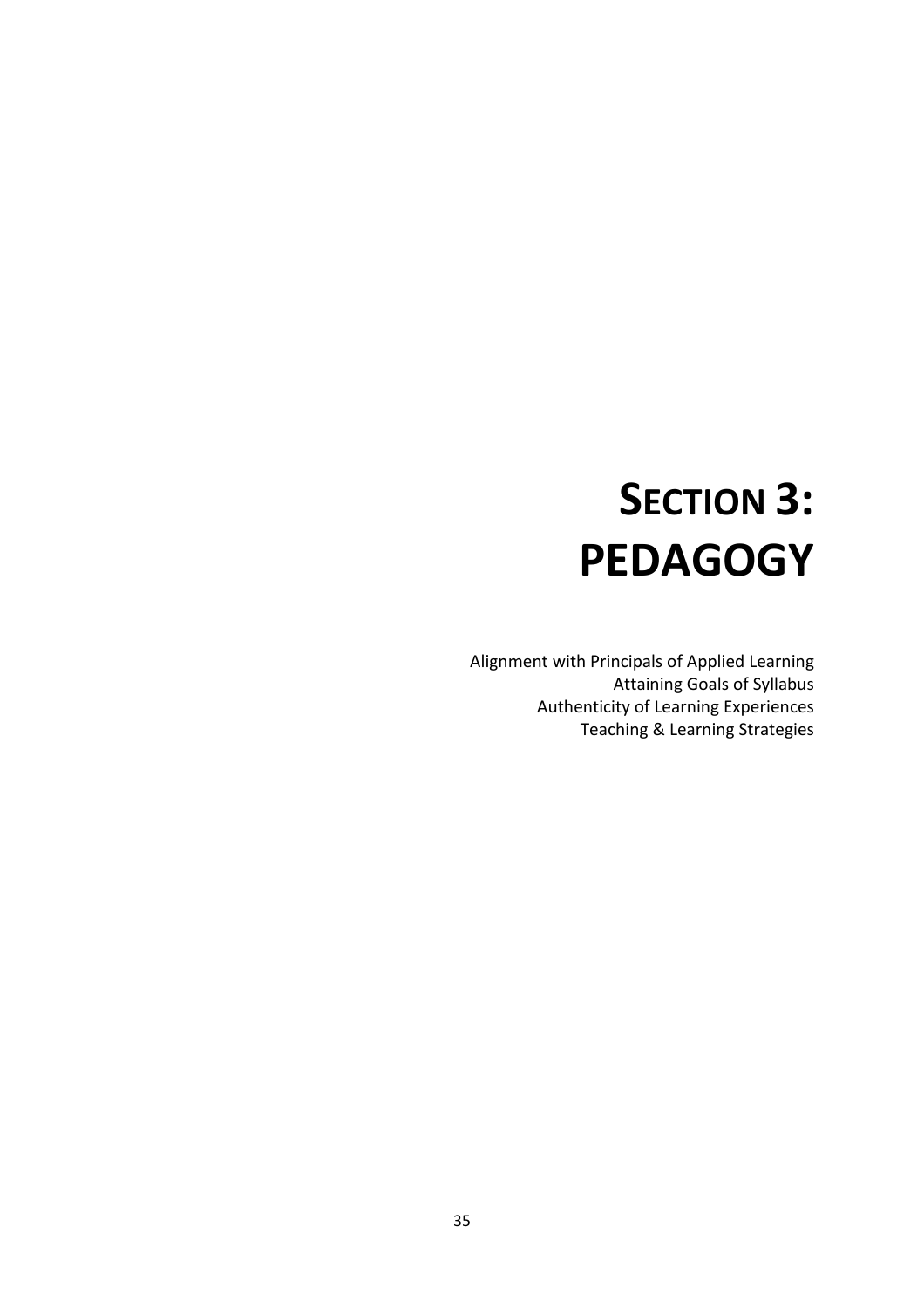## **3. PEDAGOGY**

### **Alignment with Principles of Applied Learning**

Applied learning is a notion that is gathering momentum in many educational contexts around the world, and is often equated to 'hands on' or practical learning experiences. Despite the many definitions of what constitutes applied learning, a number of recurring themes can be found across these definitions. These themes can be viewed as the pedagogical principles that support applied learning:

- emphasises the relevance of what is being learnt to the 'real world' outside the classroom, and makes that connection in an immediate and explicit manner;
- requires students to use hands-on or experiential learning to enact authentic scenarios, where students focus on learning and applying the skills and knowledge they need to solve a problem and implement a project;
- involves students and teachers in partnerships with the industries, community, institutions of higher learning, professional training bodies, and individuals outside school

Electronics aims to bring out the principles of applied learning through an approach that contextualises learning in a way that empowers and motivates students, while assisting them to develop key skills and knowledge required for further education and active participation in their communities. Hence, teachers should plan their teaching to offer plenty of hands-on exploration for their students to construct meaning for themselves, to learn in ways that allow them to directly apply knowledge so as to see the usefulness of electronic engineering in the creation of innovations to solve real world problems.

### **Attaining goals of syllabus**

The syllabus aims to develop attitudes, skills and knowledge in electronics; and foster the interest in the engineering field. The knowledge includes concepts related to electricity and circuit theories; and how electronic components work so as to use them correctly to attain the desired intent. To design, build and test electronic circuits, students need to be proficient with using test equipment, building circuits and performing circuit simulation. The willingness, mental strength and confidence to take on challenges and setbacks are key traits of a successful engineer. The teaching strategies adopted should effectively be delivering these goals.

### **Authenticity of learning experiences**

In his book, "Making Learning Whole", David Perkins illustrated how teaching any subject at any grade level can be made more effective if students are introduced to the 'whole game' rather than isolated pieces of a discipline. In electronic engineering, engineers work in teams and apply their knowledge and skills to design, build and test products that can solve real-life problems. Problem solving is what engineers do. It is what they are, or should be good at. Getting students to solve real-world problems provides students with an authentic experience of this engineering design process.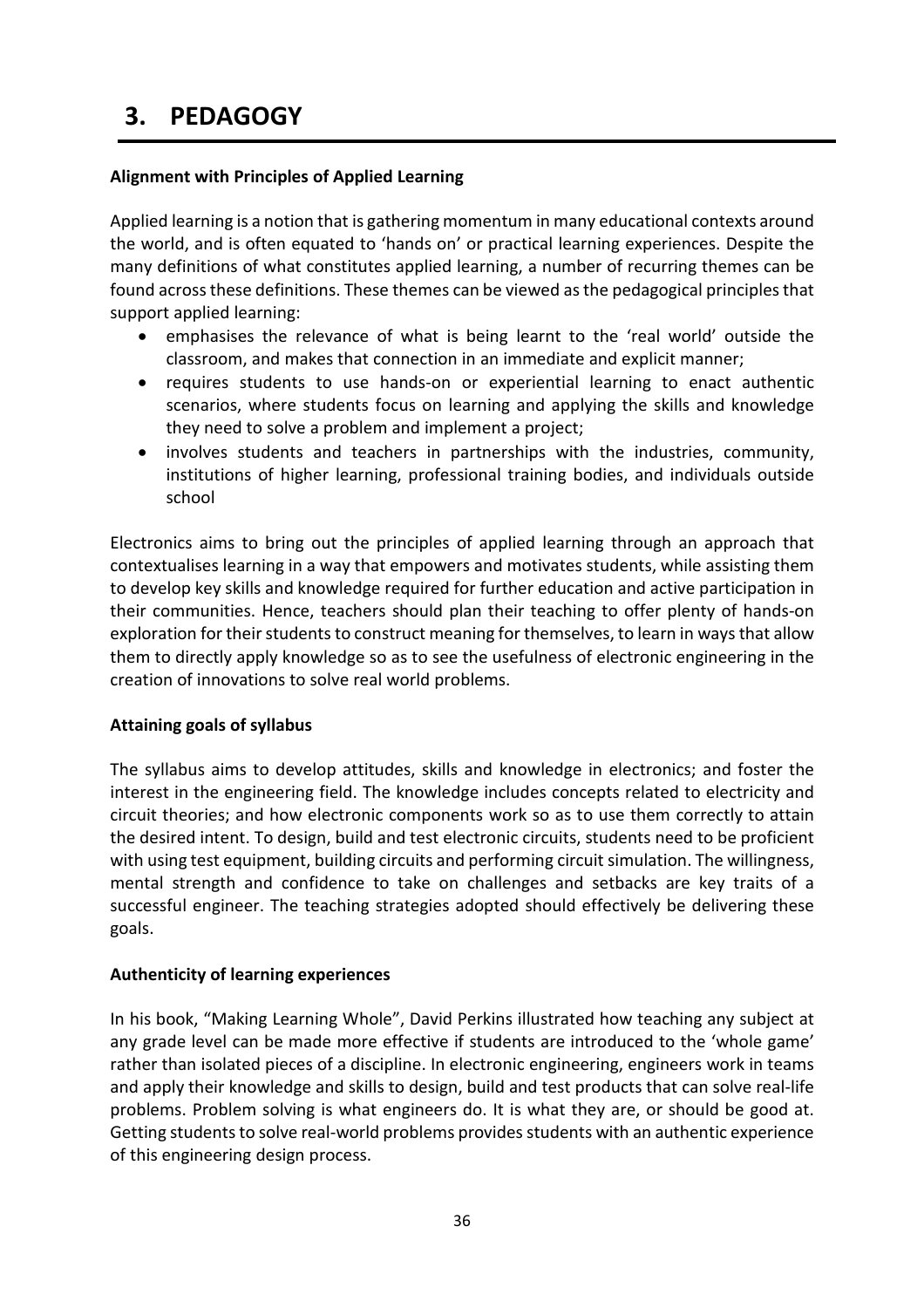### **Teaching & Learning Strategies**

In line with principles of applied learning, the central pedagogical approach adopted is "learning through doing". This hands-on approach directly involves the learner, by actively encouraging them to do something in order to learn about it. Hands-on learning not only allows students to directly observe and understand what they have learnt, but also helps them to develop a range of engineering skills. In addition, it encourages students to do things for themselves, which will help them to learn independently later in life. Some strategies that can support learning through doing are:

- Concept & skills building through guided practicals
- Problem solving through mini projects
- Use of ICT
- **•** Group work
- Questioning using essential questions
- Learning Journeys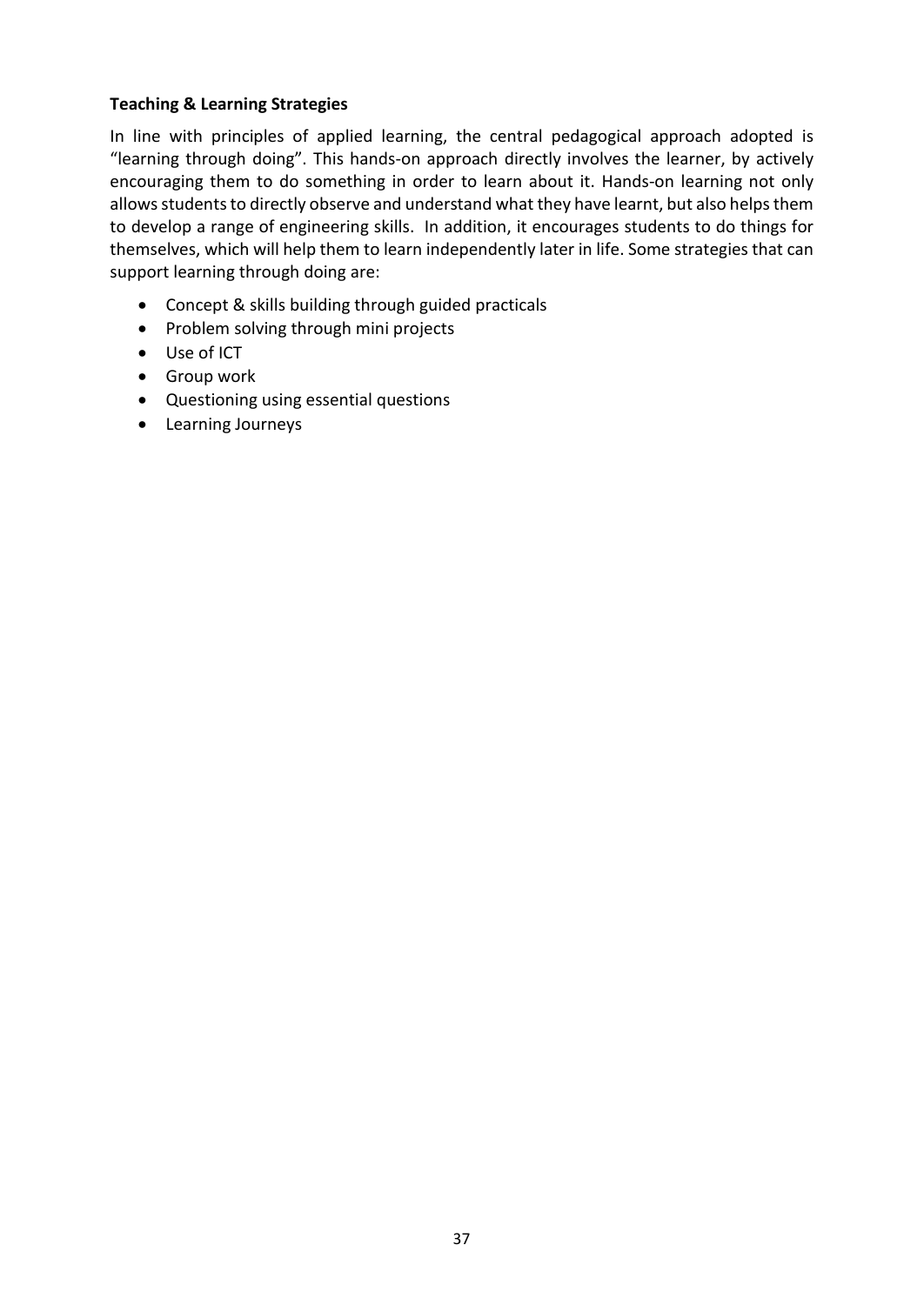This page is blank.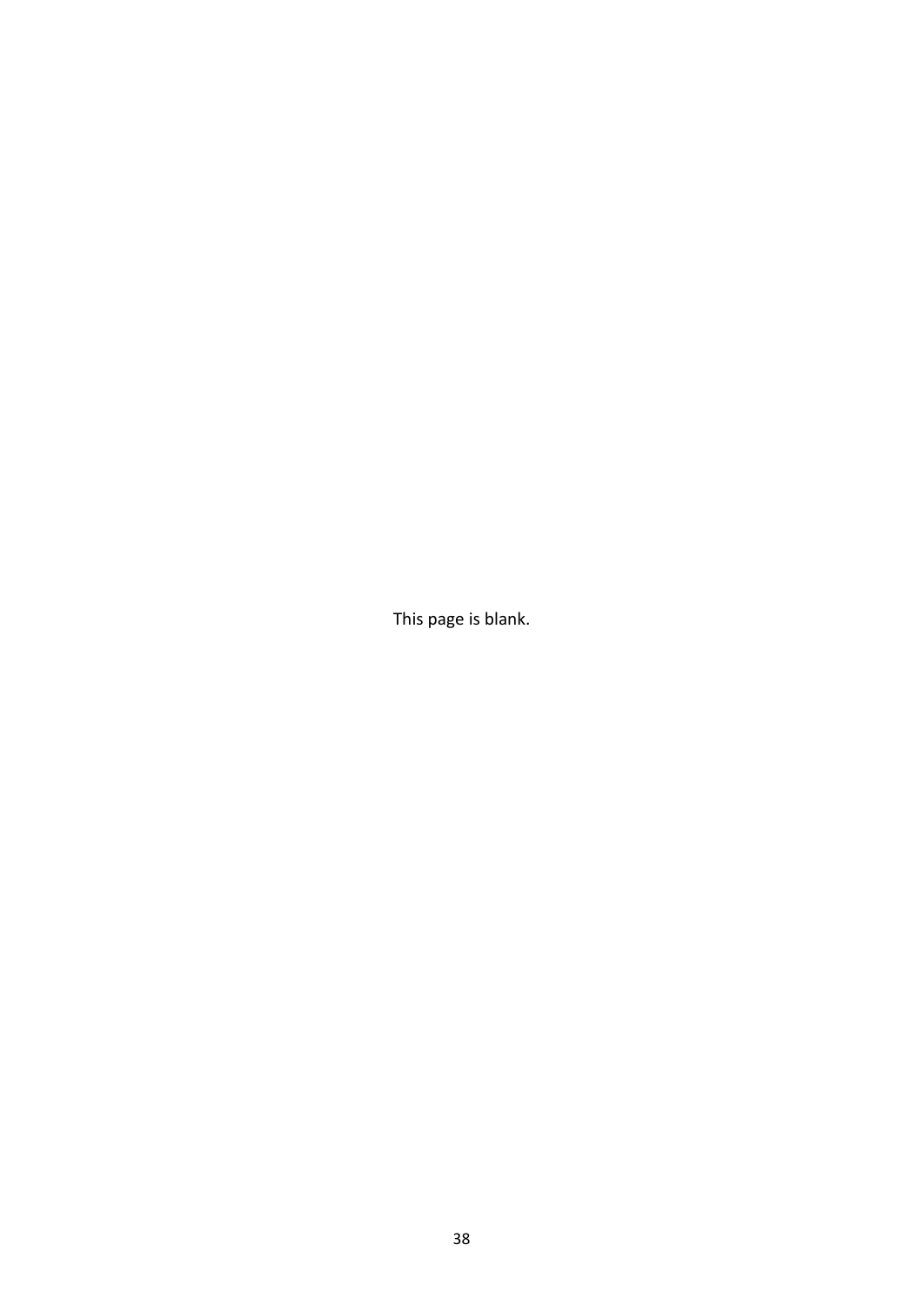# **SECTION 4: ASSESSMENT**

Assessment for Learning in Electronics The O-Level Examination for Electronics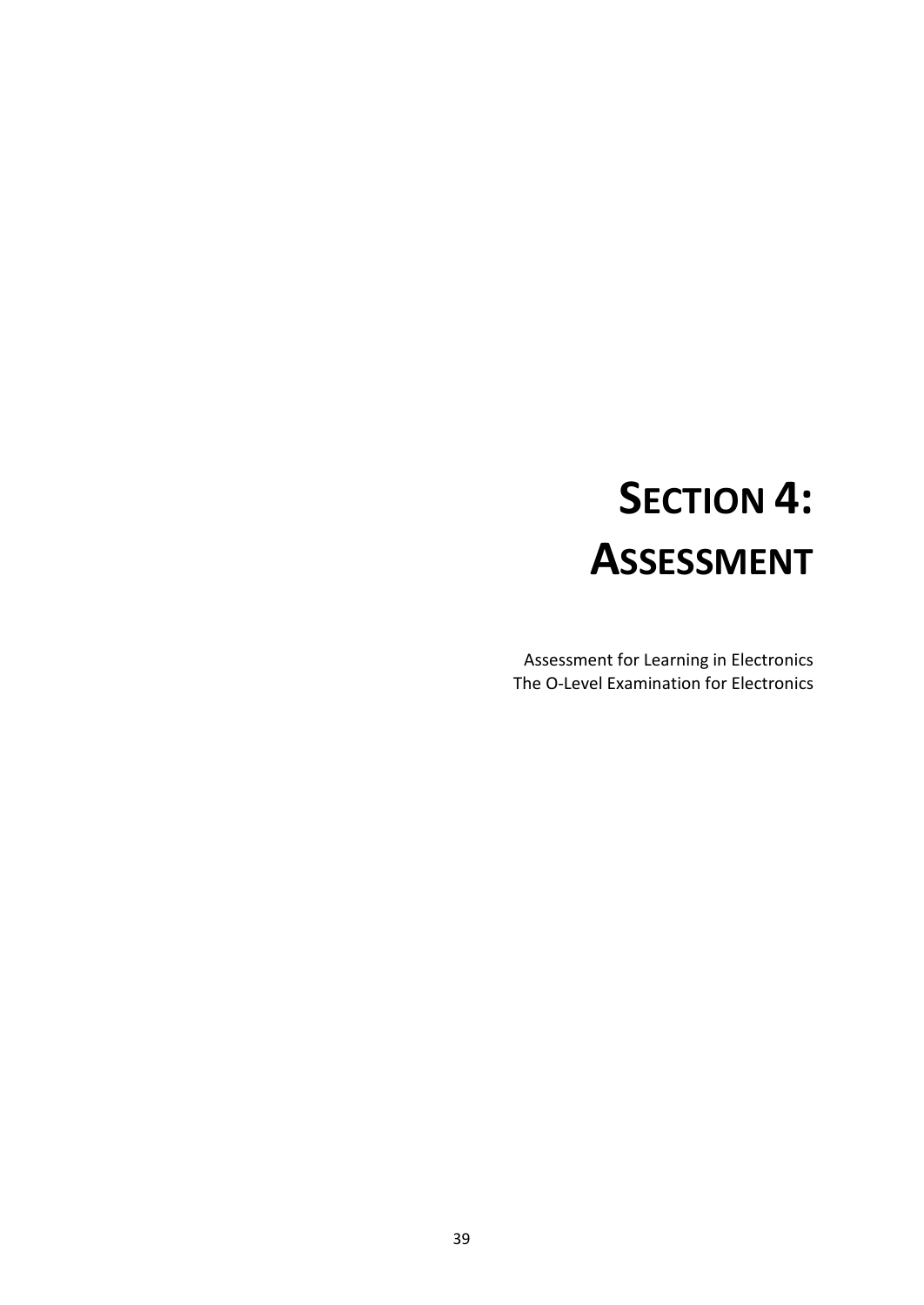## **4. ASSESSMENT**

### **Assessment for Learning in Electronics**

Assessment is an important part of classroom teaching and learning and is an ongoing process by which teachers gather information about students' learning to inform and support teaching. Assessment generally serves two purposes:

- Summative Assessment is used at the end of a series of learning activities to determine the level of students' attainment of the desired learning outcome. It is commonly used for placement and grading.
- Formative Assessment is used to determine students' learning of specific skills and/or concepts learnt. Such assessment should be carried out during the instructional process and can be used to identify learning gaps to provide timely feedback to students on their learning, and inform teachers on future instruction.

A balanced assessment system should have both summative and formative assessment.

In Electronics, students are expected to demonstrate their ability to apply their theoretical knowledge using the engineering design process to solve real-world problems. To develop the necessary skills, there should be plenty of opportunities for teachers to gather feedback on their students' level of competency so as to provide targeted feedback that can help students improve. The adopted pedagogies and resources (including digital resources) offer ample opportunities for assessment for learning by getting the students to perform tasks that demonstrate their understanding of the concepts. Examples of such pedagogies and resources are listed below.

- (i) Mini projects are small scale, hands-on tasks that require students to demonstrate a range of abilities. Teachers will observe and provide close guidance to their students during these sessions to help students develop deeper conceptual understanding and competency to take on the coursework task at secondary 4.
- (ii) During guided practicals, students demonstrate their abilities in circuit building, basic troubleshooting and use of test equipment. The practicals also require students to make explicit connections between the observations and theoretical knowledge.
- (iii) Students are engaged in circuit simulation using computer software during their course of study. The software provides a safe and low cost way for students to learn how electronic components work individually and together by building virtual circuits. The simulation result provides instantaneous feedback to students. Teachers can also study the circuits drawn by their students to check their understanding.
- (iv) Online tasks (e.g. quizzes) will be used to encourage independent learning. In addition to providing feedback to teachers, students can self-check their level of understanding through automated feedback.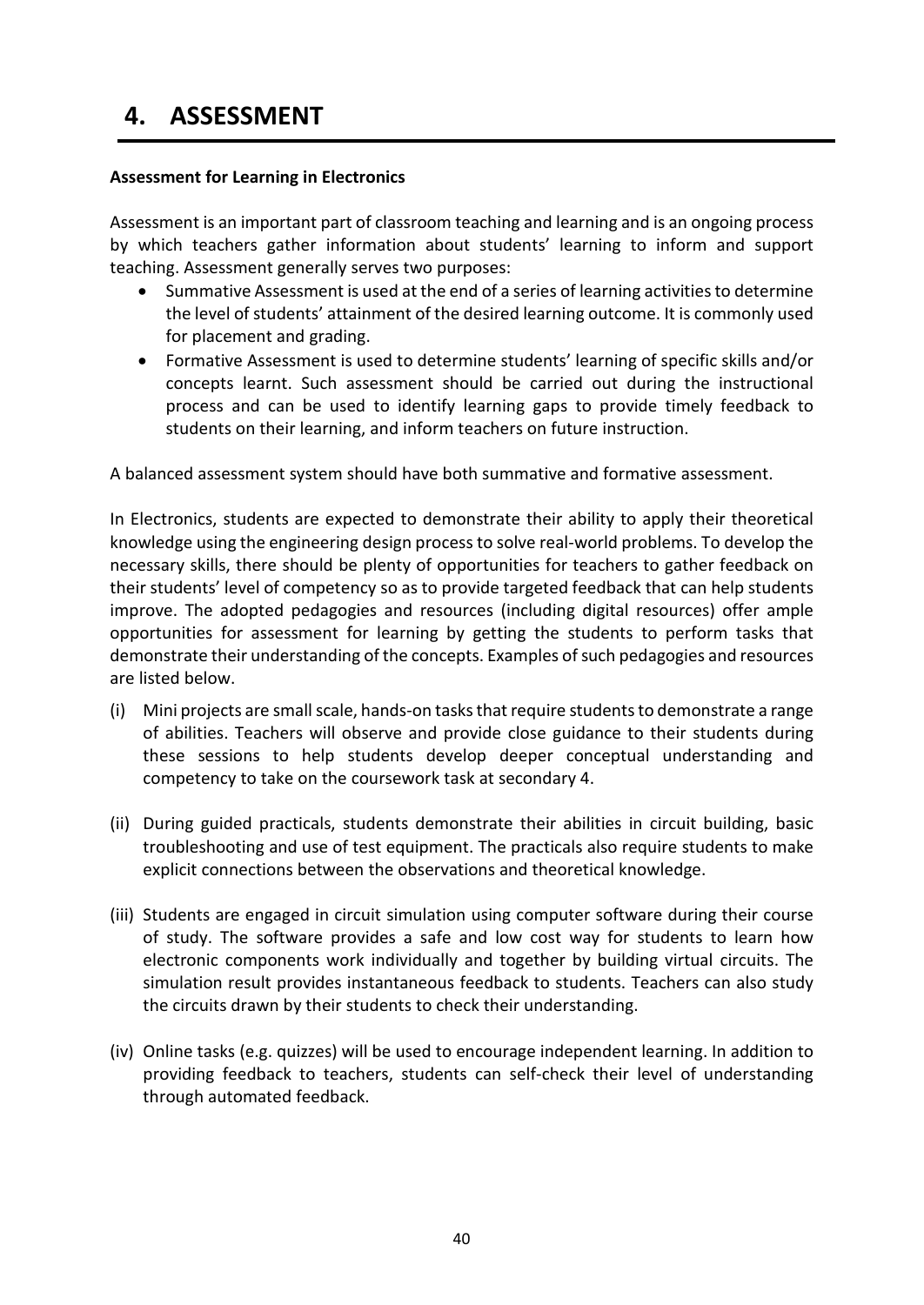### **The GCE O-Level Examination for Electronics**

Students sit for the GCE O-Level Electronics examination at Secondary 4. The assessment objectives, weighting and scheme of assessment are as follows:

### Assessment Objectives

### **A Knowledge with Understanding**

Candidates should be able to demonstrate knowledge and understanding of scientific facts, concepts, theories and terminology in relation to:

- 1. electronic systems
- 2. electricity and circuit theories
- 3. electrical and electronic components
- 4. digital electronics.

### **B Handling Information and Solving Problems**

Candidates should be able to:

- 1. locate, select, interpret and evaluate information
- 2. manipulate numerical and other data
- 3. present reasoned explanations for application and relationships between components
- 4. solve problems.

### **C Practical Skills and Project Realisation**

Candidates should be able to design, build and test electronic systems involving the following processes:

- 1. observe, measure and record data accurately
- 2. analyse problems by considering relevant functional and practical factors
- 3. conduct research, plan, design and develop solutions
- 4. use computer simulation software to verify design
- 5. build a prototype circuit using a prototype board
- 6. use appropriate test and measurement equipment to test and troubleshoot a prototype circuit
- 7. present evaluative report on design and solutions to problems.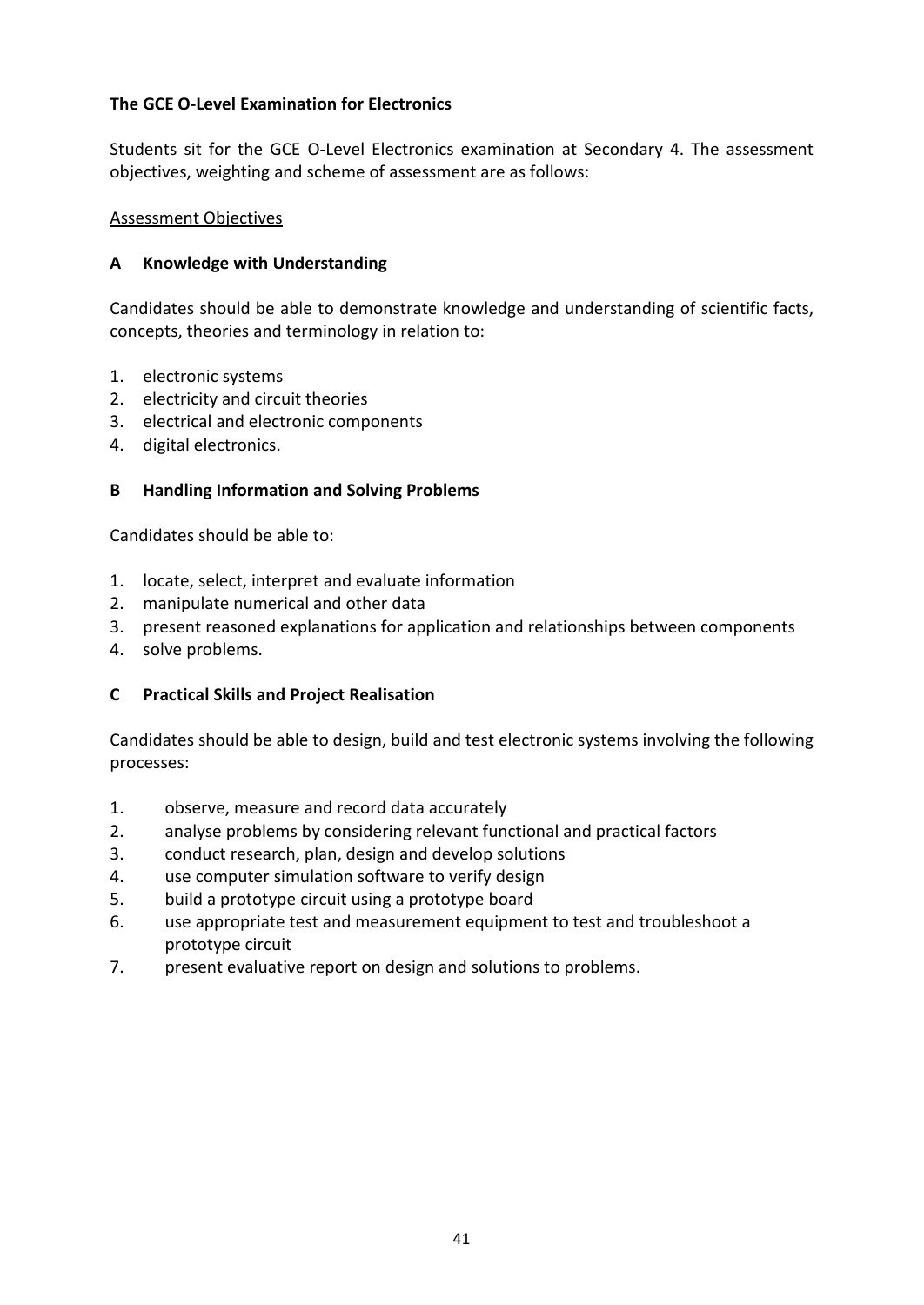### Weighting of Assessment Objectives

### **Theory Papers** (Paper 1)

- A Knowledge with Understanding, approximately 40% of the marks.
- B Handling Information and Solving Problems, approximately 60% of the marks.

### **Project** (Paper 2)

C Practical Skills and Project Realisation 100% of the marks.

### Scheme of Assessment

Candidates are required to enter for Papers 1 and 2.

| Paper        | Type                                           | Duration       | <b>Marks</b> | Weighting |
|--------------|------------------------------------------------|----------------|--------------|-----------|
| $\mathbf{1}$ | Section A (40 marks)<br>Short answer questions | 2 <sub>h</sub> | 100          | 70%       |
|              | Section B (60 marks)<br>Long questions         |                |              |           |
| 2            | An application-specific electronic project     | 32 h           | 100          | 30%       |

**Paper 1** (2 h, 100 marks) Consisting of two sections. Section A carries 40 marks and consists of 6-10 compulsory short answer questions.

> Section B carries 60 marks and consists of 4 compulsory questions, each of 15 marks.

### **Paper 2** (32 h, 100 marks)

This project is carried out over a period of 32 hours in Year 2. It comprises two interrelated components.

### (a) Project Report (45 marks)

The project report document shows evidence of the candidate's activities and project implementation. The report reflects the candidate's understanding of the project specification, planning, design brief, analysis, investigation, ideas generation, design proposal, development, building, testing and evaluation.

The report should articulate how information is obtained and used, and the basis on which decisions are made in the development of design proposal. The candidate is advised to use flow diagrams to exemplify the complex project stages and is encouraged to use pictures and